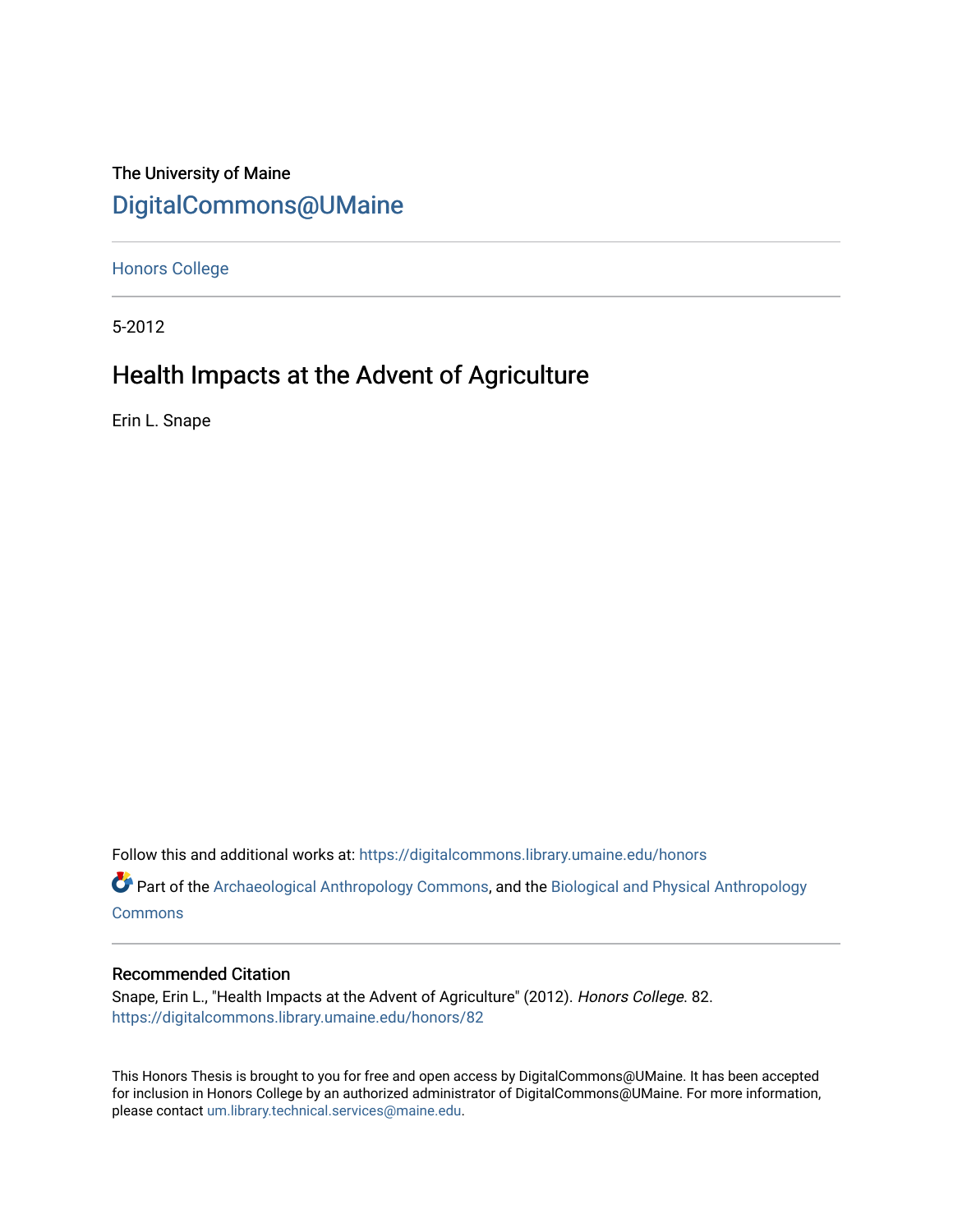# HEALTH IMPACTS AT THE ADVENT OF AGRICULTURE

by

Erin L. Snape

A Thesis Submitted in Partial Fulfillment of the Requirements for a Degree with Honors (Anthropology)

The Honors College

University of Maine

May 2012

Advisory Committee:

Kristin D. Sobolik, Professor of Anthropology and Climate Change Gregory Zaro, Associate Professor of Anthropology and Climate Change Catherine F. West, Assistant Professor of Anthropology and Climate Change Eric Gallandt, Associate Professor of Weed Ecology and Management Tina Passman, Associate Professor of Classical Literature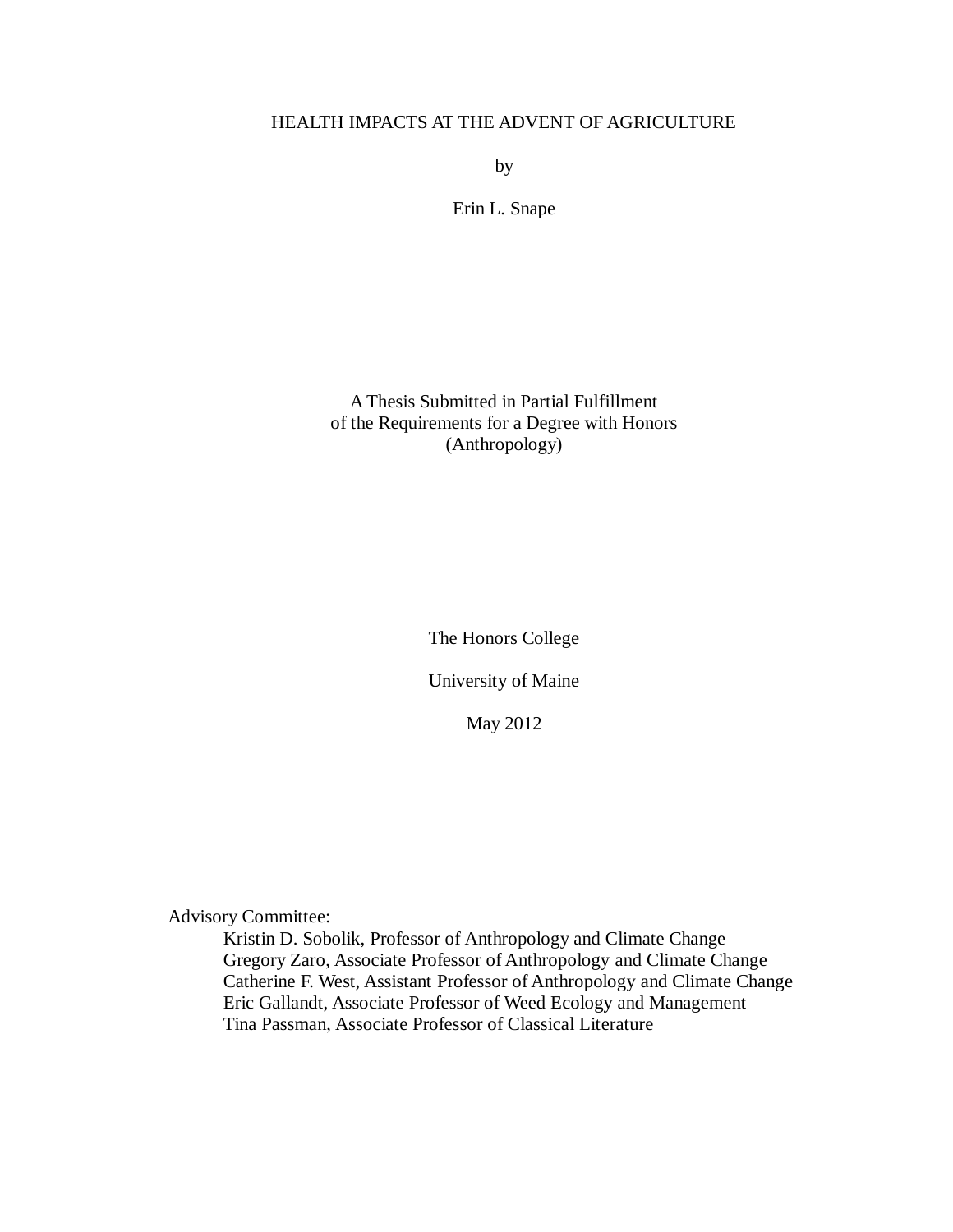# **Abstract**

The transition from a hunting and gathering lifestyle to one based in agriculture may have been the most crucial development made by past peoples, transforming not only diet, but social structure, mobility, and resource use. I present human skeletal evidence illustrating the consequences of agriculture on human health using case studies from prehistoric Mesoamerica, the American southwest, and regions in Asia. Such evidence has indicated that intensification of maize agriculture in the New World correlates with increased infant mortality rate, dental caries, iron-deficiency anemia, and an overall decline in general health while these health problems have little to no correlation to early intensification of rice agriculture in Asia. This is likely due to the decreased cariogenic nature of rice and its greater nutritional value compared to maize. Other possible causes include processing differences and greater dietary variety in Asia.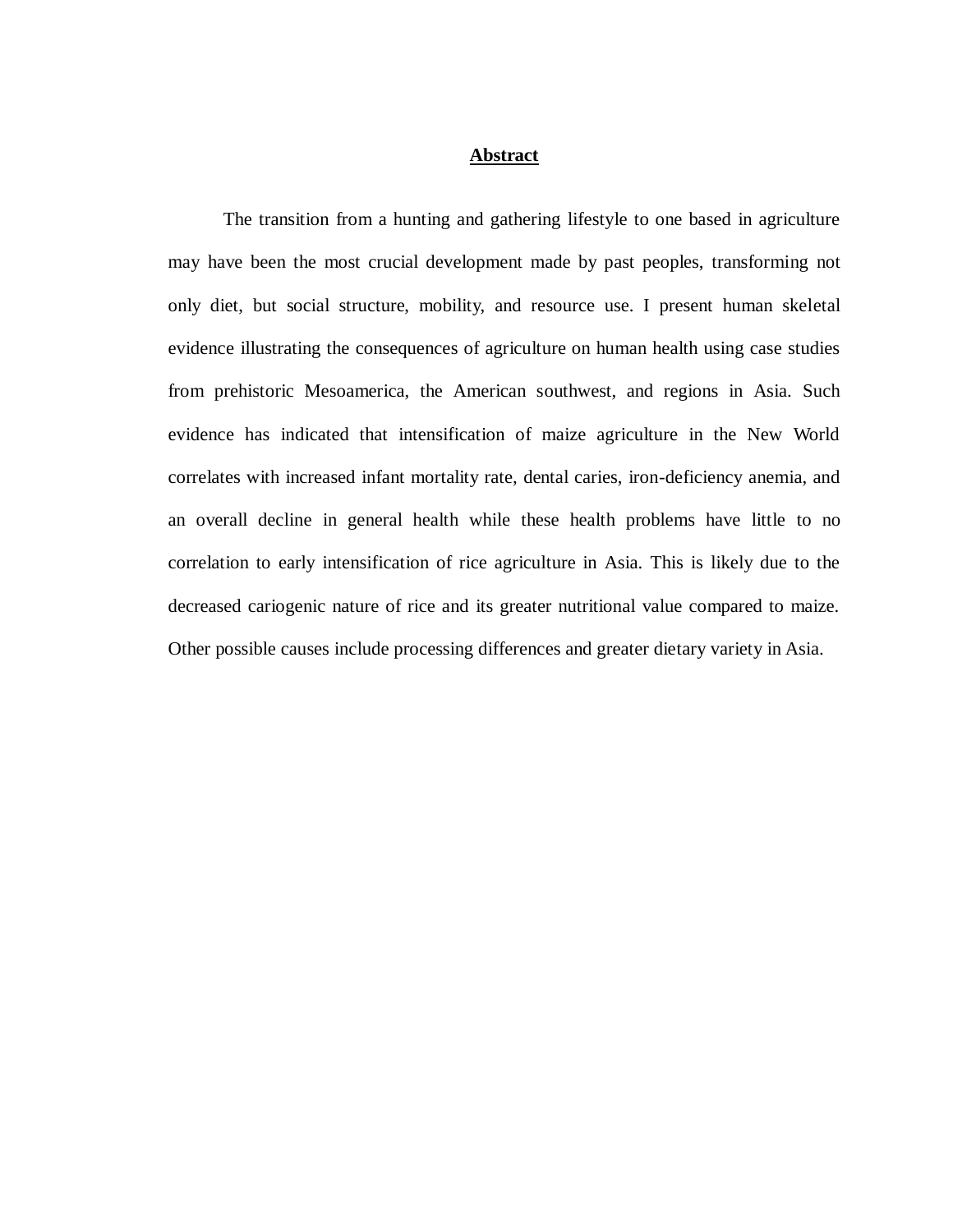# **Table of Contents**

| Lists of Figures and Tables                             | iv             |
|---------------------------------------------------------|----------------|
| Introduction                                            | 1              |
| Origins and Impacts of Agriculture                      | $\overline{2}$ |
| Human Skeletal Data                                     | 6              |
| <b>Osteological Pathology</b>                           | 7              |
| <b>Osteological Population Studies</b>                  | 12             |
| Agricultural Transitions in the New World               | 13             |
| Health Impacts of Agriculture in Mesoamerica            | 15             |
| Health Impacts of Agriculture in the American Southwest | 17             |
| Evidence of Intensification                             | 17             |
| Bioarchaeological Evidence of Intensification           | 19             |
| <b>Agricultural Transitions in Asia</b>                 | 25             |
| Japan                                                   | 26             |
| Thailand                                                | 28             |
| Discussion                                              | 31             |
| Conclusions                                             | 36             |
| References                                              | 38             |
| Author's Biography                                      | 42             |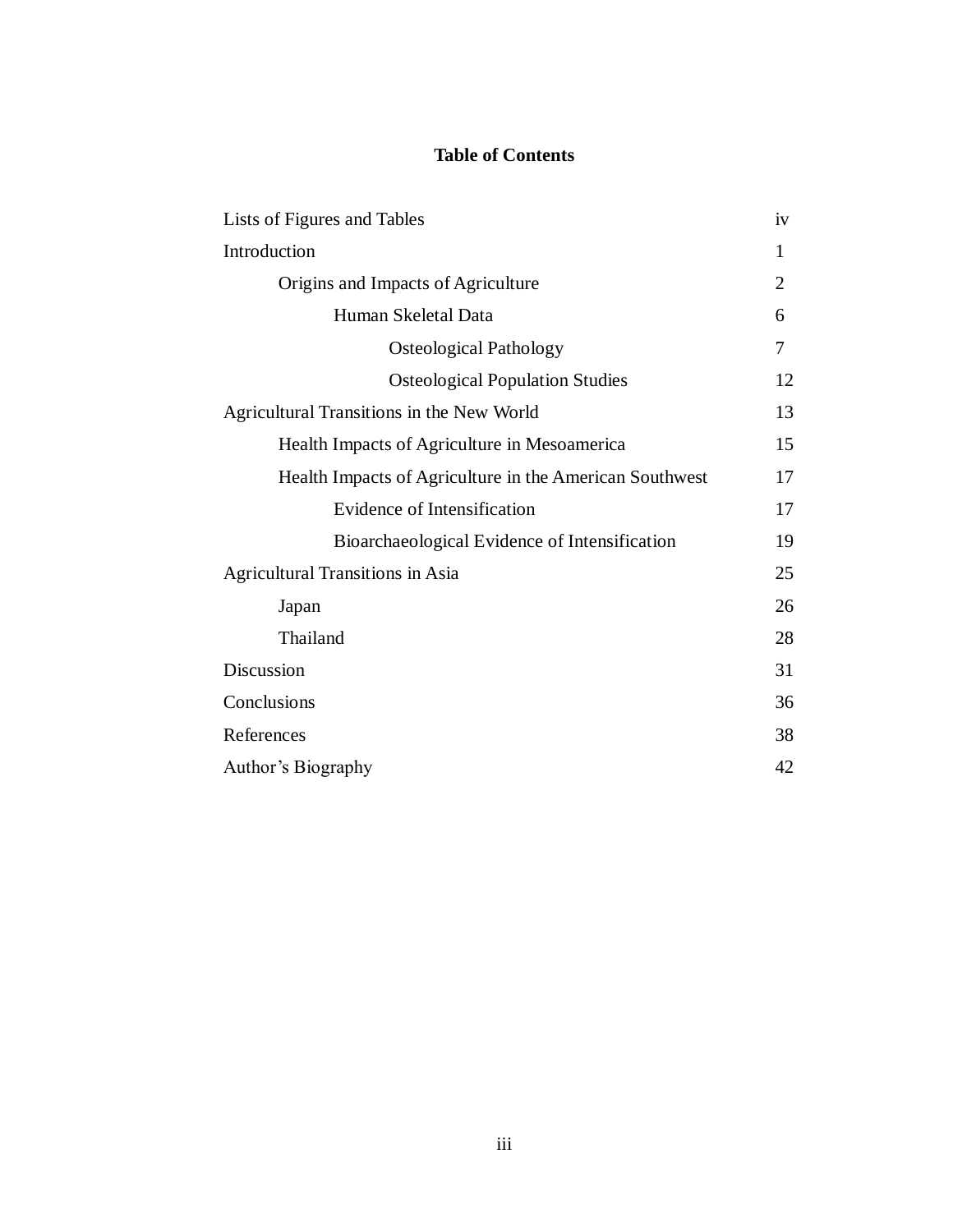# **List of Figures**

| Figure 1 | Dental carie (Larsen 2002).                                | Pg. 8                            |
|----------|------------------------------------------------------------|----------------------------------|
| Figure 2 | Enamel hypoplasias (Larsen 2002). Pg. 9                    |                                  |
| Figure 3 | Harris lines on the distal                                 |                                  |
|          | ends of two tibiae (http://radiographics.rsna.org). Pg. 10 |                                  |
| Figure 4 | A case of porotic hyperostosis (Boquet-Appel 2008). Pg. 11 |                                  |
| Figure 5 | A case of cribra orbitalia (Boquet-Appel 2008). Pg. 12     |                                  |
| Figure 6 | Wild teosinte compared to cobs of modern                   |                                  |
|          | maize. (www.plantbiology.siu.edu/PLB304                    |                                  |
|          | Lecture26Poales/Poaceae.html).                             | $\lbrack \text{Pg. } 14 \rbrack$ |
| Figure 7 | Dental caries frequencies relative to the                  |                                  |
|          | transition to agriculture (Boquet-Appel 2008).             | $\Gamma$ g. 23                   |
| Figure 8 | Cribra orbitalia frequencies relative to the               |                                  |
|          | transition to agriculture (Boquet-Appel 2008).             | $\Gamma$ g. 23                   |
| Figure 9 | Porotic hyperostosis frequencies relative to the           |                                  |
|          | transition to agriculture (Boquet-Appel 2008). Pg. 24      |                                  |

# **List of Tables**

| Table 1 | A comparison of human health impacts. | Pg. 35 |
|---------|---------------------------------------|--------|
|---------|---------------------------------------|--------|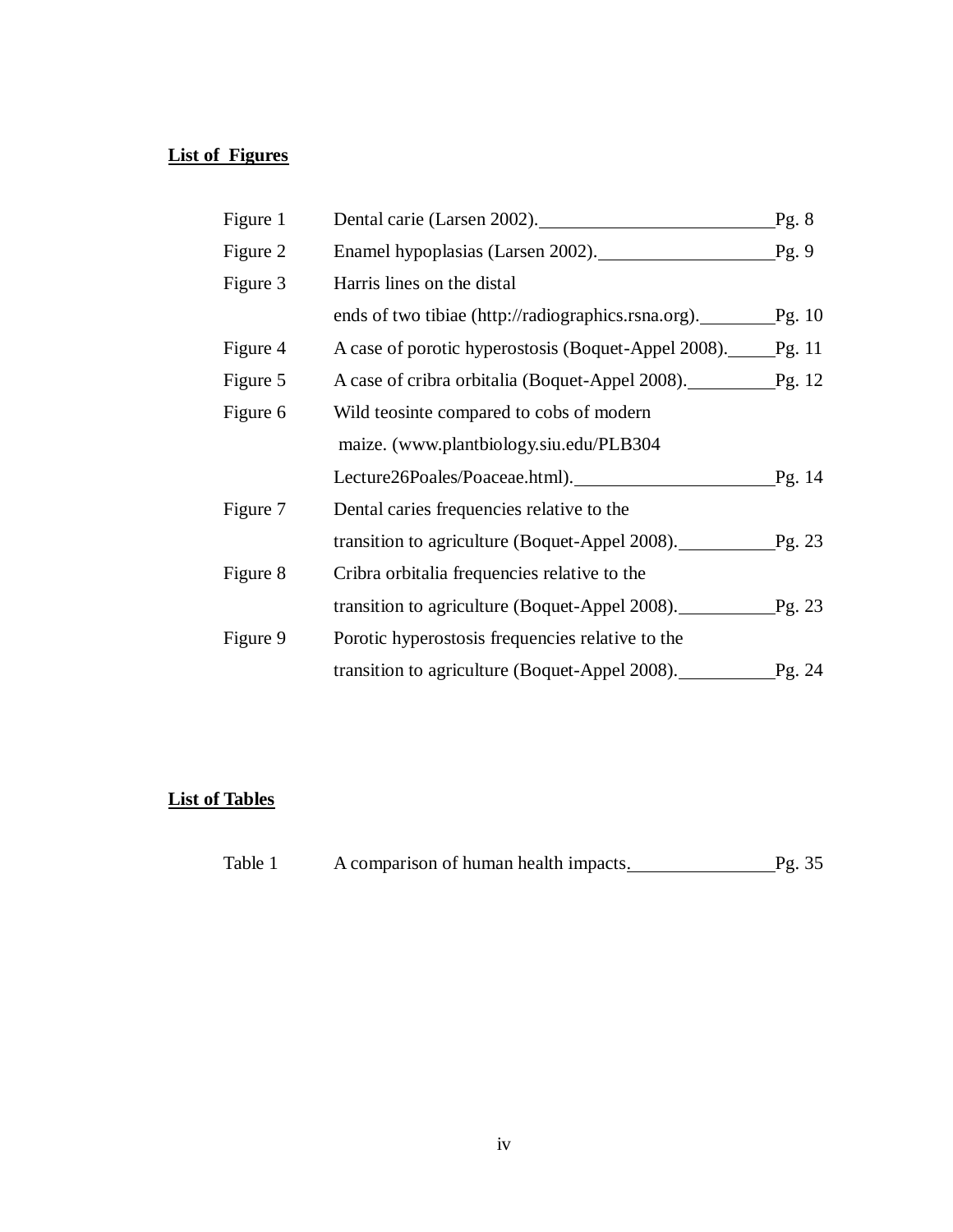# **HEALTH IMPACTS AT THE ADVENT OF AGRICULTURE**

# **Introduction**

The advent of complex agriculture brought about many changes for humans, including social stratification, sedentary settlements, and an increasing dependence on carbohydrate staples. Bioarchaeological research over the past 40 years indicates that, while complex agriculture may have revolutionized society as we know it, the continuous dependence on carbohydrate-based staples led to a variety of health problems. This has been well documented in the New World, where the transition to maize agriculture is marked by a general decline in health (Sobolik 2002:125-126). Diamond (1987:91) declared agriculture to be "the worst mistake in the history of the human race," noting how farming societies have experienced increased frequencies of disease, health problems, and social inequalities as compared to early hunter-gatherer societies.

However, the remarkable decline in health observed in the New World has not been as widely studied in other areas of the world. Assuming that dietary dependence on cereal crops leads to relatively similar negative health impacts, other forms of complex agriculture, such as rice cultivation in Asia, may have resulted in problems for the people living during these transitions. Did the introduction of agriculture in other areas of the world cause the same human health impacts observed in the New World? I predict that, while agriculture in Asia may not have impacted the health of new farmers as much as agriculture in the New World did, pathological bone markers that indicate a decline in health will increase in frequency after the transition to farming.

This research summarizes data from human skeletal pathological analyses used to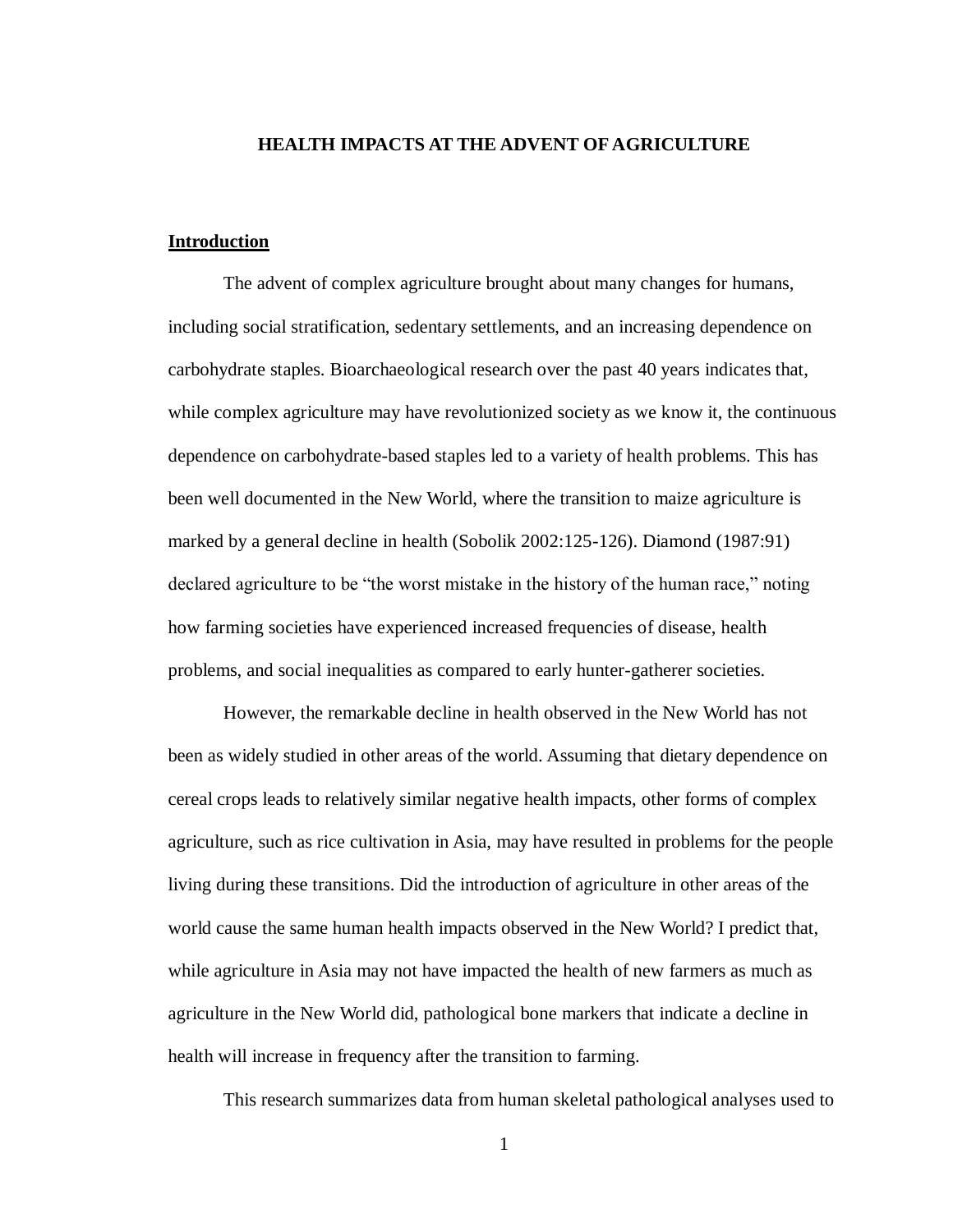determine past people's health in three large areas: Mesoamerica, the American southwest, and regions in Asia. These pathological markers are the focus of case study analyses of human health in Mesoamerica and the southwest that build the general agro-health model as applied to the New World. This model is then compared to case studies of bone markers found in Asia to test if the advent of complex rice agriculture exhibits similar health impacts seen in the New World.

### **Origins and Impacts of Agriculture**

Agriculture was a turning point in not only human health, but also social, technological, and economic development (Diamond 2002). Attempting to locate this key event in history is philosophical in nature, asking the question: at what point does simple environmental management become agriculture? Additionally, this process occurred at different places and times throughout history, making it difficult to pinpoint (Winterhalder & Kennett 2006:3).

It is generally agreed that domestication was likely not intentional at its very origins. Anthropologists do consider the incidental planting of wild plant resources as a domestic or agricultural action. The intent to plant and/or modify a plant is thought to be the distinguishing characteristic of domestication, though this is still a gray area (Hayden 1995: 274-275.) Using ecological knowledge, early hunter and gatherer societies may not have extensively harnessed their environment's resources like later farmers would, but they could have tended to wild species (Winterhalder & Kennett 2006:4). It is likely that early economies were mixed, with foraging and low-level cultivation combined. Smith (2001) notes that a period of about 6,000 years occurred between signs of initial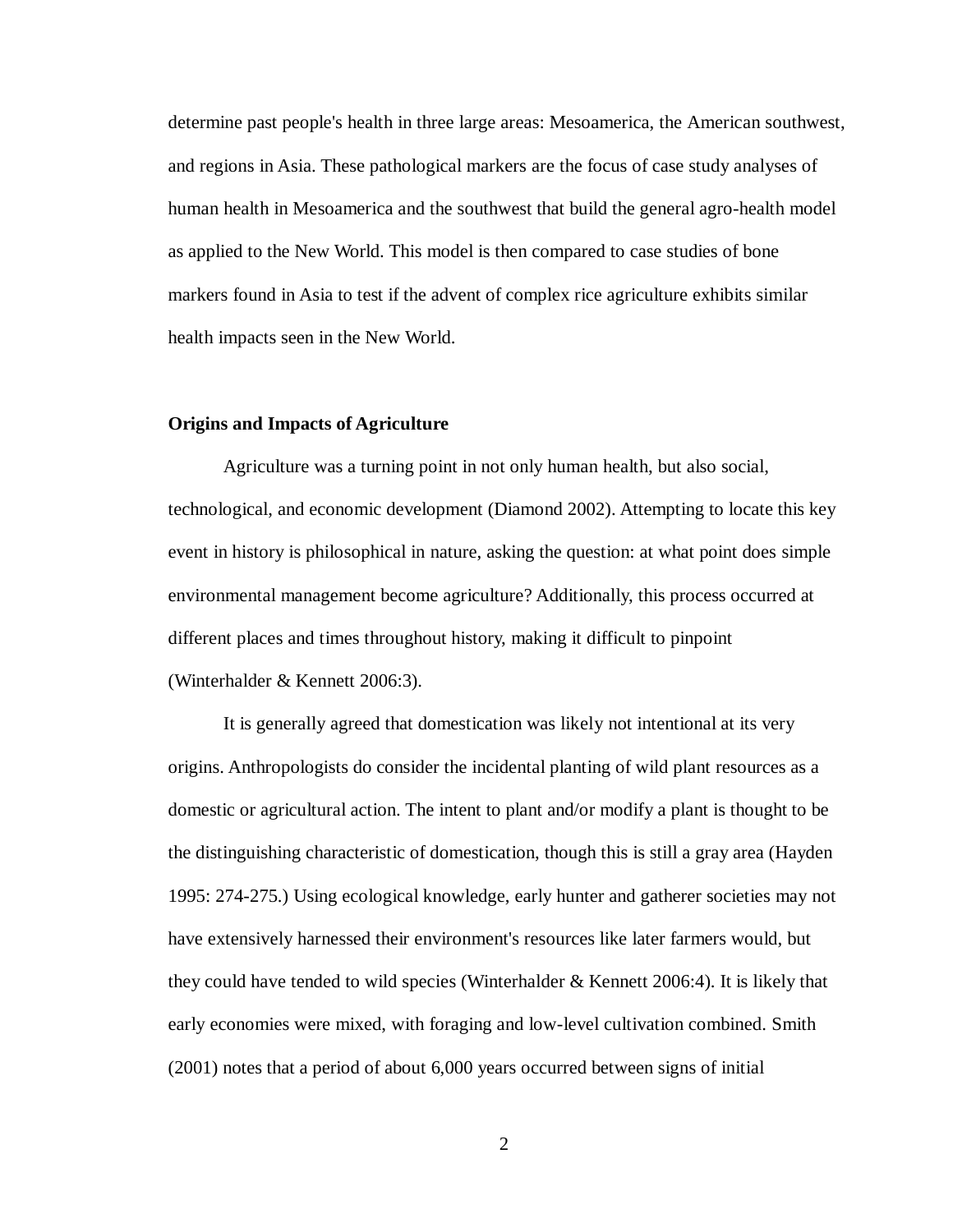domestication of squash, beans, and maize in Mexico, and the first signs of farmingbased economies in the area. Furthermore, these crops all were domesticated and geographically migrated at differing times and rates (Smith 2001:1326). Thus, it is difficult to place a defined boundary between these subsistence strategies, and the "transition" to domestication and agriculture is usually thought of as a long adaptive process rather than a specific point in time.

Nevertheless, the process of transitioning to agriculture can be observed in the study of ancient botanical remains from archaeological sites. Domesticated varieties of plants are often larger, more productive, and easier to harvest than their wild counterparts, and the continued selection of these appealing traits over others transformed wild plants into domesticated varieties (Winterhalder & Kennett 2006:3). These changes can include larger seeds, thinner seed coats, non-shattering seeds, and faster growth (Diamond 2002:701). Due to these changes, some domesticated plant varieties may have difficulty surviving in nature, and require human management (Winterhalder & Kennett 2006:3). Evidence of drastic plant morphological changes exhibited on remains obtained from archaeological records can signal shifts in subsistence patterns, from gathering from the environment to managing it, as increased controlled breeding produced plants more prosperous for human consumption (Eubanks 2001:494).

There are a multitude of reasons why early people may have made this transition from foraging to agriculture. One theory is that demographic pressure of a growing population would have forced hunter-gatherers to adopt agriculture (Winterhalder & Kennett 2006:5). This argues that hunter-gatherers reached an ""environmental carrying capacity" that resulted in the manipulation of plants and animals to avoid a food shortage.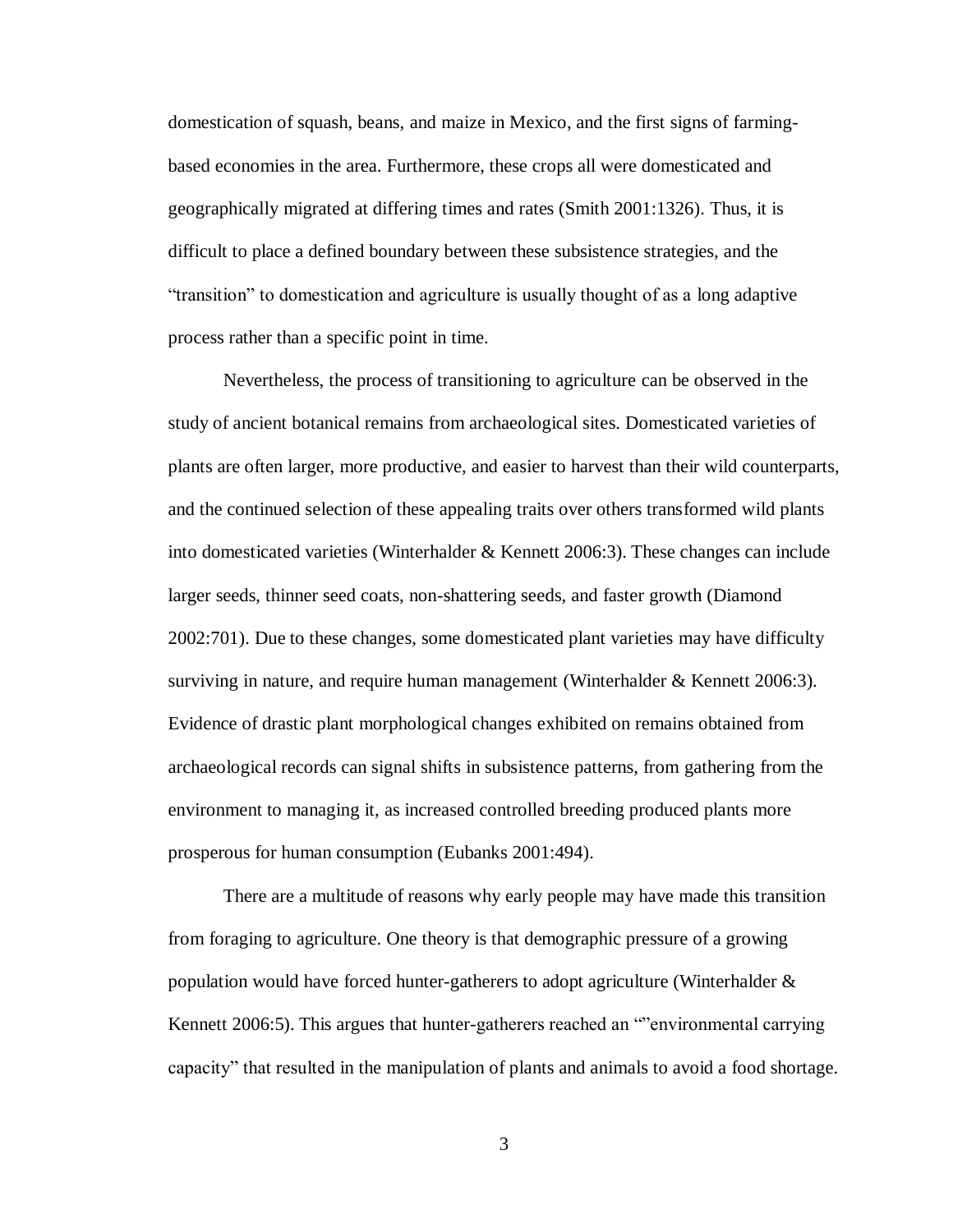While not completely discounted, a counter-response to this theory, using interpretations from the archaeological record, is that hunter-gatherer populations do not appear to be large previous to the agricultural transition and that large growths in population did not often occur until after this transition (Winterhalder & Kennett 2006:5).

Another popular theory seeking to explain the transition to agriculture is that environmental change incited the transition. Childe (1928) suggested that the onset of dry, arid conditions occurring at the end of the Pleistocene age caused a drought in the Middle East, ultimately pushing humans and animals together in river valleys and oases. This forced proximity could have been the first step towards domestication, initially with animals and then eventually with plants.

Continued research on Childe's theory showed that climate change at the end of the Pleistocene would have caused high latitudes to become warmer, with higher sea levels and rebounding forests. It is thought that areas would have been affected differently, with some experiencing mass extinctions of mega-fauna, and others experiencing a greater diversity and abundance of plant species. Adaptations to these changing conditions could have led to transitions in subsistence patterns, and ultimately to plant and animal domestication (Winterhalder & Kennett 2006:6).

Since agriculture was a process that occurred in various geographical and temporal locations, it is possible that differential pressures influenced different societies to transition to farming. Regardless of how the transition to agriculture was brought about, controlled management of food sources would have provided more stability and safety in times of need, and selective breeding of wild plants would make them easier for humans to harvest. Perpetual management of crops combined with a greater security in food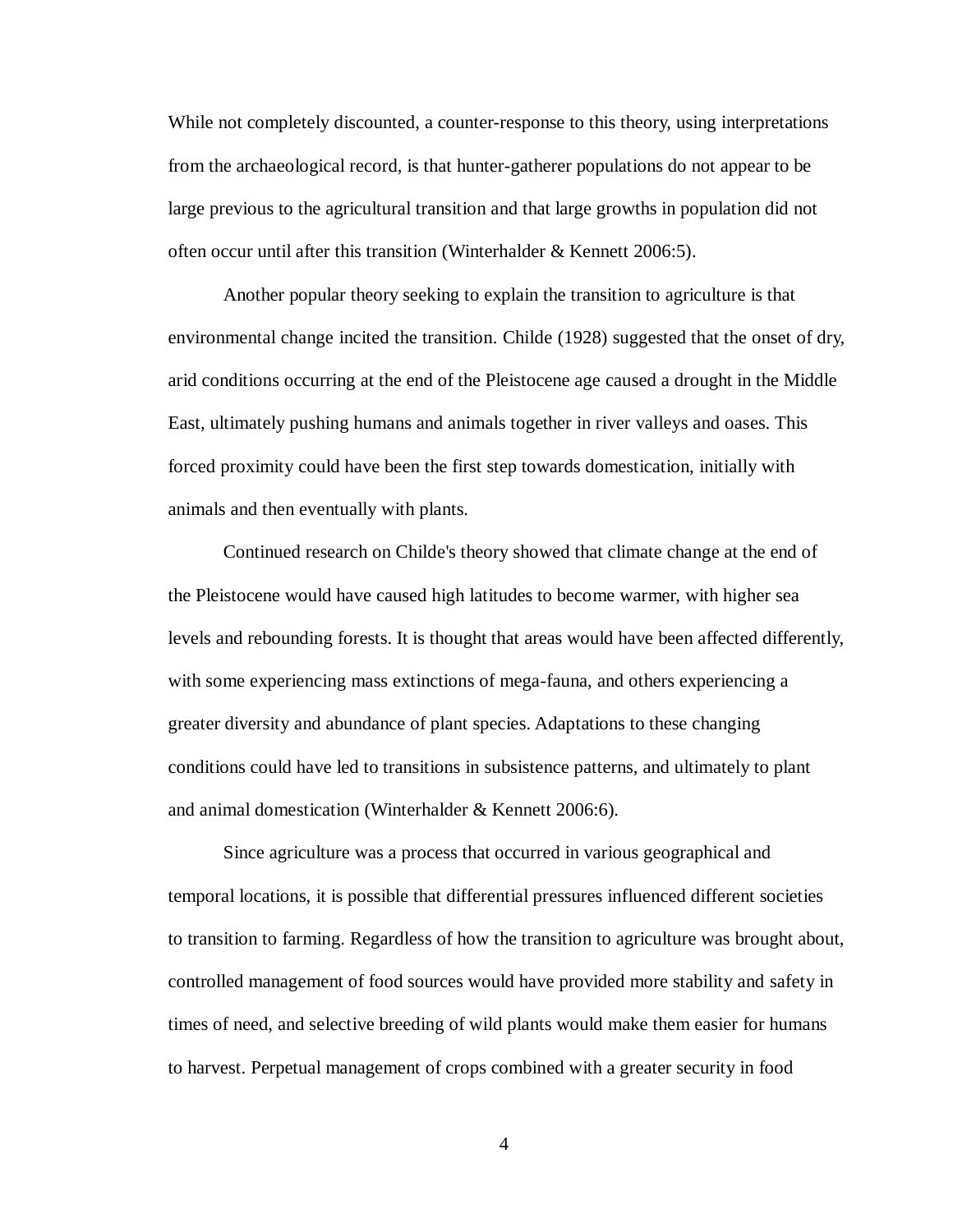sources allowed previously nomadic societies to settle in sedentary villages (Hayden 1995: 278-279). These benefits of an agriculturally-based economy would have made it seem much more productive and efficient than a foraging-based economy, though it is questionable whether or not early agriculturalists would have recognized this (Diamond 1987:91). It is important to note that the domestication of animals, or pastoralism, was integrated with the domestication of plants, and may have occurred before plant domestication in some areas.

Reorganization in social structure and economy, including social stratification, frequently accompanies increased agricultural activity, which is likely the result of specialized labor in a productive community (Diamond 2002:703). This may also be due to the introduction of surplus resources, which would have been unwieldy in previously mobile, hunting and gathering societies (Diamond 2002:703). In an agricultural community, some individuals would possess more resources than others, or have a lesser/greater role in food production, creating a stratification of "classes" (Hayden:1995:277-279).

The first archaeological evidence of domestication has been noted in Mesopotamia, aptly referred to as the "fertile crescent." Since this occurs after the last climatic cooling period, many archaeologists suggest that a warmer, moister climate led to greater plant productivity necessary for agricultural success (Miller 1992). Evidence of agricultural intensification can be direct, such as that from botanical remains and remaining farming structures, or indirect, in the case of recovered tools and depictions in art (Miller 1992:43). Around 9,000 B.C., paleobotanical remains of morphologically transformed plants (barley, wheat, etc.) appear in the archaeological record (Miller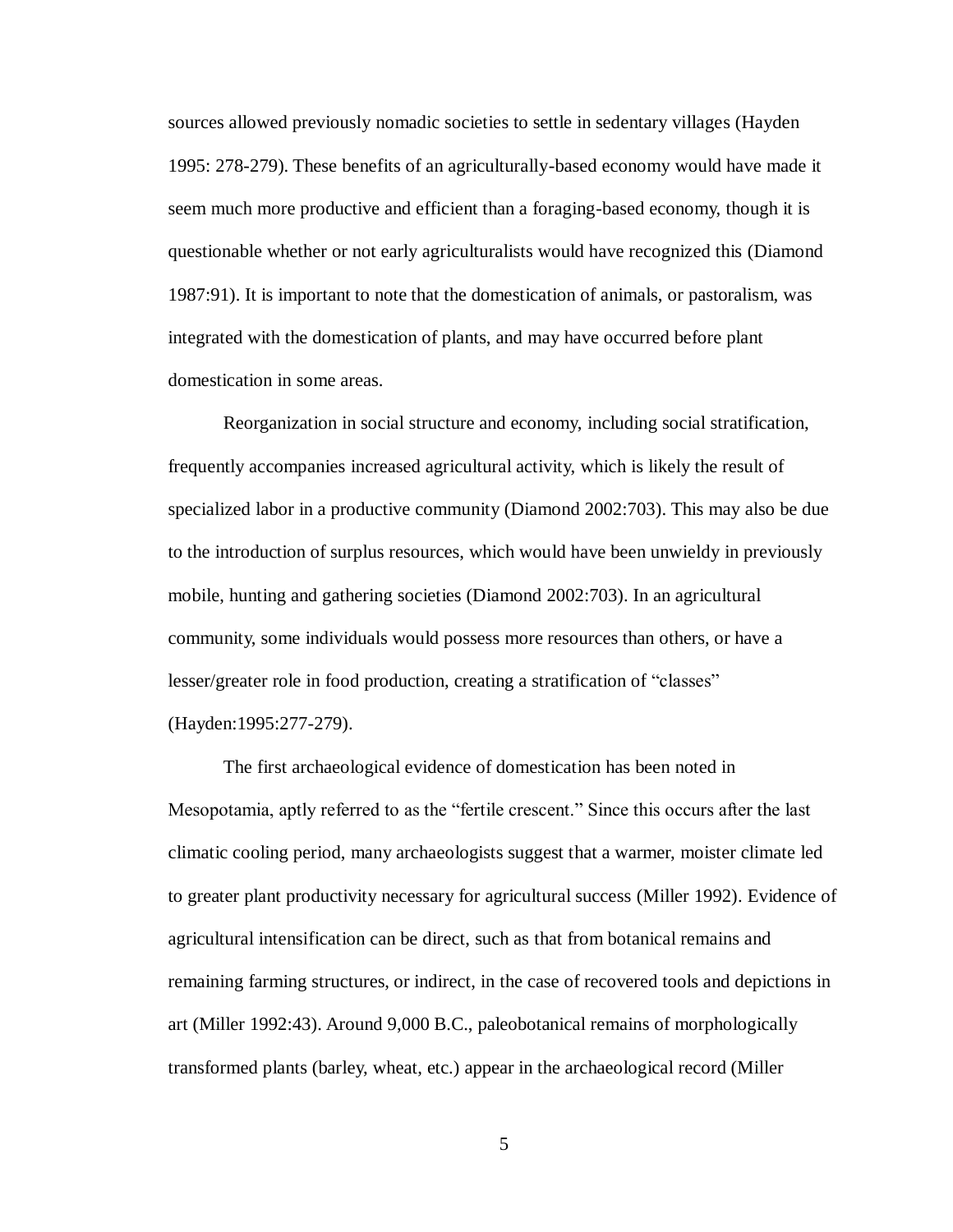1992:42). During this time, sedentary or semi-sedentary settlements begin to appear as well. Size estimations of later sites based on structure size, frequencies of imported goods, and number of rooms suggest that some sites were hierarchically elevated in comparison to other sites (Bar-Yosef & Meadow 1995:74-78). Other signs of increasingly complex social organization and hierarchy can be seen in public facilities and burial styles (Bar-Yoself & Meadow 1995:78).

Soon after agriculture developed in Mesopotamia, archaeological evidence of agricultural development began to appear in other areas of the world as well, including India, Asia, and the New World. This is not necessarily due to the spread of farming techniques, but rather isolated, simultaneous development. While the health and social impacts of agricultural intensification haven't been as widely observed in all of these areas, much research has been done in Central America, where teosinte, the predecessor of maize (*Zea mays*), evolved into a staple crop due to direct human activity.

#### Human Skeletal Data

Health changes as a result of agriculture are best observed through the study and analysis of human skeletal remains, referred to as bioarchaeology and paleopathology. If present, and well-preserved, bones can yield a multitude of clues about a person's health prior to death. Bones not only tell a person's age or gender, but also indicate what they may have eaten, if they had children (in the case of women), what their occupation was, if they underwent body modification, were mobile while living, suffered injuries, or experienced any deficiencies or diseases. There are visible bone markers known to be caused by particular conditions, including anemia, scurvy, rickets, and osteoporosis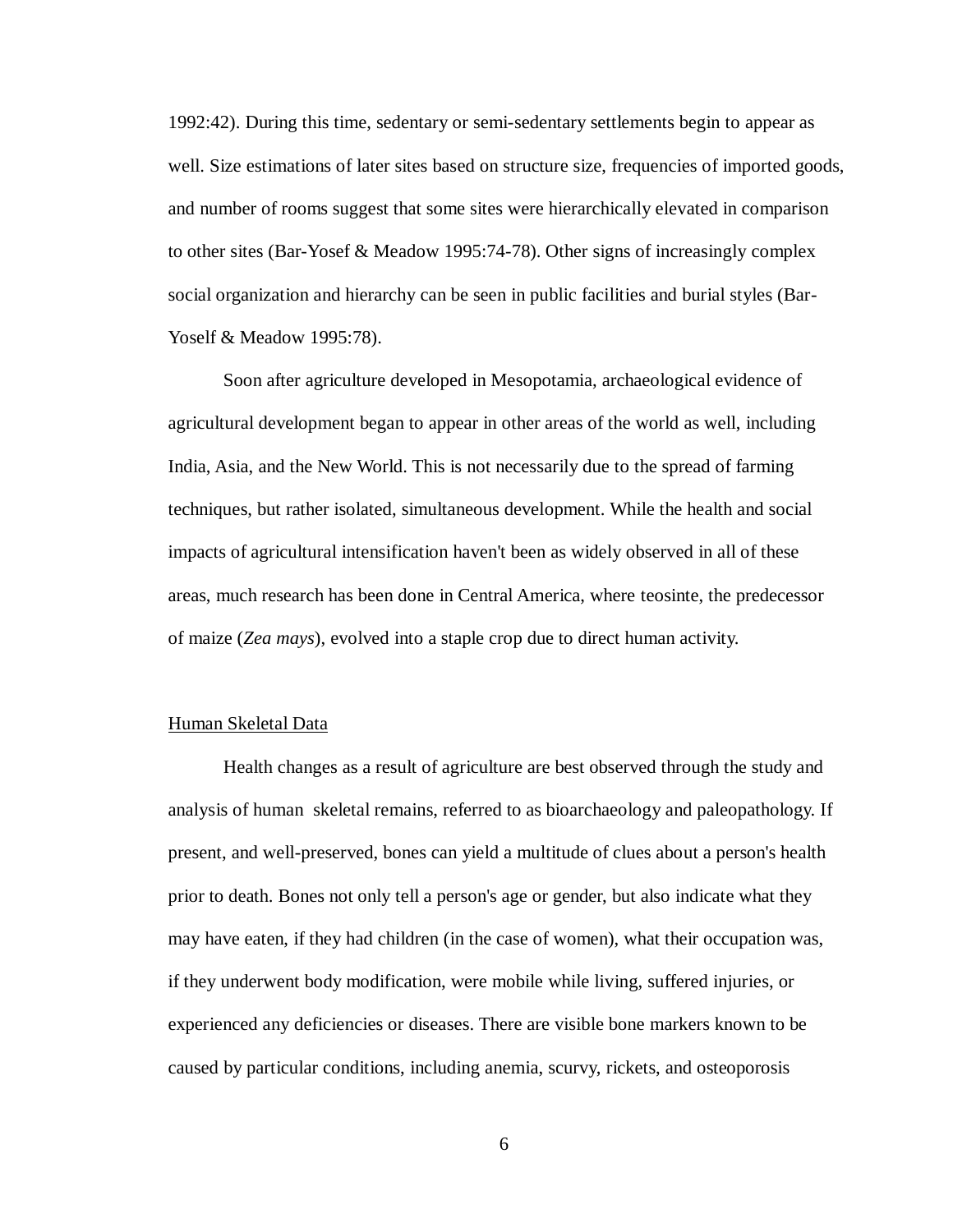(Larsen 2002).Furthermore, isotopic ratios of nitrogen and carbon retrieved from bone can signal changes in diet in a population over time (Larsen 2002:120-121).

The skeletal system constantly grows and regenerates during a person's lifetime and responds to trauma in different ways. Nutrient deficiencies, disease, or overuse can damage bones due to a change or interruption in regular bone growth. Thus, an individual's skeleton at the time of their death can be thought of as a "history" of that person's life and can provide both direct and indirect information about their biological experience (White & Folkens 2002:2).

If an individual survives trauma or stress that inflicted damage to that skeletal system, bone cells begin the remodeling process and create new cells. This is how broken bones heal over time, and archaeologists can often tell when such an event occurred by marks of remodeling on the bones in question (Sauer 1998:330). If an injury to the skeletal system appears to have undergone bone remodeling, then the injury did not directly cause the person's death, and may have even healed before death. Conversely, if there are no signs of the remodeling process around bone damage of skeletal samples, then it is possible that the damage may be related to the cause of death, since no healing appeared to have taken place.

# *Osteological Pathology*

There are numerous conditions that can be identified by bone markers. Perhaps the most frequently noted by archeologists are **dental caries** (Figure 1), commonly known as cavities. These appear as pits or "chalky" areas on the surface of teeth and are the result of the demineralization of the tooth, usually by bacteria (White  $\&$  Folkens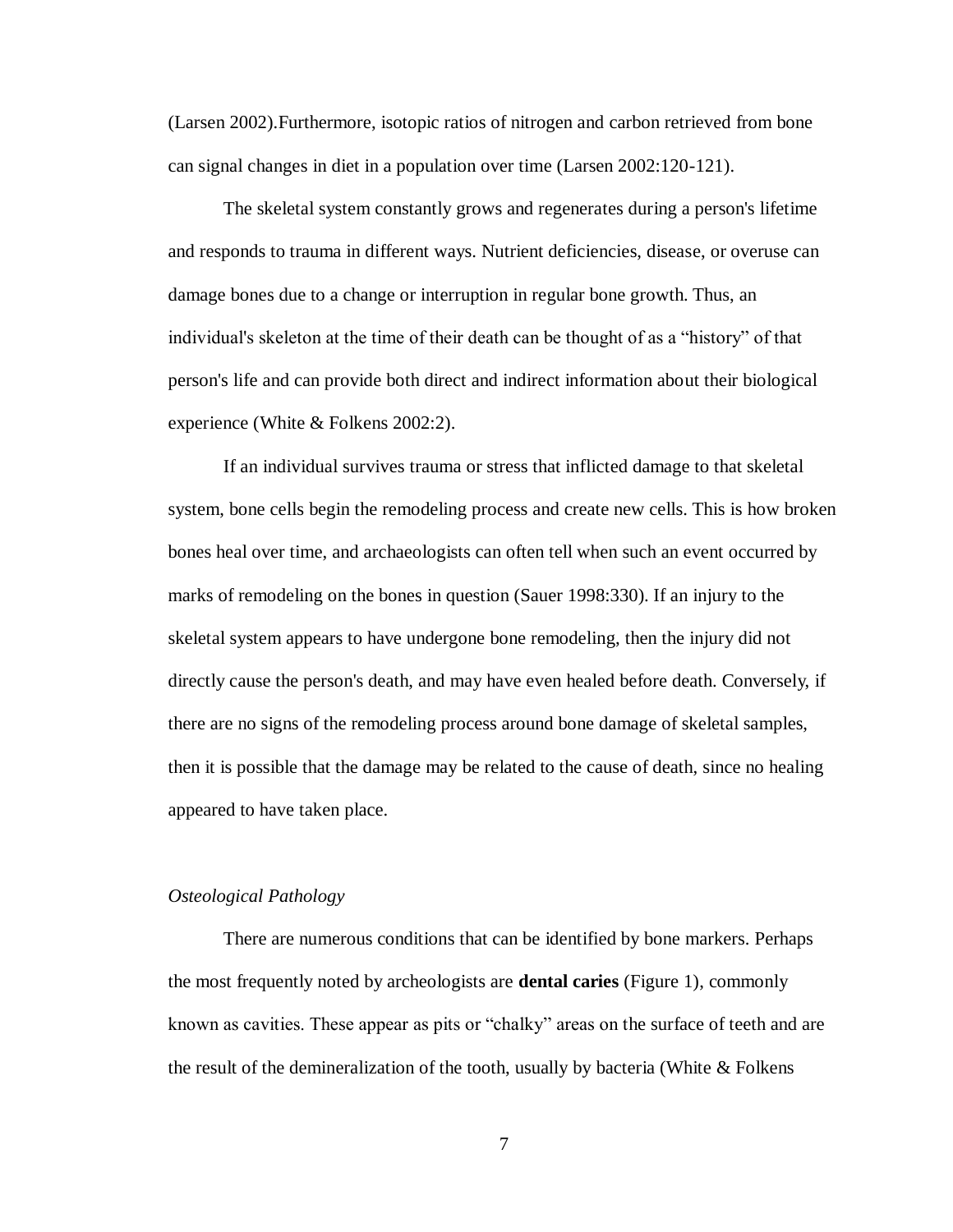2005:329). They are found all over the world and throughout time. Dental caries often correlate with the consumption of sugary or high-carbohydrate foods that are difficult to remove from the teeth. Archaeologists have used changes in prehistoric dental caries frequencies to observe subsistence shifts to agriculture, as well as to note any differences between gender, which may be the result of differing subsistence roles (White  $\&$  Folkens 2005:329). While often small and easily treatable with modern technology, dental caries can lead to larger infections and eventually death if unattended to (Sutton et al. 2010:42- 43).



Figure 1 - Dental carie (Larsen 2002).

Though not as potentially serious as dental caries, **dental hypoplasia** (Figure 2) is a condition of the teeth distinguishable by horizontal lines, grooves, and pits apparent on the surface of tooth enamel (Sutton et al. 2010:39). Dental hypoplasias, also called linear enamel hypoplasias, occur when the growth of enamel is disturbed by any metabolic stress experienced by the person. This stress could be dietary or pathogenic in nature, and should be analyzed in conjunction with other bone disturbances before conclusions on cause are drawn (Sutton et al. 2010:40). Dental hypoplasias have been observed in many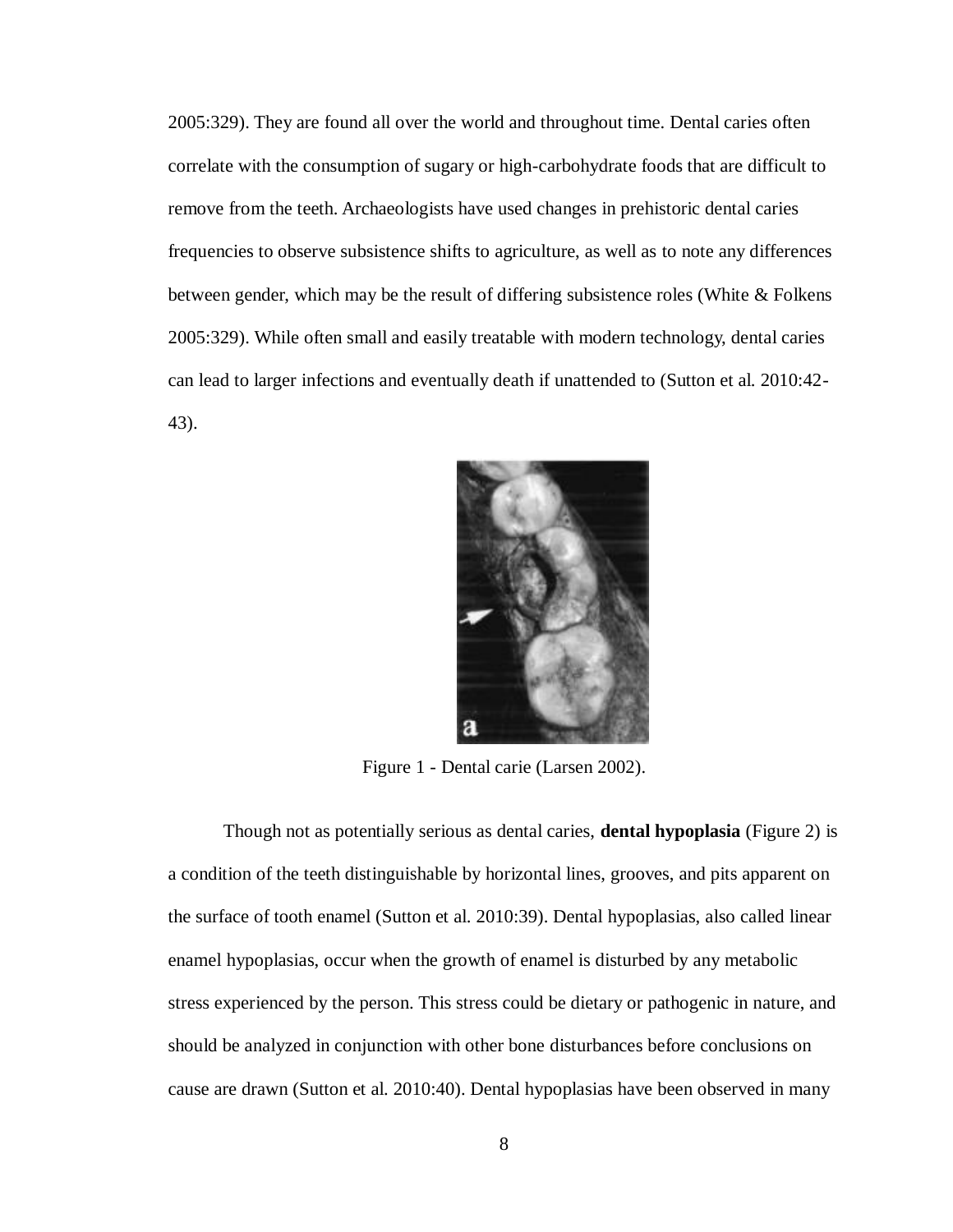populations from around the world, and these populations are often characterized by elevated levels of malnutrition (Temple 2010:117). Some archaeologists use hypoplastic lines to estimate the age at which the person experienced stress, which can demonstrate aged-related patterns of diet and disease in a past society.



Figure 2 - Enamel hypoplasias (Larsen 2002).

While not pathogenic in nature, archaeologists may also note the wearing of teeth, which can indicate overuse, or a diet high in fiber or other abrasive material. However, the thinning of enamel, which is the protective layer of teeth, may cause an individual to become more susceptible to dental caries (Sutton et al. 2010:41-42). The level of tooth wear can sometimes provide an estimate of an individual's relative age, as older people often have much more tooth wear than younger people. Additionally, changes in tooth wear patterns over time may indicate a change in diet, or in food processing technology (Anderson 1965:496-497).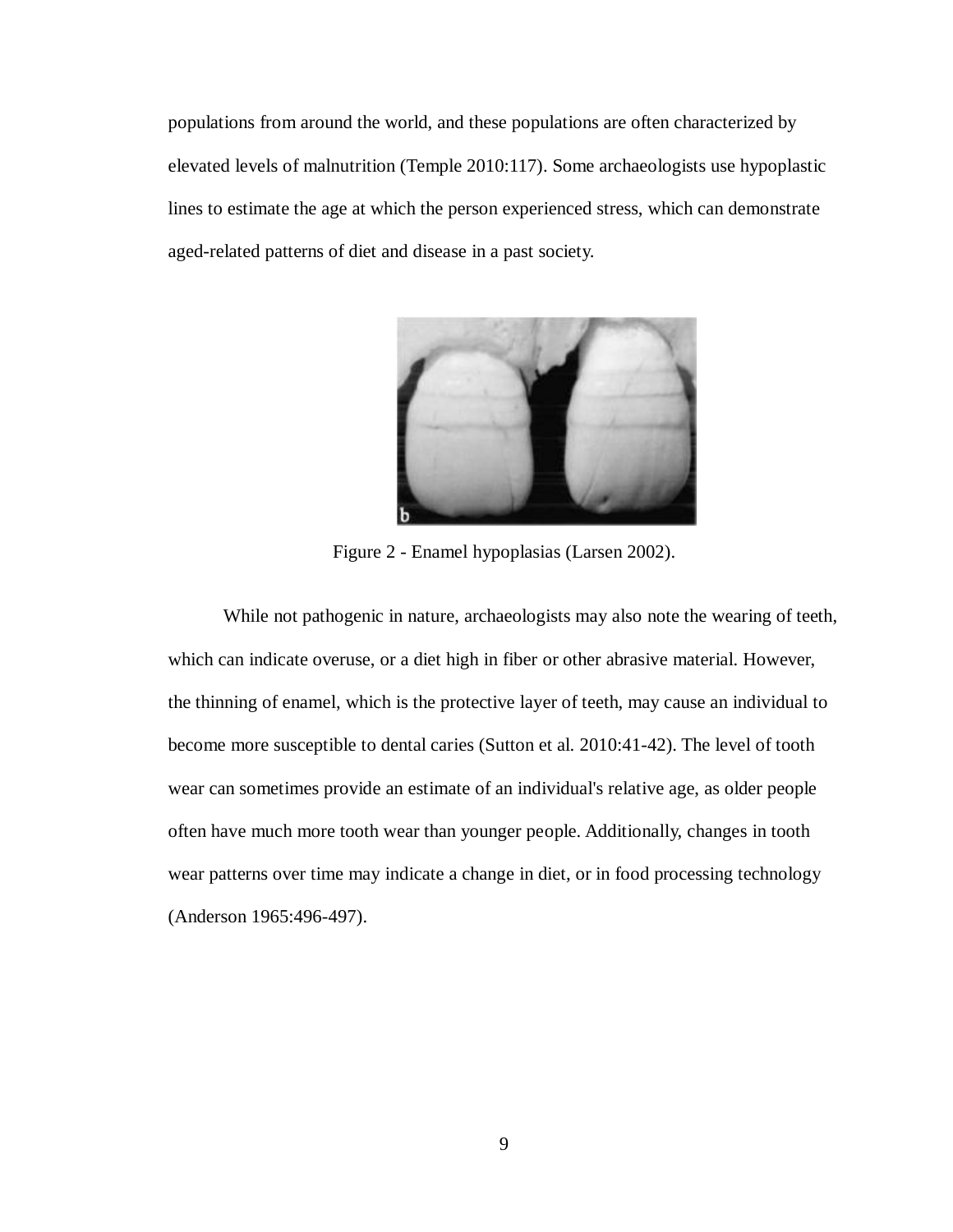

Figure 3 - Harris lines on the distal ends of two tibiae. (http://radiographics.rsna.org).

Similar to the way stress can interrupt tooth enamel growth and cause dental hypoplasias, stress can also interrupt an individual's normal growth and lead to the formation of **Harris lines** (Figure 3), also called "growth arrest lines." These lines appear horizontally on the long bones and are caused by a brief period of increased bone density. Typically, the lines are located on the distal ends of the bones, since these areas grow more rapidly relative to the rest of the bone. (Mays 1995:512). Because the ends of long bones do not always preserve well in the archaeological record, Harris lines are not a commonly studied bone marker. Furthermore, Harris lines are only visible by radiograph or cross-section, possibly inhibiting archaeologists from including them in bioarchaeological studies. Harris lines are similar to dental enamel hypoplasias because the location of the lines on the long bones can indicate at which age the individual experienced the stress that caused them (White & Folkens 2005:310)

**Porotic hyperostosis** (Figure 4), sometimes called spongy hyperostosis, is a condition marked by lesions on the cranial vault (White & Folkens 2005:320). The lesions are the result of the thinning of the outer bone surface and a widening of the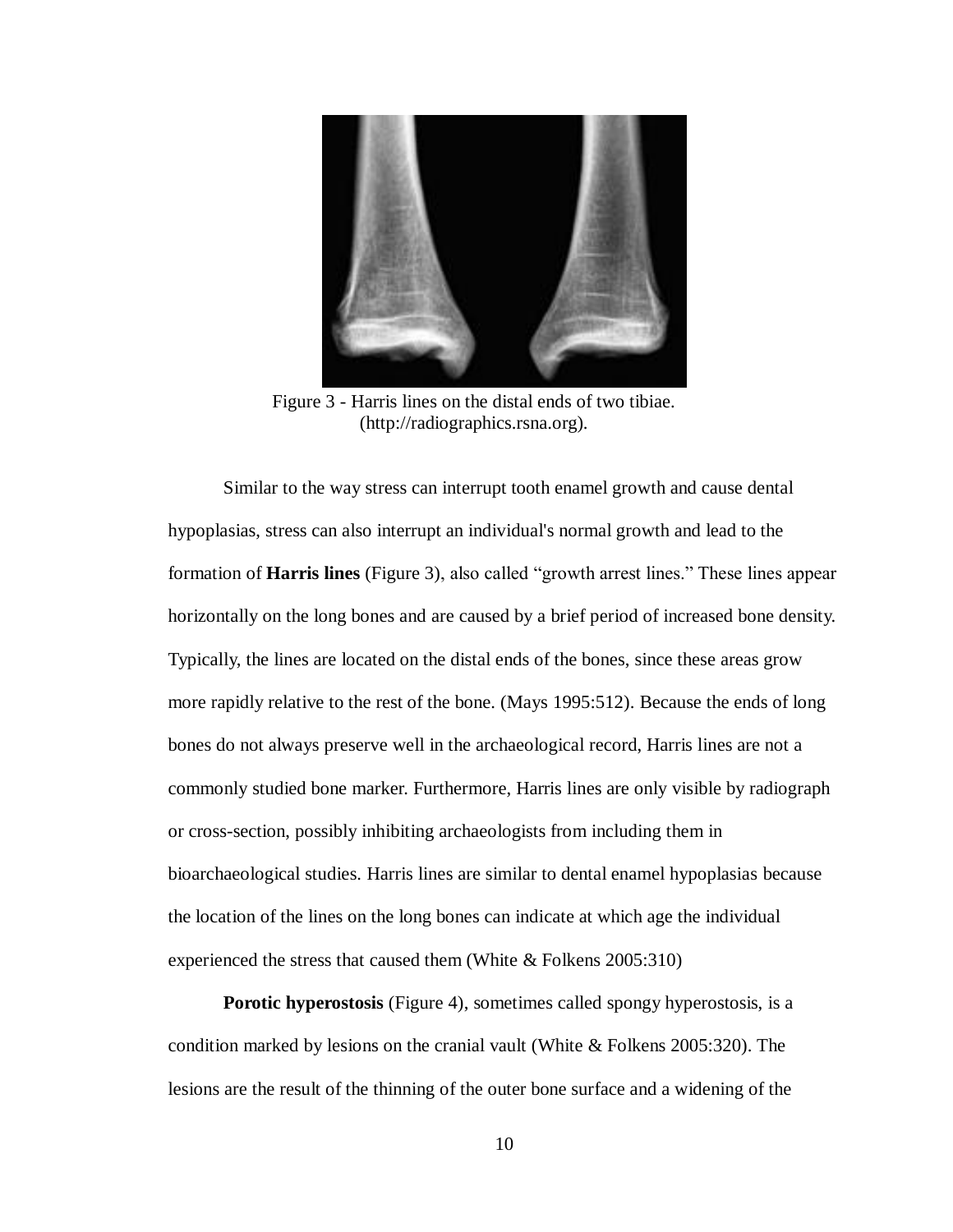diploe, or spongy internal bone. This is a reaction to a lack of iron, or anemia. Many archaeologists have debated the exact cause of iron deficiency leading to porotic hyperostosis, since both poor, iron-lacking diets and pathogenic infection can cause anemia. It has been noted in cases where both explanations are plausible (Boquet-Appel 2008: 285).

**Cribra orbitalia** (Figure 5) is the term used if porotic hyperostosis lesions occur on the orbital roofs and is thought to be caused by the same conditions that result in porotic hyperostosis. Often, but not always, the two conditions occur at once. Recent research shows that cribra orbitalia may be more related to parasitic infection than malnutrition (Temple 2010:118). It has also been suggested that direct trauma to the eye, especially from infection, could inflict the lesions characteristic of cribra orbitalia (Temple 2010:119).



Figure 4 - A case of porotic hyperostosis (Boquet-Appel 2008).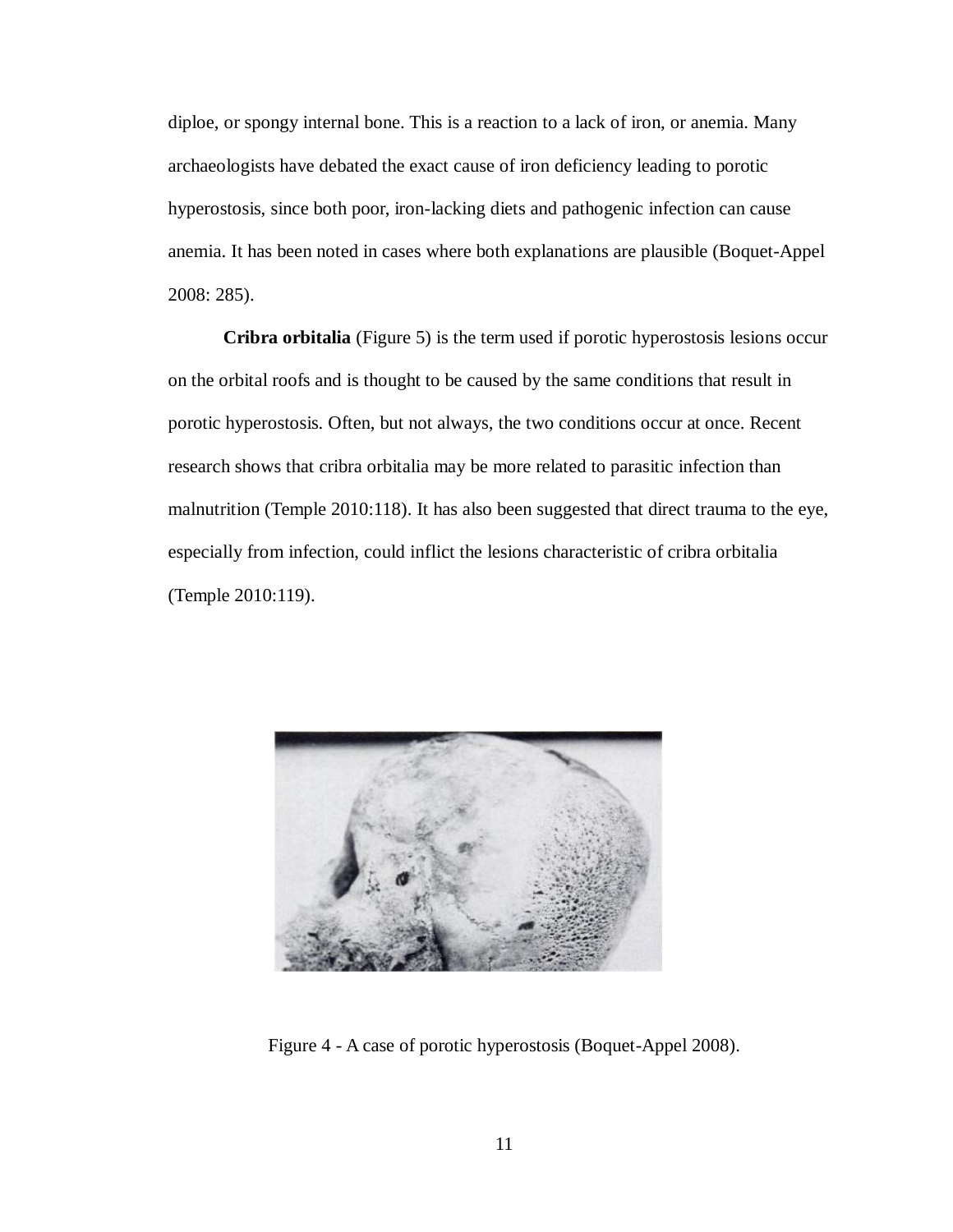

Figure 5 – A case of cribra orbitalia (Boquet-Appel 2008).

**Osteoporosis** is a condition that is common even in modern day. Osteoporosis occurs when bone is resorbed at an abnormal rate, causing low bone density at the ends of long bones, pelvic bones, between vertebrae, and/or at other joint locations (White & Folkens 2005:325-326). It can be caused by a number of factors, including a lack of dietary calcium and vitamin D, overuse of joints, and old age.

# *Osteological Population Studies*

Aside from individual circumstances, the study of human bones can also aid population studies. Comparing age, height, and frequency of conditions of various skeletons from the same population can tell archaeologists about the general health of the group, or identify anomalous cases. If there are two or more distinct skeletal assemblages, then changes in these factors over time provide clues to transitions in diet, disease occurrence, or any other health changes (Larsen 2002:120).

The age of an individual can be estimated in multiple ways and will often be done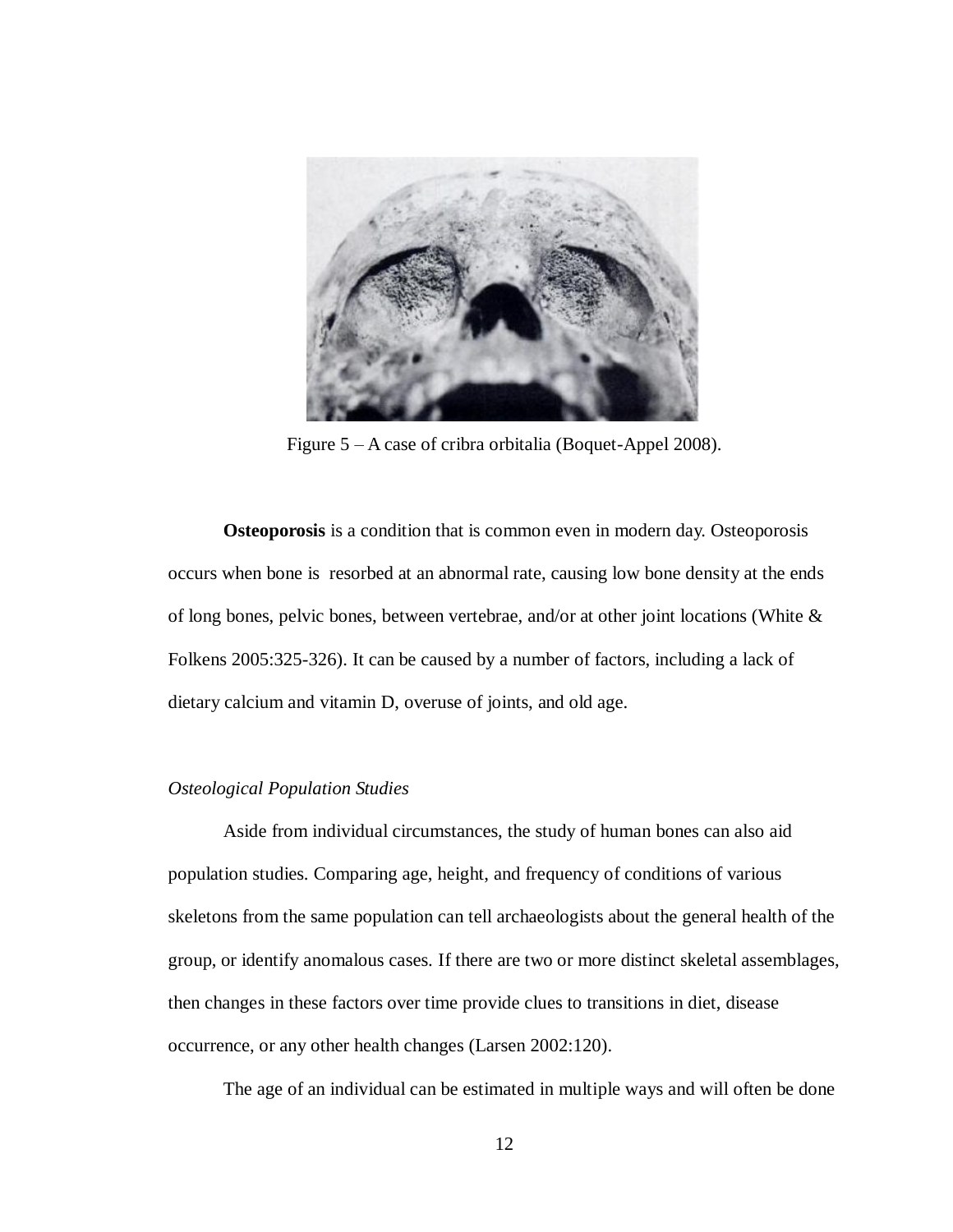according to which skeletal remains are recovered. The most common method is by observing the individual's dentition, since the stage of tooth development can be compared with average tooth eruption patterns for children (White & Folkens 2005:365- 366). Unfortunately, this method becomes less useful if the individual has reached adulthood and is no longer developing. Sometimes adult dental wear patterns can be compared to regular patterns of tooth wear in order to assign a relative age to an adult (White & Folkens 2005:369). Other ways to estimate age is by noting the fusion of cranial sutures or the pelvic bones. The stages of fusion for these bones have been determined for relative stages of adulthood, similar to those for dental development and attrition (White & Folkens 2005:369-380).

The stature of an individual is usually determined by long bone length, as limb length correlated with height at all ages. While this is not always a perfect correlation, formulas using femur and/or tibia lengths can provide a relatively accurate estimation (White & Folkens 2005:398-399). Changes in average stature of a population over time have been used in archaeological case studies as a proxy of nutritional changes (Sobolik 2002:137-138).

#### **Agricultural Transitions in the New World**

Mesoamerica was the cradle of maize domestication and intensification of agriculture in the New World. While the exact location of origin is still undetermined, it is commonly accepted by archaeologists and other scientists that maize was the result of selective breeding of the wild grass *teosinte* (Eubanks 2001:494)*.* Teosinte is very unlike maize in form (Figure 6), bearing only five to seven hard seeds per flowering spike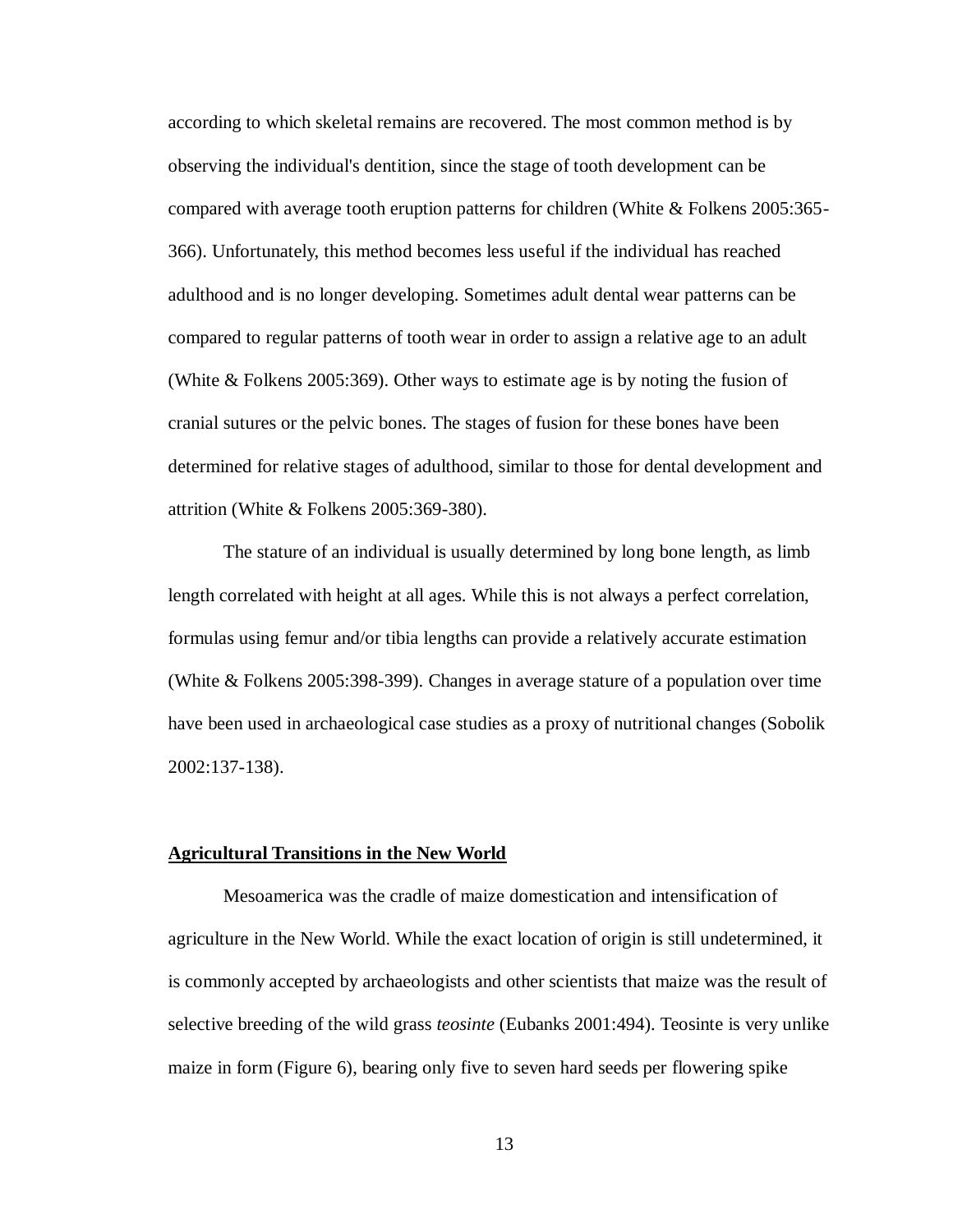(Eubanks 2001:494). Natural cross breeding with another wild grass (*Tripsacum*) for the selection of larger cob sizes, cob number, kernel row number, and easily harvested kernels caused the plant to evolve into a high-calorie, high-carbohydrate staple that could be grown easily and in large amounts (McClung de Tapia 1992:149,161). Higher yields of maize over time not only supported larger populations, but also allowed those populations to settle in permanent locations to grow maize, rather than roam the land for varied resources like earlier hunter-gathering societies (McClung de Tapia:161). Maize could also be stored for long periods of time, or processed into flour.



Figure 6 - Wild teosinte (left) compared to cobs of modern maize (right) http://www.plantbiology.siu.edu/PLB304/Lecture26Poales/Poaceae.html

The first archaeological evidence of maize agriculture in Mesoamerica comes from the Tehuacan and Oaxaca valleys in Mexico (Pearsall 1995:163). The Coxcatlan Cave site in the Tehuacan Valley contains well-preserved remains of domesticated fruitbearing trees dating to as early as 5500 B.P. Increases of seed size in several species,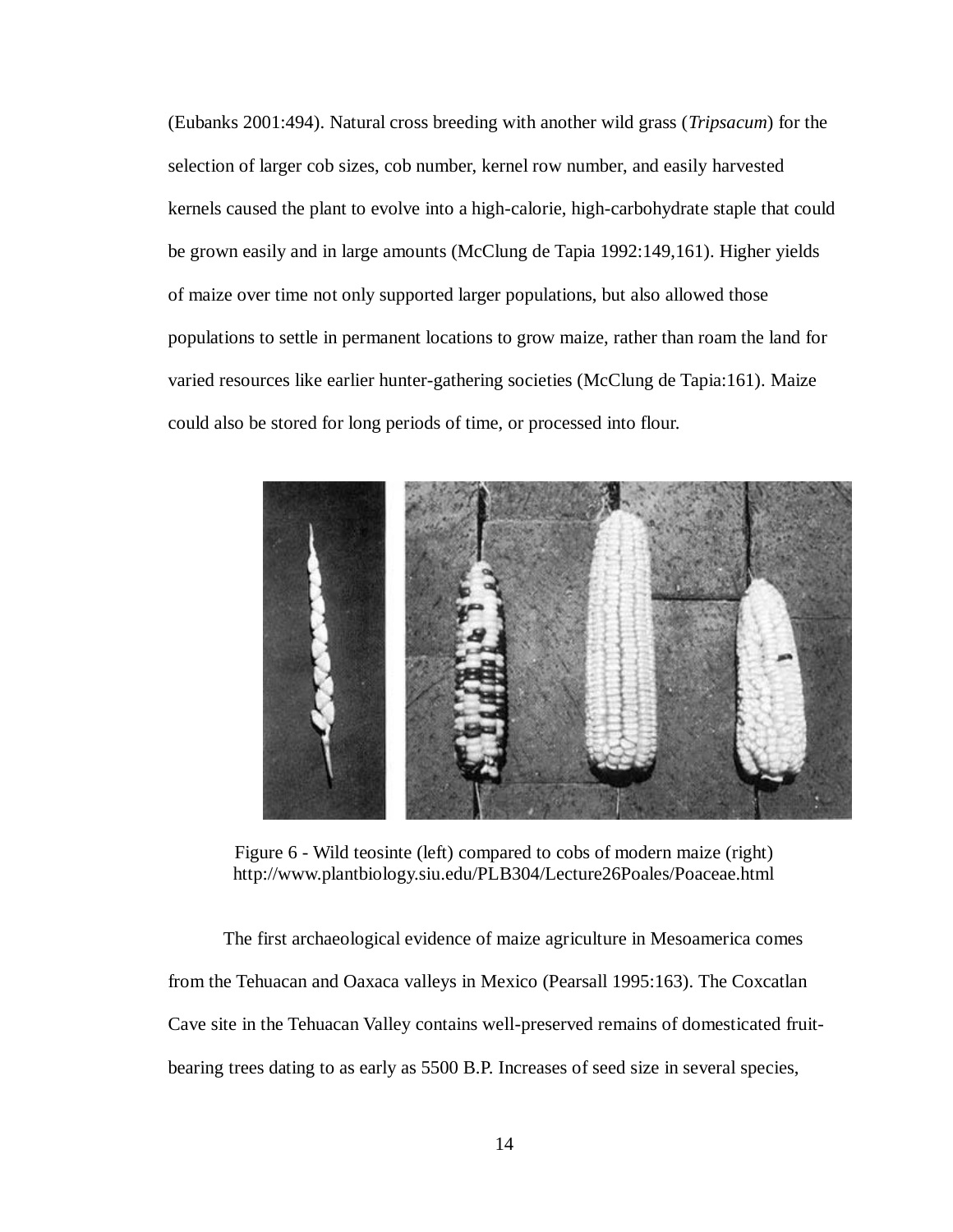including maize over time at this site, indicate specialized domestication (Pearsall 1996:174-175). After 4300 B.P., the use of maize increased, as observed in frequencies of phytolith and botanical remains, while other wild and domesticated plants decreased in the record. This correlates with evidence of settlement systems and sedentary villages (Pearsall:175). Other crops were domesticated and cultivated during this time, including beans, squash, pumpkins, and peppers (McClung de Tapia 1992:153-154). While these additional foods would add important variety to Mesoamerican diets, maize remained an important staple, and still is today.

### **Health Impacts of Agriculture in Mesoamerica**

Anderson (1965) noted effects of agriculture on human health in this area when he found that skeletons uncovered from the Tehuacan Valley exhibited changes in dental wear and increasing frequencies of dental caries as agricultural intensification progressed in this region. Teeth of skeletons from the Ajalpan phase (1500 B.C. to 900 B.C.) showed less attrition than those of earlier periods (6800-5000 B.C.), and Anderson (1965:496) attributes this to the increasing consumption of softer carbohydrate as opposed to the much more fibrous diet of hunters and gatherers. Later phases (1900 B.C. to A.D. 1540) yield skeletons that show even less dental wear than previous phases, though dental caries are more prevalent (Anderson 1965:497). This would again correlate with an increasing dependence on softer carbohydrates and a decreasing consumption of wild, abrasive food sources.

Other signs of declining health observed on skeletons include cribra orbitalia and porotic hyperostosis, though there is debate about the relationship between these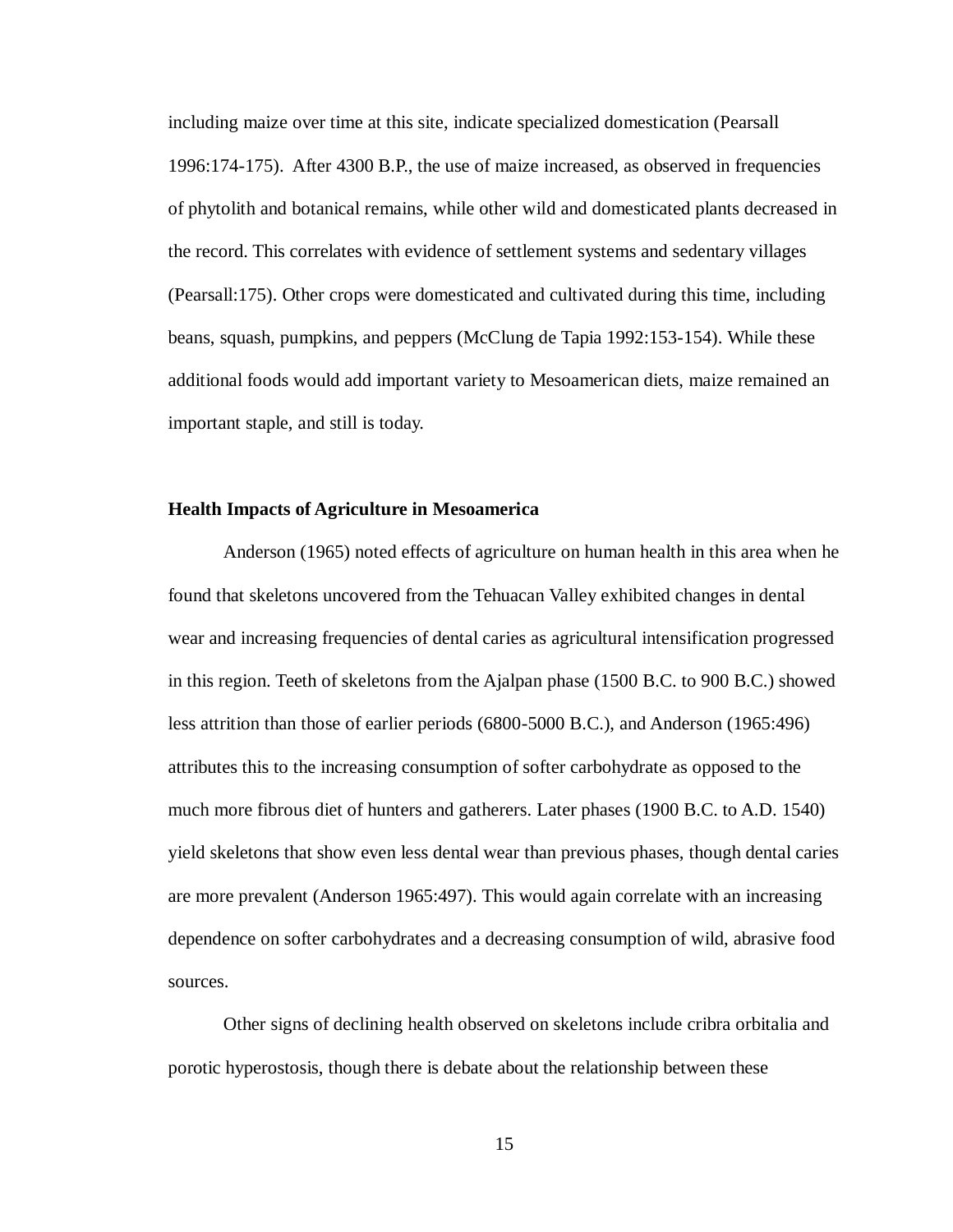conditions and agriculture (Temple 2010:118-119). With the increasing dependence on iron-poor foods such as maize in ancient Mesoamerica, it is possible that dietary anemia could cause these pathologies. However, these conditions could be caused by an increase in infection. This is plausible, because sedentary settlements in Mesoamerica would grow in size as maize agriculture intensified, presumably leading to unsanitary conditions, as well as larger host populations for pathogen transference.

Weaver (1981) examined infant and child remains from Casas Grandes, in Mexico during both the Viejo (A.D. 700 -1060) and Medio (A.D. 1060-1340) phases to determine whether increased cases of porotic hyperostosis support a hypothesized change in diet. Weaver notes several changes that appeared to happen between these periods, including a radical expansion of the Casas Grandes trade network and an increase in maize varieties during the Medio period (Weaver 1981:362). He also noted crowding and nucleated organization of settlement patterns during this phase that correlate with increased populations (Weaver 1981:362).

While there was no significant difference in frequencies of porotic hyperostosis between the two periods, there were more skeletal signs of infectious disease (postcranial periosteal reactions) overall in the later period. The already high frequencies of periosteal lesions in both populations combined with increases in other signals of distress indicate that people (particularly children, in this case) were under great stress during this time, perhaps from dietary malnutrition. Changes in settlement patterns due to maize agriculture, however, appear to have worsened overall health and may be a result of higher occurrence of infections associated with sedentary living (Weaver 1981:363).

White and Wright (1996) compared percentages of porotic hyperostosis in both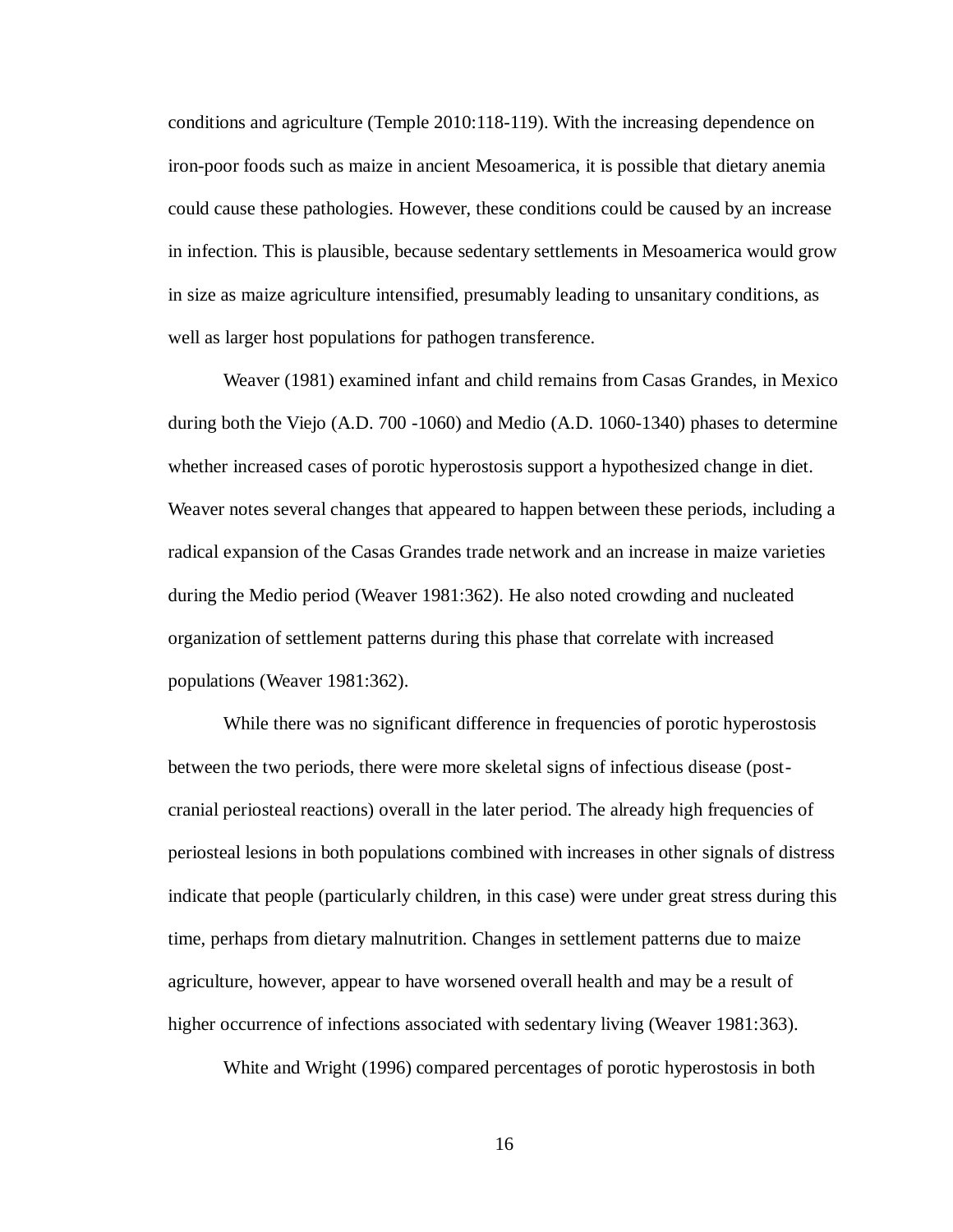adults and sub-adults from Mayan lowland sites during the end of the Classical period  $(\sim$ A.D. 900). They found that populations had high frequencies of this condition, reaching 55-77% and 53-65% respectively (White & Wright 1996:159). Sub-adult frequencies were higher than those of later maize-growing societies, including Woodland (34%) and Mississippian (44%) in North America, but comparable to those of non-agricultural coastal Californians (51%) where porotic hyperostosis is linked to high rates of parasitic infection (White & Wright 1996:159). In Mayan adults, frequencies of porotic hyperostosis are higher than those in North America, but are comparable to maizedependent southwestern pueblo adults (46-65%). While these data don't directly point out the causes of porotic hyperostosis, much lower frequencies in earlier Preclassic sites (12.5% of subadults and 3.6% of adults) indicates a decline in health over time.

#### **Health Impacts of Agriculture in the American Southwest**

### Evidence of Intensification

The American southwest is a region that has gained much archaeological attention in regards to agricultural development. Due to a generally hot and arid climate, this area produces well-preserved remains of organic and inorganic material alike. Several lines of evidence exist that demonstrate an agricultural intensification of maize in this region following maize domestication in Mesoamerica.

Early botanical remains of maize from the American southwest were found in the Bat Cave site, which is located in western New Mexico, and were radiocarbon dated to 3740 ±70 years B.P. (Wills 1995:218). However, the emergence of maize in the southwest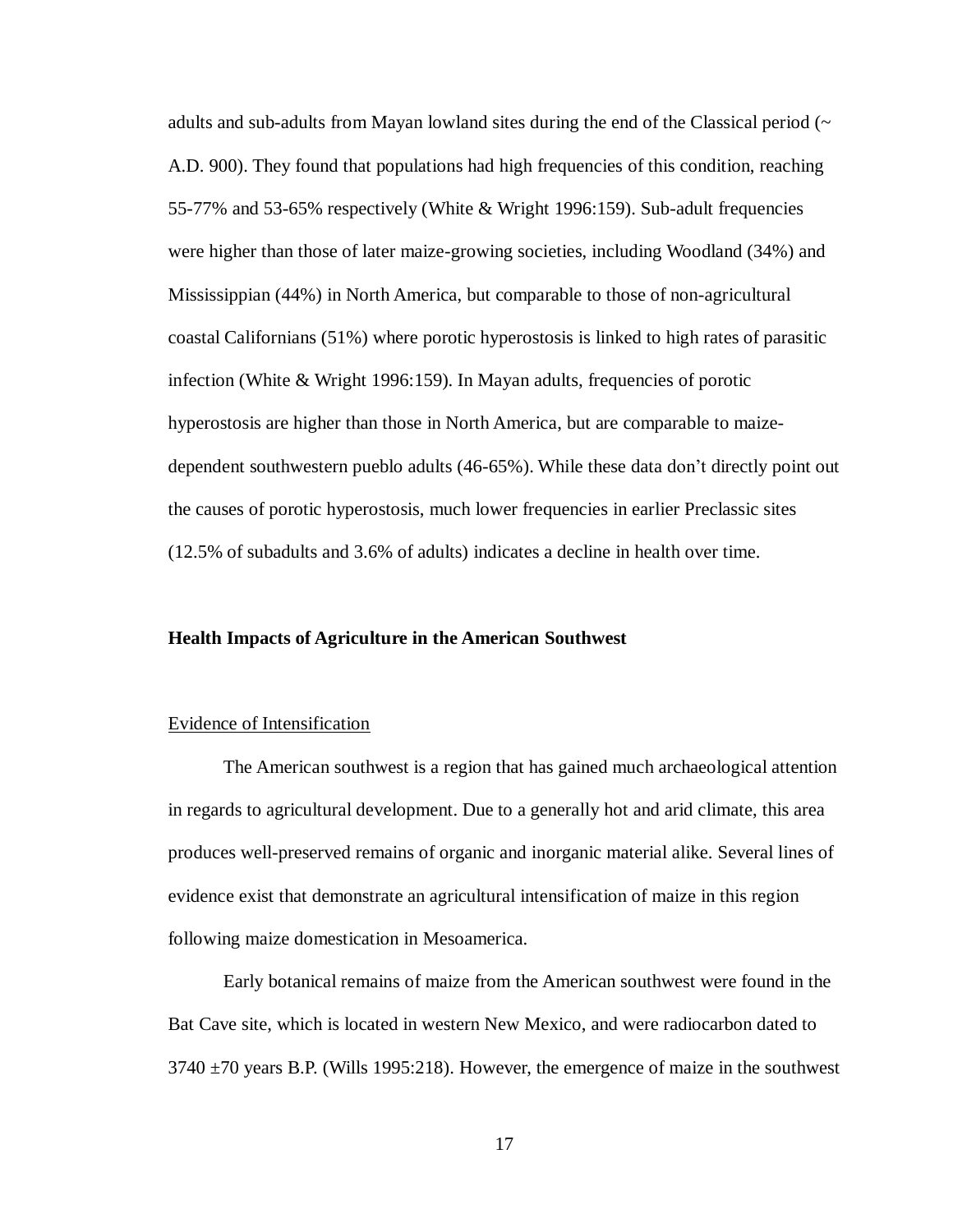predates evidence of agricultural dependence by as many as 3,000 years; theories seeking to explain this delay include a gradually warming climate, as well as economic competition with other groups (Wills 1995:219). Before agricultural intensification, archaeological sites are comprised of either closed-site cave shelters or small structures that were likely inhabited seasonally.

Around 2,200 to 1,600 B.P., a substantial increase of open-air sites with evidence of maize cultivation appears. These sites have clear sub-surface storage constructions and increased burials, which implies population growth. There are numerous lines of evidence for agricultural intensification of maize in the Southwest during this time period. Hard et al. (1996) employed mano size and macrobotanical remains to trace this event.

Maize was ground with manos (hand-held stone pestles) and mutates (stone grinding slabs) to make the cereal grains into flour for easier digestion (Hard et al. 1996:256). While the general design of manos and metates are relatively the same throughout time, there appears to be a correlation between mano size and agricultural dependence (Hard et al. 1996:257-260). This is because a longer grinding surface can increase efficiency of grain processing, and has been documented in various ethnographic cases. In nearly all southwestern sites that produced remains of manos, the surface of the grinding stone increased through time in conjunction with other evidence of increasing maize dependence (Hard et al. 1996).

Hard et al. (1996) also studied macrobotanical remains from various southwestern sites, retrieving them either by flotation, or from recovered human coprolites. With these methods, the frequency of maize consumption can be estimated with recovered seeds from flotation, or directly observed in the case of coprolites. Botanical remains of maize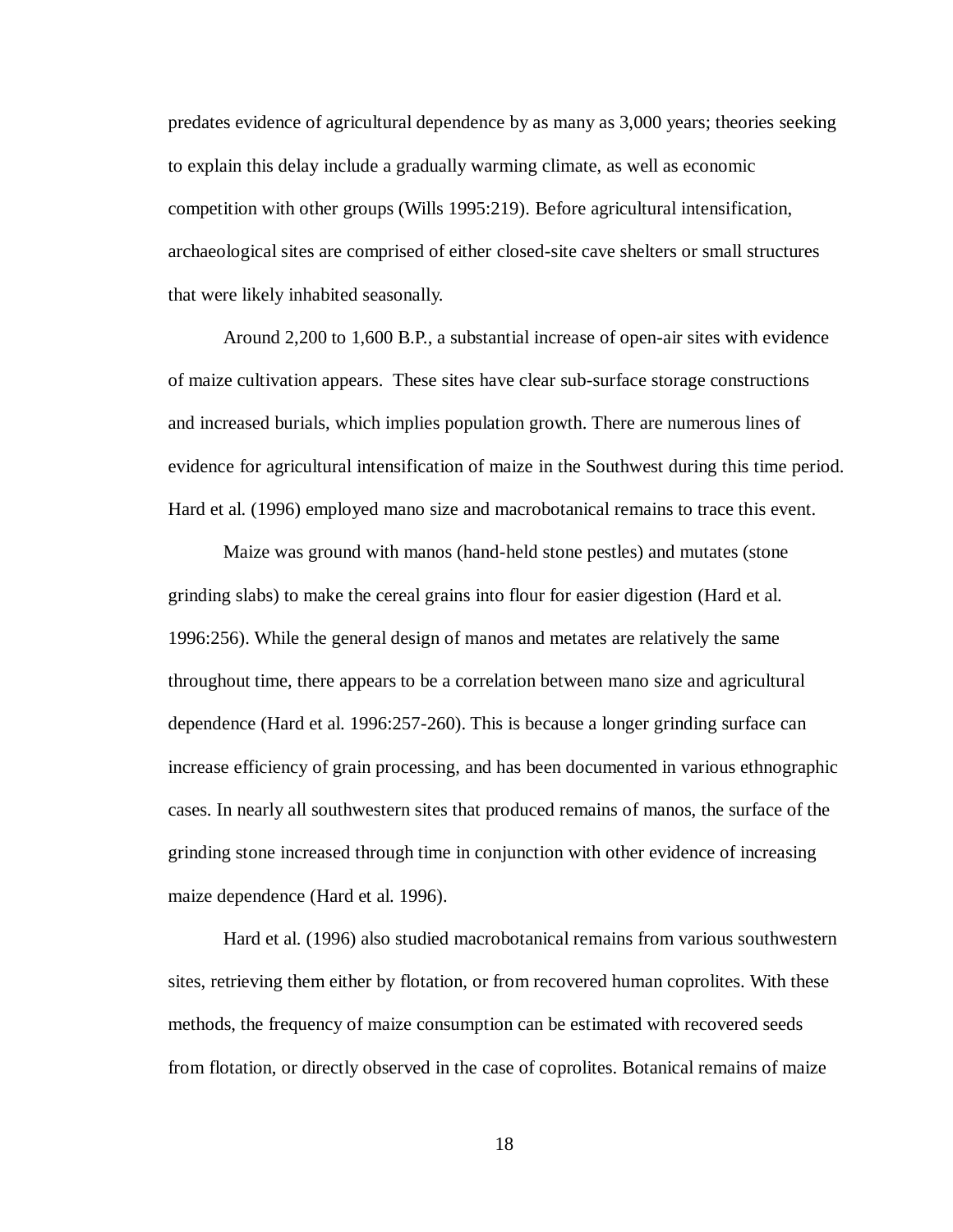increase in frequency relative to earlier sites as early as 200 A.D., though some sites did not experience this increased frequency until about 1200 A.D (Hard et al. 1996:274, 280). These regional differences may be due to varying environmental conditions.

With these markers of agricultural intensification, it can expected that frequencies of health conditions, such as dental caries, porotic hyperostosis, cribra orbitalia, dental hypoplasia, and Harris lines, would increase in skeleton remains. Furthermore, if agricultural intensification causes a decline in human health, there may also be a rise in infant mortality rate, population growth, and changes in stature.

### Bioarchaeological Evidence of Agricultural Intensification

In New Mexico, Buzon and Grauer (2002) conducted research on dental caries and enamel hypoplasia frequencies to demonstrate that an increase in these ailments correlates with agricultural intensification. The skeletal population they studied inhabited the SU site in modern day New Mexico from A.D. 450 to 550 and exhibited high rates of dental caries (Buzon & Grauer 2002). About 75% of recovered adults and sub-adults exhibited dental caries on at least one molar and 26% of all recovered molars were carious (Buzon & Grauer 2002:109). Antemortem tooth loss was evident in 63% of these individuals, likely related to poor dental health and perhaps even a result of infected teeth. Additionally, a very high frequency of dental hypoplasias was found at the SU site. Ninety-one percent of all individuals with at least one canine tooth exhibited dental hypoplasia, with 37 (69%) of 54 analyzed canines having the condition (Buzon & Grauer 2002:109). This frequency is similar to other sites known to have a high consumption of maize, including Black Mesa at 90% and Carter Ranch Pueblo at 100% (Buzon & Grauer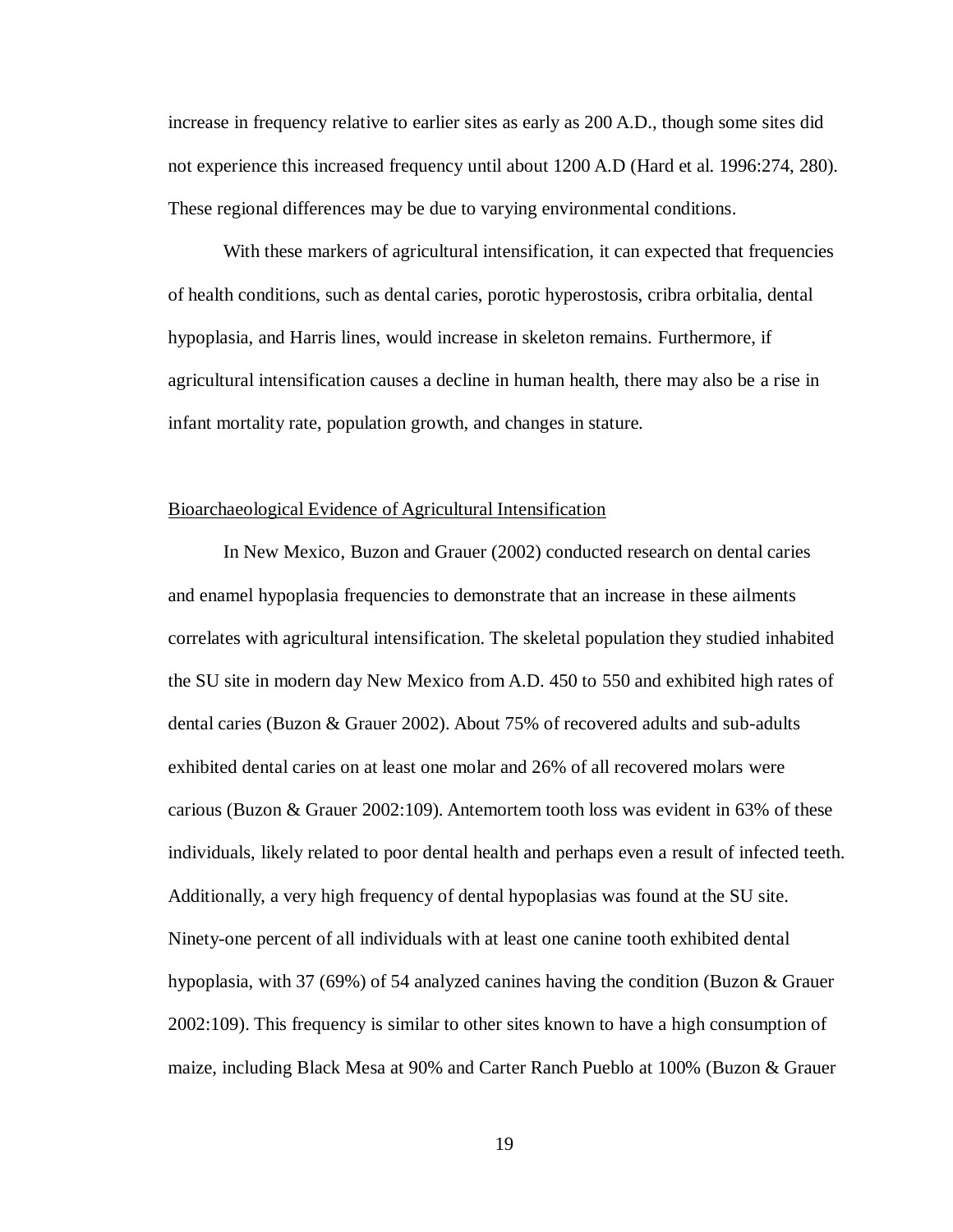2002:116).

Sobolik's (2002) study of the health of prehistoric sub-adults of the southwest included analyses of dental hypoplasia, Harris lines, porotic hyperostosis, cribra orbitalia, and changes in estimated stature. Since dental hypoplasia represents a temporary stunt in development, it is not a commonly observed marker of health. However, Sobolik's analysis of southwestern sub-adults (Sobolik 2002:143-144) indicates some very high percentages of dental hypoplasia (94% of permanent teeth from Hawikku [A.D. 1400 to 1680]) as well as some unexpectedly low percentages (7% of Arroyo Hondo Pueblo [A.D. 1300 to 1426]). This difference in rates of dental hypoplasia may be related to the time it takes for a development-ceasing stress to inflict observable signs on the skeleton. In the case of Arroyo Hondo Pueblo, which had a very high sub-adult mortality rate, some subadults may have died from the cause of the stress before the skeletal system could react.

Like dental hypoplasia, Harris lines are not extensively used in agricultural studies on health, and represent a temporary stress-inflicted stunt in development. In the Mesa Verde region, earlier populations (A.D. 600 – 975) actually have higher rates of Harris lines at 74% than do later populations (A.D. 975 – 1300) at 53% (Sobolik 2002:146-147). At the Dolores Project site (A.D. 600-1250) 46% of observed remains had Harris lines while at the Carter Ranch Pueblo site (A.D. 1100 – 1225) 80% had them (Sobolik 2002:146-147).

When the rates of porotic hyperostosis and cribra orbitalia of sub-adults from prehistoric southwestern sites were tallied, it was found that earlier, smaller sites actually had greater frequencies of the conditions (39%) than later sites (15%) (Sobolik 2002:141-143). This may be due to differences in identifying and recording the two conditions,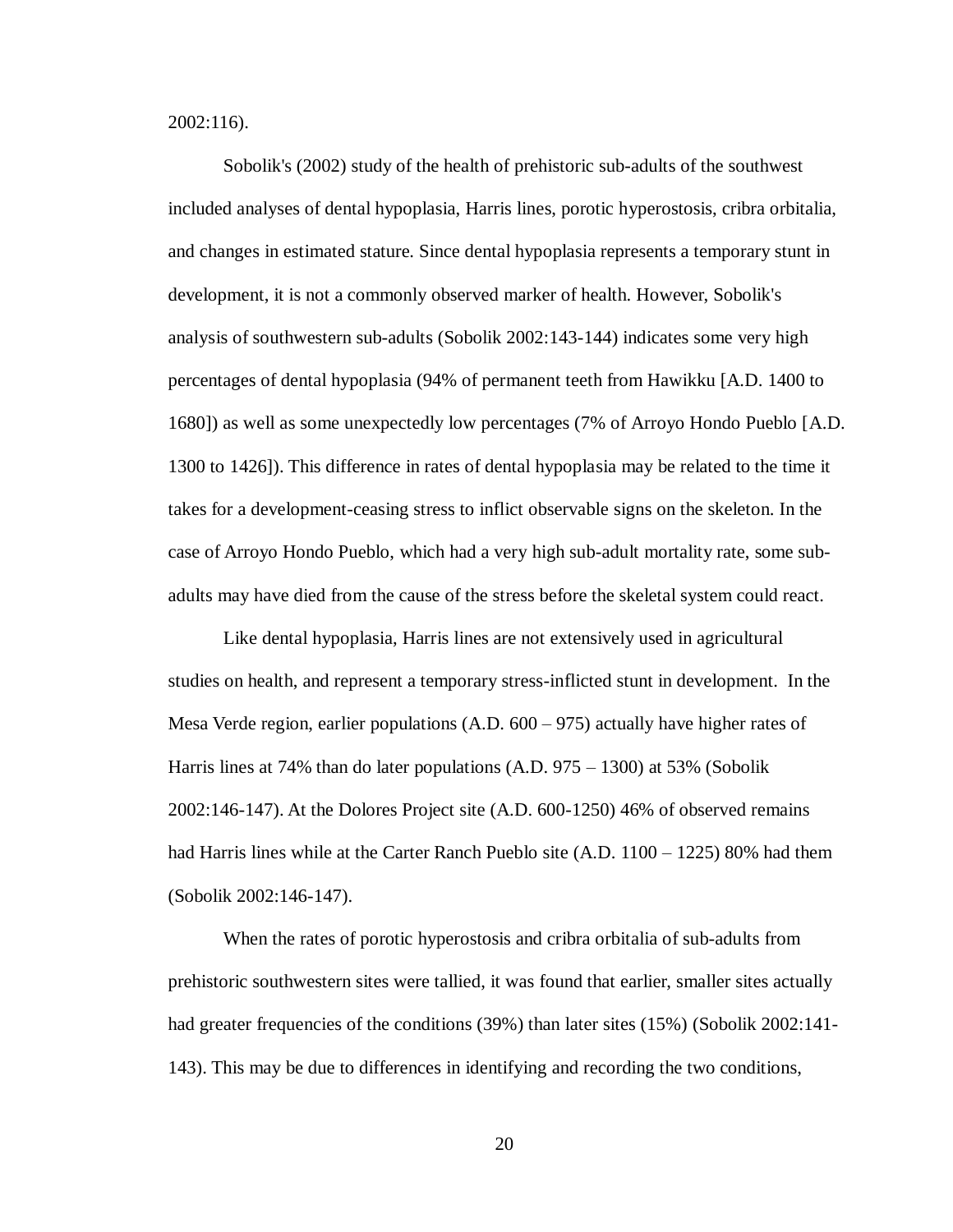though variations in local resources may explain the observed difference.

Adult stature estimations for populations of various sites were made using long bone lengths. In some sites, such the Arroyo Hondo Pueblo site, earlier populations (A.D. 1300 to 1370) were estimated to be shorter (males: 163.9 cm, females: 156.2 cm) while later populations (A.D. 1370 to 1475) were estimated to be taller (males: 165.6, females: 153.5). In others, such as the Black Mesa site, earlier populations between A.D. 800 to 1050 were taller (males: 167 cm, females: 156.5 cm) than later populations (males: 163.1, females: 152.5) between A.D. 1050 to 1150 (Sobolik 2002:137-138). Thus, while changes in stature can sometimes indicate health changes in a population, no clear trend was observed in these data.

Porotic hyperostosis and cribra orbitalia have received much attention in studies of health in the agricultural Southwest for many years. In earlier works, El-Najjar (1975) inspected 539 crania from six skeletal assemblages of the Anasazis for signs of porotic hyperostosis and cribra orbitalia (the two were not separately distinguished in this research). Four of the series were from canyon bottom sites with high maize dependence, and the other two came from sage plain sites where diet was a mix of both animal and plant sources (El-Najjar 1975:920). Of all of these crania, 34.3% demonstrated porotic hyperostosis and/or cribra orbitalia. From the four canyon bottom dwelling sites, percentages of porotic hyperostosis and cribra orbitalia range from 49.3 – 71.8%, while percentages of the conditions from the sage plain sites ranged from 13 – 15.3% (El-Najjar 1975:922). El-Najjar attributed this to a lack of dietary anemia in maize-dependent settlements.

Boquet-Appel (2008) compiled skeletal data from 57 prehistoric southwestern and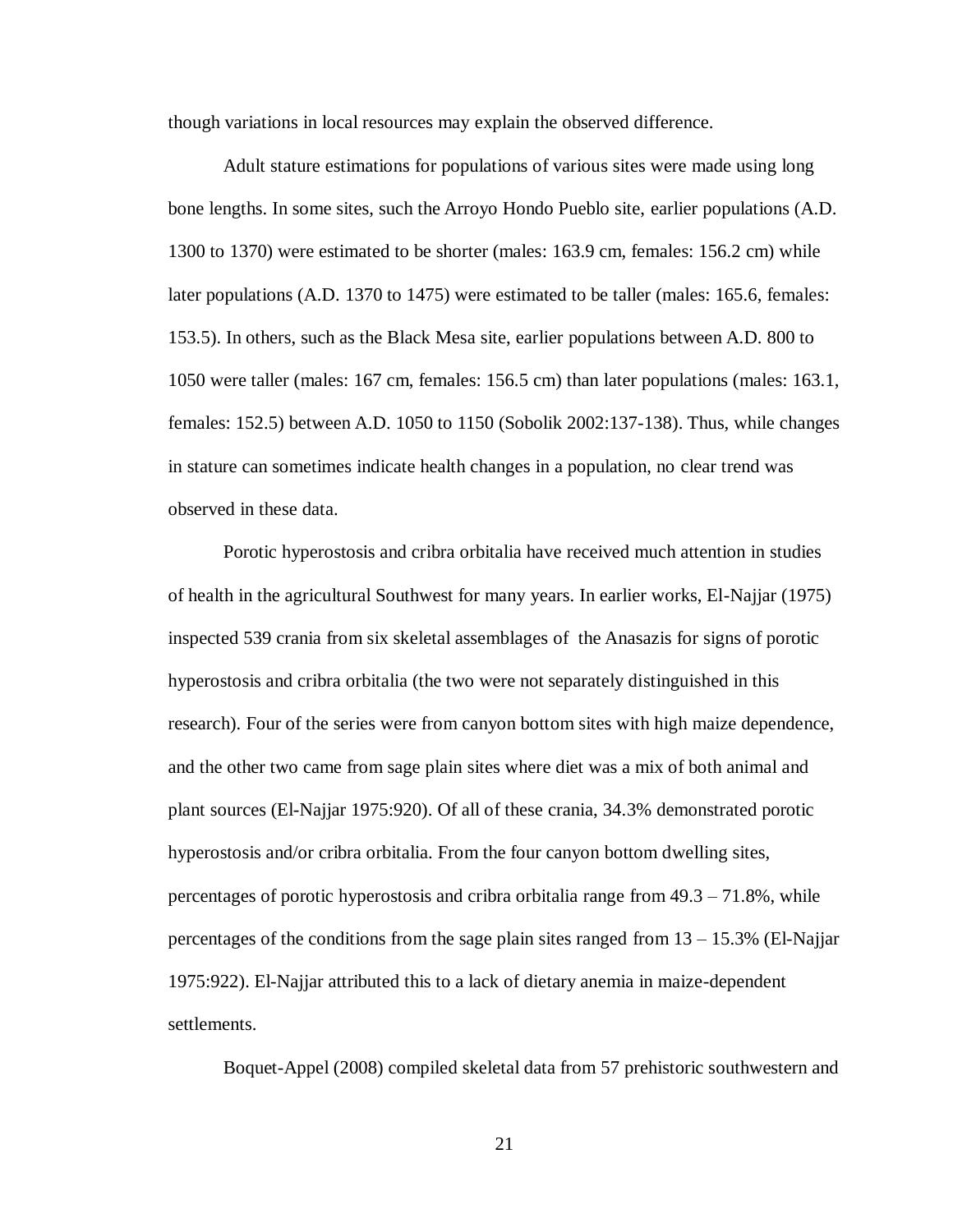other North American burial sites to analyze frequencies of dental caries, porotic hyperostosis, and cribra orbitalia relative to the transition from a primarily foraging lifestyle to a primarily horticulture/farming lifestyle. The frequency of dental caries generally increased with time, with a significant rise after signs of a transition to an agricultural lifestyle, represented by *dt* (Figure 7; Boquet-Appel 2008:281).

The expression of the transition to agriculture as a point in time (*dt*) recalls Smith's (2001) observation that the transition from a foraging-based economy to a farming-based economy was actually a multi-millenia process in the Americas, beginning with the first signs of plant domestication. While the representation of this process as *dt*  in Boquet-Appel's work (2008) may be based off of archaeological signs of a farmingbased economy, it should be noted that this dismisses events leading up to this, including initial plant domestication or the spatial migration of domesticate species.

Converse to the results of Sobolik's (2002) study of southwestern sub-adults, Boquet-Appel's work (2008) demonstrated a trend of increased frequencies of porotic hyperostosis after transitions to farming and a similar trend for cribra orbitalia as well (Figures 8 and 9; Boquet-Appel 2008:282-283).

Potential issues with these data plots are the lack of data points previous to *dt*, and the scattering of points after *dt*. The first issue may only be resolved with data from more sites, as the results may be skewed with smaller sample sizes. The scattering of data points after *dt* suggests that, as more people in the past turned to agriculture, variability of health impacts over time increased. This variability could be a manifestation of differing social class, diet breadth, or genetics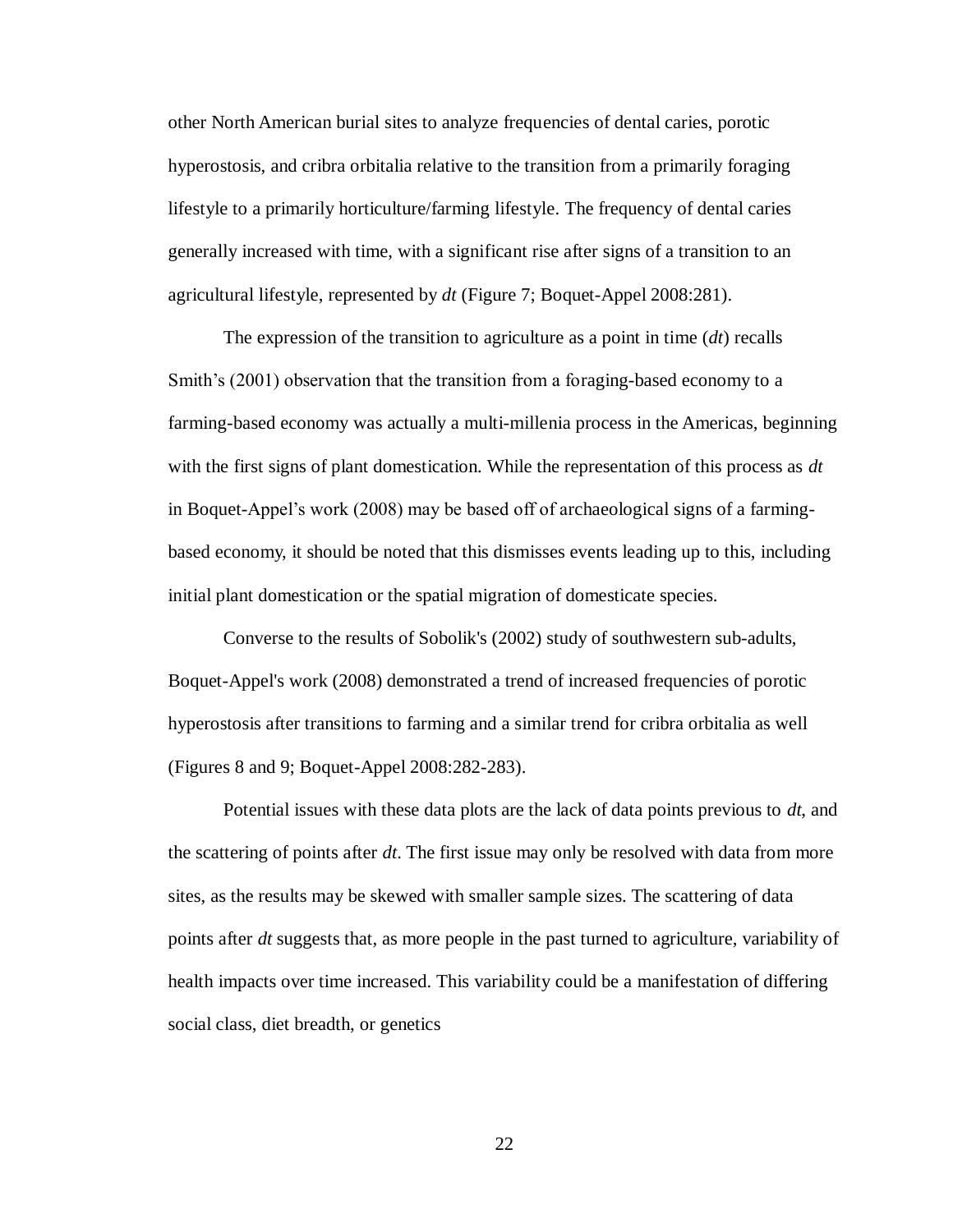

Figure 7 – Dental caries frequencies relative to the transition to agriculture (Boquet-Appel 2008).



Figure 8 – Cribra orbitalia frequencies relative to the transition to agriculture (Boquet-Appel 2008).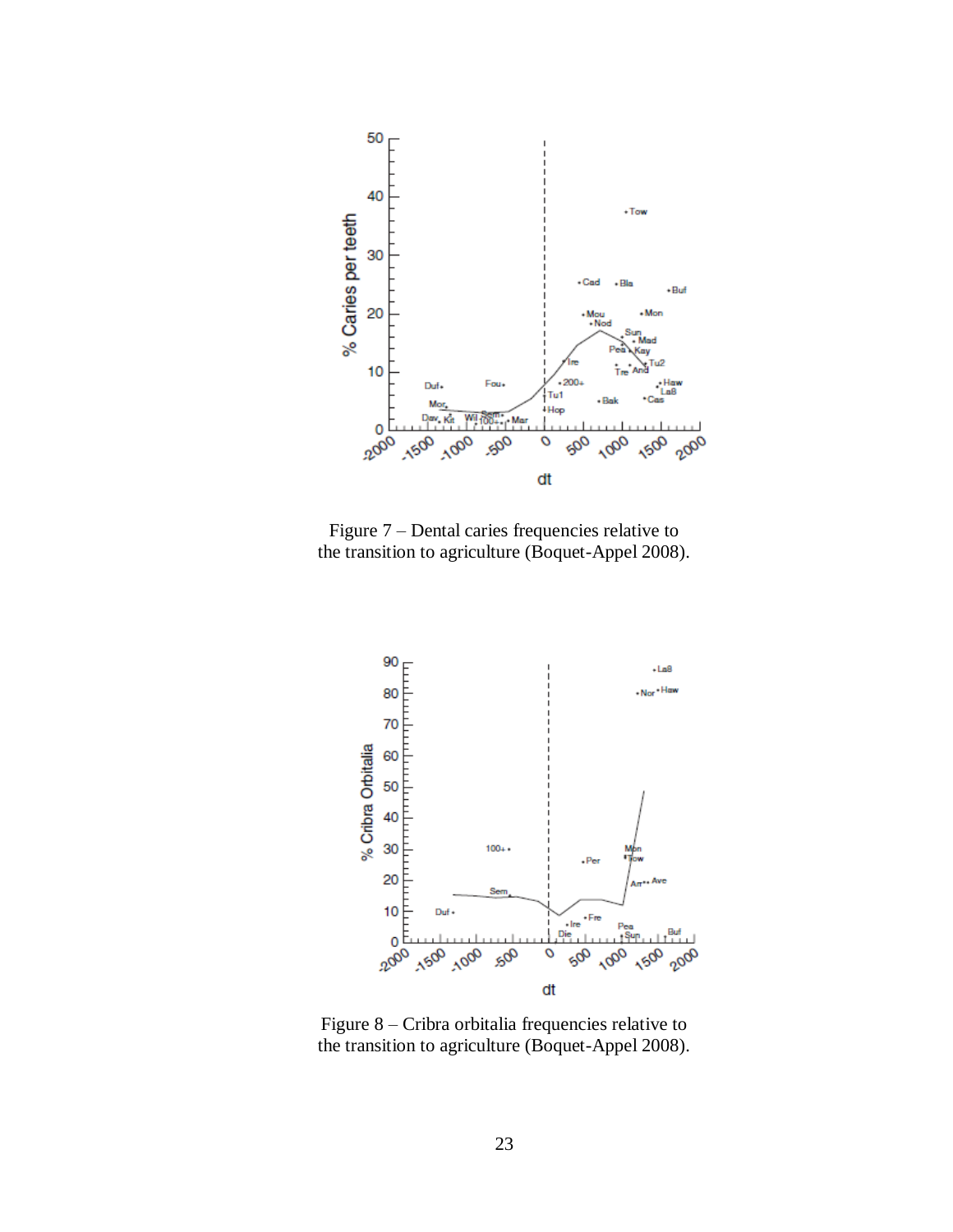

Figure 9 – Porotic hyperostosis frequencies relative to the transition to agriculture (Boquet-Appel 2008).

While not all of these studies support the hypothesis that maize agriculture had a definitively negative impact on overall health, many demonstrate that some populations were strongly impacted, as shown by high rates of dental enamel hypoplasia and caries. This variability may be due to some groups consuming more maize as primary food sources while others complimented maize with other food sources. After all, other plants were domesticated around the same time that maize was, including beans and squash. While these case studies make little to no reference to faunal assemblages of the various sites, animals such as hares or birds most likely contributed protein and other nutrients to the diet of past people. Another explanation could be that nutritional differences arise from the varying social statuses of sites. It is likely that some sites were larger, wealthier,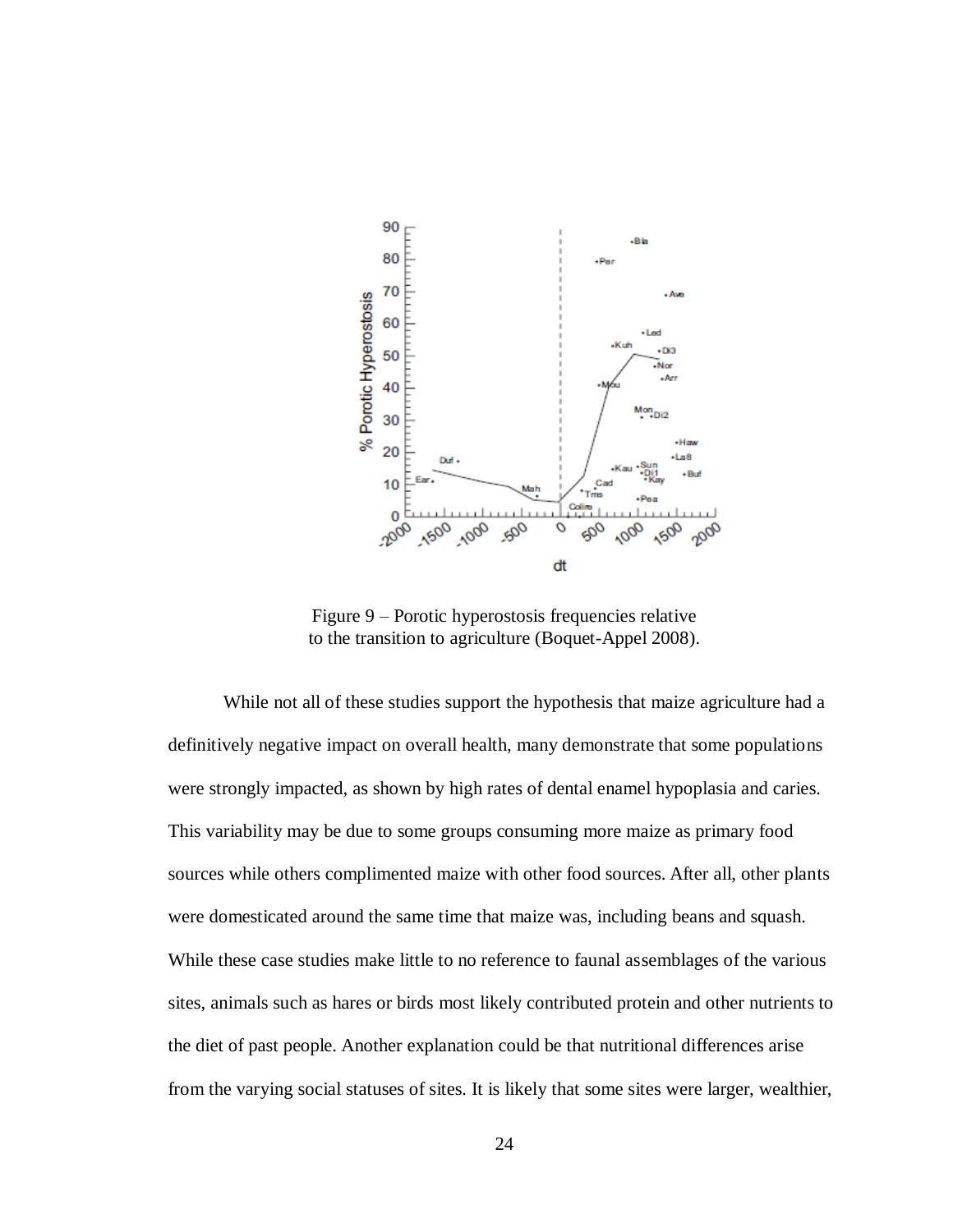or more important than others, and this could influence the quantity or quality of food being received.

Additionally, some groups may have been more impacted by the indirect effects of sedentary agriculture, including parasitic and bacterial infections associated with waste accumulation. Clean water, especially in an already arid environment, could be scarce if being used to irrigate crops or if it was in close proximity to areas of waste. Higher populations would increase the contact rate of pathogens, allowing them to spread more quickly and infect more potential hosts. Studies on human coprolites for signs of possible pathogens could yield direct information about the disease load on past people.

# **Agricultural Transitions in Asia**

The bioarchaeological evidence of a decline in health caused by agricultural intensification presented so far is only in the New World, and is only in regards to maizeconcentrated agriculture. If the adoption of a carbohydrate-concentrated form of agriculture caused negative effects in these areas, it is possible that other carbohydrate focused agricultural developments, such as rice agriculture in Asia, could inflict similar consequences. Rice, like maize, is a grain that can be grown in large quantities relatively quickly. While nutritional studies show that rice is quite nutritious (Dodds 1960:318), it is not a complete protein and does not satisfy the full nutritional needs of a human being. Fewer studies have been conducted on the impacts of Asian rice agriculture than maize in the New World. Furthermore, these studies primarily focus on dental caries and tooth wear, leaving out data on porotic hyperostosis and other bone markers.

Southeastern Asia is a region that has experienced much climate variability in the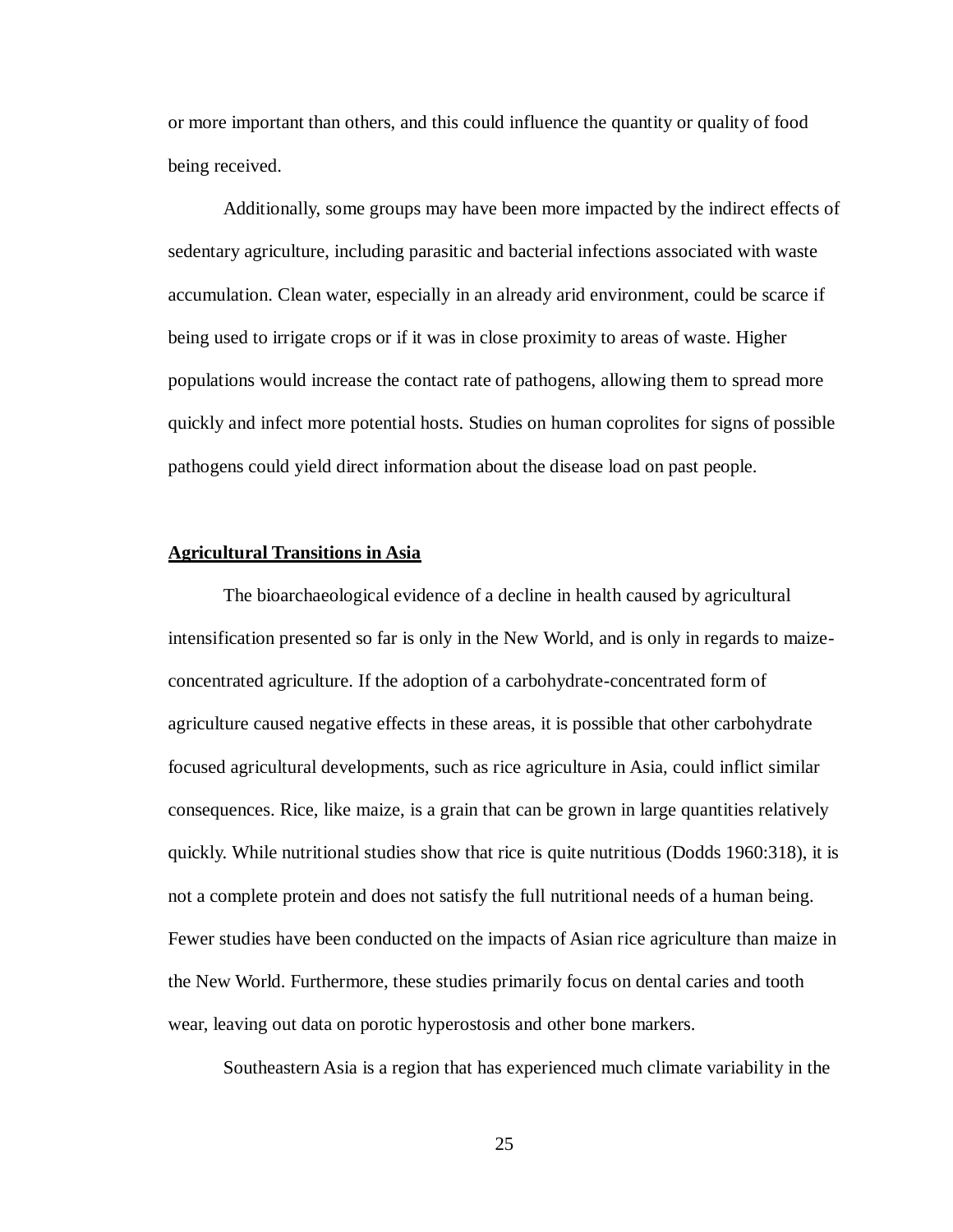past 10,000 to 12,000 years, with warming and cooling periods that lasted about 500 to 1500 years (Higham 1995:127-129). Colder periods would have been accompanied by falling sea levels and decreased precipitation, while warmer periods were accompanied by rising sea levels and increased precipitation. Early sites that date to warmer periods in southern China (11,500 to 8,500 BP) produce evidence of wild rice consumption, and it is likely that warmer and wetter climates were favorable for rice growth (Higham 1995:133). Later sites in the Yangzi Valley during other warm periods (southern China, 7,000 – 5,900 BP) show an increase of rice remains, including grains, husks, stalks, and leaves (Higham 1995:137). Rice was accompanied by marine sources and other plant foods. The weight, size, and thickness of the rice grains show that rice had been domesticated and modified from its wild form.

The presence and frequencies of domesticated rice in later sites in Asia demonstrate an expansion of rice domestication from the Yangzi valley to southern regions of Asia guided by both rivers and the Pacific coast (Higham 1995:137). Significant dependence on domesticated rice reached others areas of Asia as well, becoming apparent in Korean and Japanese archaeological records around 3500 and 3000 years BP respectively (Crawford 1992:14).

# **Japan**

Temple and Larsen (2007) studied dental caries frequency in remains of people from the Yayoi period in Japan (2500 BP to AD 300). These people were one of the first agricultural groups to exist in Japan, depending on domesticated wet rice as a dietary staple. Evidence of this activity is seen through well-preserved rice fields and isotopic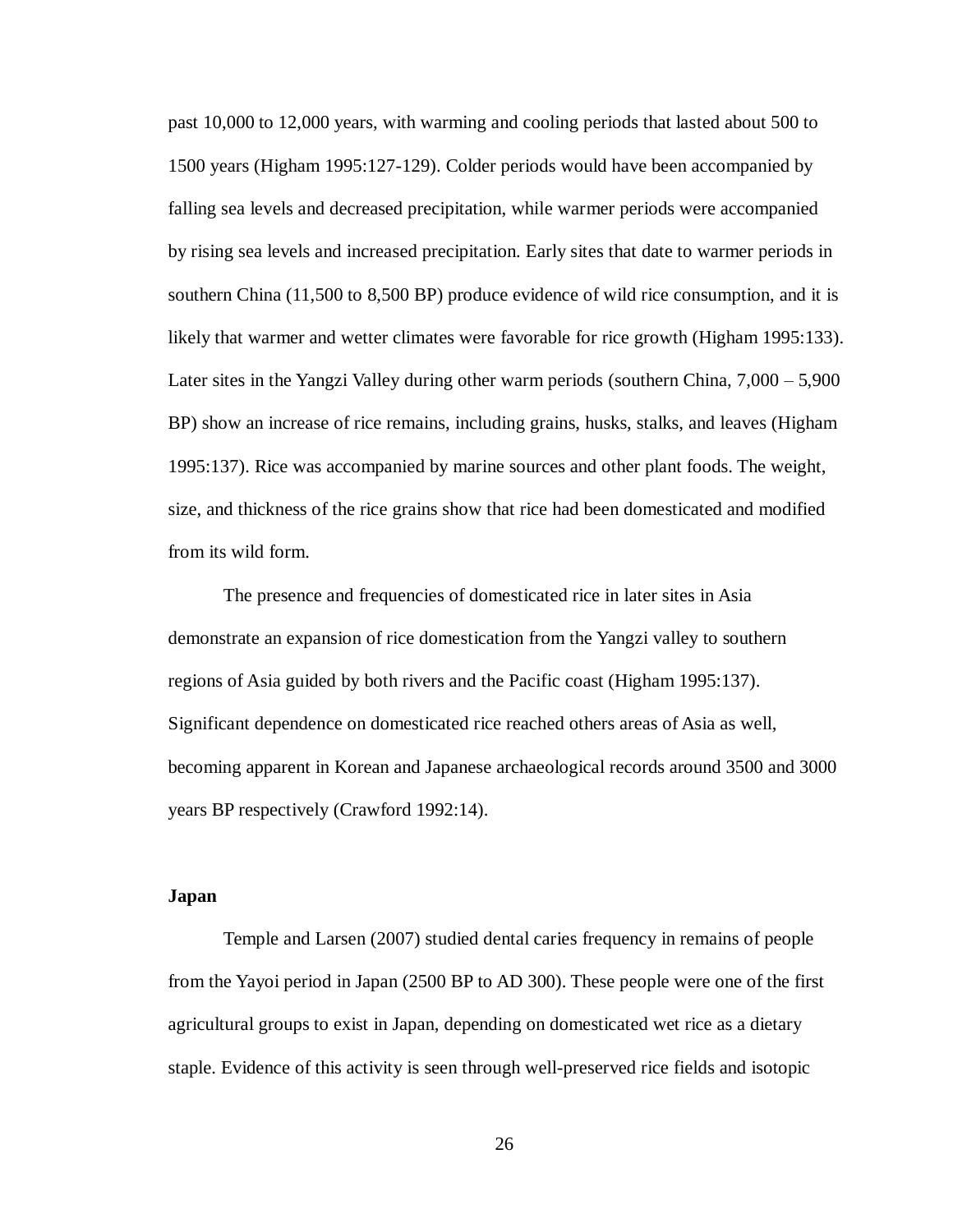ratio analysis (Temple & Larsen 2007:505). Yayoi period sites in three areas: southern Honshu (2500 – 1700 BP), northern Kyushu (2100 – 1900) BP, and Tanegashima Island  $(2100 - 1700$  BP), were used in the study. The frequencies of caries from these sites were then compared to those of an earlier group of foragers in Japan during the Jomon period (4000 – 2500 BP).

While there were no significant differences in dental caries and tooth attrition prevalence between Jomon period foragers and Yayoi period people of Tanegashima Island and northern Kyushu, there was a much greater frequency of carious teeth observed among Yayoi period people of southern Honshu. This variation in carious tooth frequencies may indicate varying diet. Additionally, women appeared to have a greater frequency of carious teeth and tooth attrition than males in southern Honshu, yet both genders had similar frequencies in northern Kyushu. This is likely due to dietary differences in southern Honshu rather than biological differences (Temple & Larsen 2007:508).

A more recent study by Temple (2010) reexamines differences between western Jomon foragers, eastern Jomon foragers, and Yayoi farmers by comparing frequencies of cribra orbitalia and linear enamel hypoplasia from each group. Temple predicted that these conditions will decrease in occurrence over time from foraging economies to farming economies. This prediction is based on evidence that Jomon foragers, particularly those from western Japan, had a nutritionally poor and narrow diet and that wet rice agriculture provided a steady, stable diet that could compliment earlier food sources (Temple 2010:113).

The Yayoi group had a lesser prevalence of anterior, permanent teeth exhibiting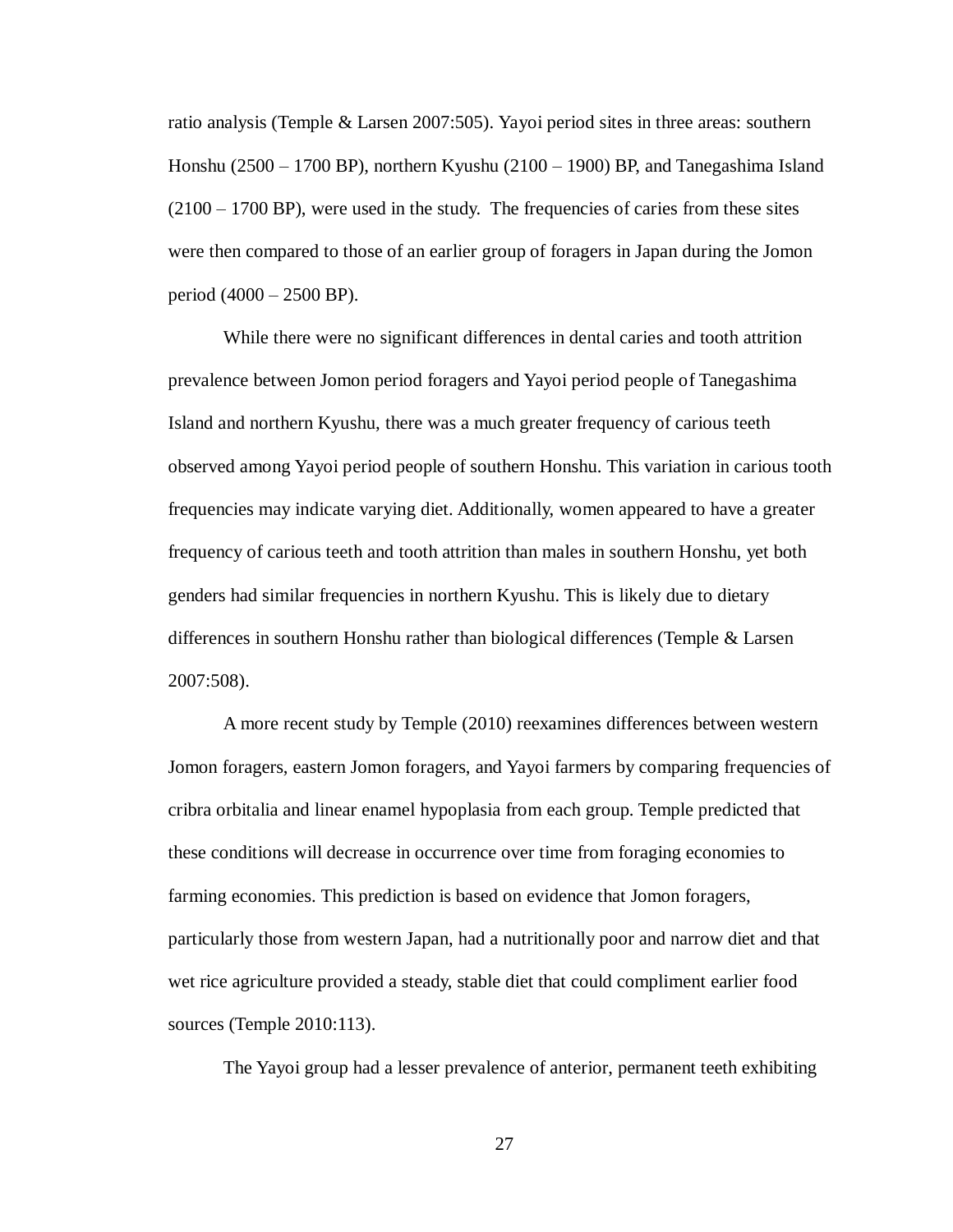linear enamel hypoplasia (30.3%) compared to both eastern and western Jomon foragers (36.8% and 56.7% respectively) (Temple 2010:116). The frequencies of adults from both Jomon foragers and Yayoi farmers with cribra orbitalia were comparable, at 8.6% and 8.8% respectively (Temple 2010:117). The frequencies of Jomon and Yayoi sub-adults with cribra orbitalia were higher than those of adults, but also nearly identical at 50% and 50.1% respectively.

Temple's (2010) hypotheses are supported by these numbers, which indicate that Yayoi farmers were in better health than Jomon farmers, due to an expanded and more stable diet. It also appears that western Jomon people were in poorer health than their eastern counterparts. Temple proposes that this is due to the higher consumption of terrestrial mammals by eastern people and a possible increase in population density on the west side of Japan (Temple 2010:117). The decrease in body size and age of deer and marine food sources of western Jomon foragers over time signals environmental resource depression, a common consequence of increased density of human populations (Temple 2010:117).

Lastly, Temple argues that the consistent frequencies of cribra orbitalia over time and dietary changes means that this condition is less related to diet than it may be to parasite infection. There are a number of known parasites that were possible causes of cribra orbitalia cases, and it would be difficult to distinguish these with the archaeological record alone (Temple 2010:118-119).

## **Thailand**

Tayles et al. (2000) studied dental caries frequencies from three rice-dependent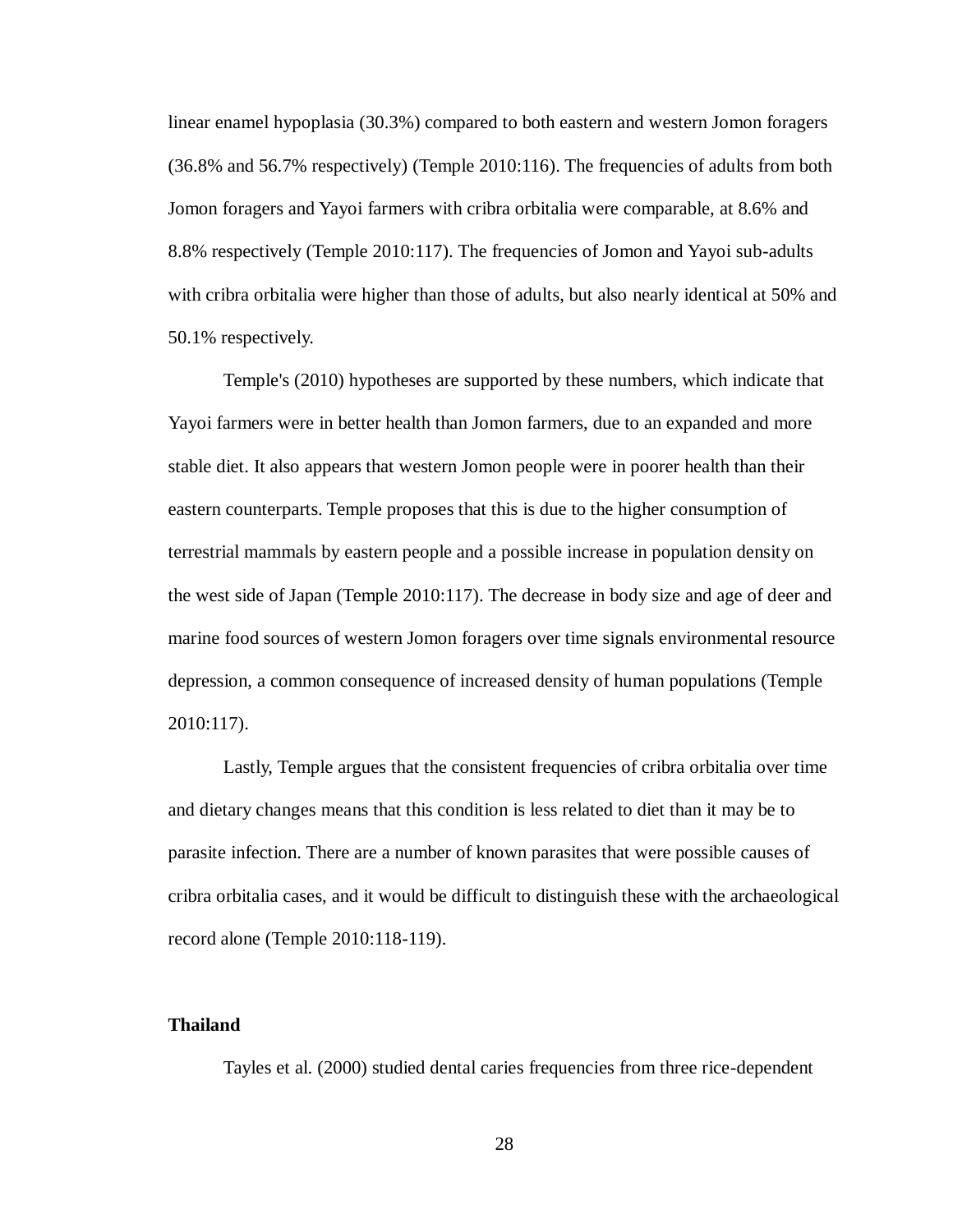populations from prehistoric Thailand. The earliest site, Khok Phanom Di, lies in the Gulf of Thailand and was a sedentary, but mostly hunter-gatherer settlement that dates to 2000 – 1500 BC. This site did yield domesticated rice that was likely transported from other areas, as well as 154 human skeletal samples (Tayles et al. 2000:70). The second site, Ban Lum Khoa, is located in northeastern Thailand and dates to 1400 – 500 BC. This site included domesticated rice remains, as well as aquatic and animal protein sources, and yielded 110 individuals (Tayles et al. 2000:71). The final and latest site, Noen U-Loke, is located only 20 km inland from Ban Lum Khoa and dates to 300 BC to AD 300. This site yielded 127 burials, many which were filled with domestic rice grains. The large quantities of these burial deposits, as well as those in other deposits and recovered farming tools (spades, sickles, and hoes), indicate increased agricultural productivity (Tayles et al. 2000:71).

Tayles et al. (2000) predicted that, like maize-dependent populations of the New World, prevalence of dental caries would increase over time. After the skeletons were grouped by age and sex, the molars, premolars, and canines were analyzed for caries. However, despite a greater dependence on rice agriculture over time, it was found that dental caries prevalence actually decreased over time, as well as gender variation in carious tooth prevalence. Tayles et al. (2000) suggests that sample size, dietary variation, and changes in rice processing may have affected these results, though it is possible that rice agriculture simply did not have negative impacts on dental health in this area.

Another paleopathological study in Thailand (Pietrusewsky and Douglas 2002) looked at one site, Ban Ciang, in northeast Thailand. This site has three primary sequences; an early period  $(2100 - 900 \text{ BC})$  that consisted of a hunter-gatherer-cultivator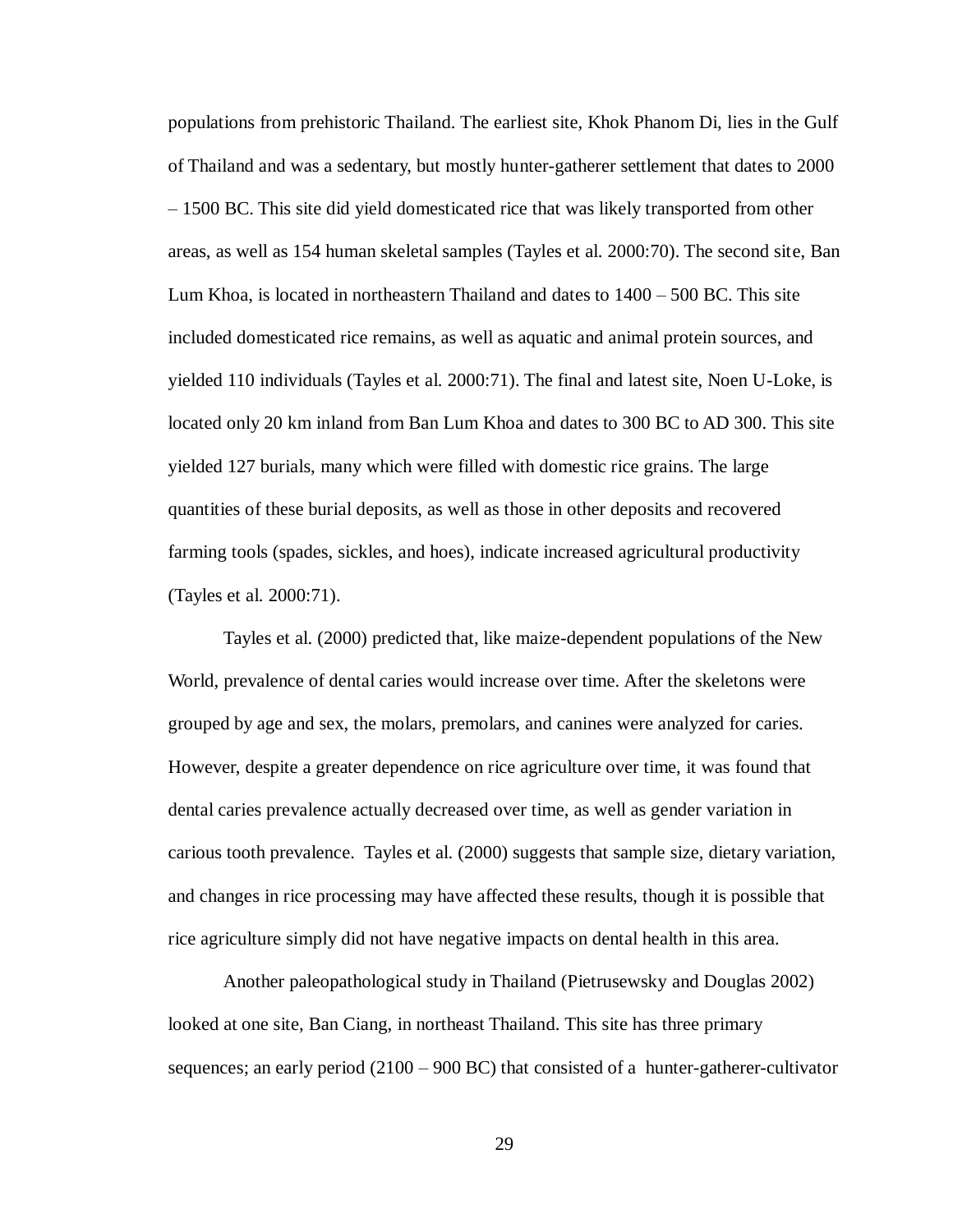economy, a middle period  $(900 - 300 B.C.)$  that experienced a low of woodland and gain of grassland, and a late period (300 B.C. - A.D. 200) that consisted of wet-rice agriculture. All three sequences yielded human skeletal remains that were analyzed and compared for cribra orbitalia, dental caries, enamel hypoplasia, and stature.

Like Tayles et al. (2000), Pietrusewsky and Douglas (2002) found that the number of carious teeth decreased from early to late burial groups at Ban Chiang (Pietrusewsky  $\&$ Douglas 2002:166). This, they reported, may actually be an effect of a shift in agricultural focus from yam, which is sticky and starchy, to rice, which is less cariogenic. However, there was a statistically significant increase in the frequency of enamel hypoplasia on permanent adult teeth from the early to late periods, indicating increased stress from some sort of environmental pressure. Furthermore, the positioning of the lines on the surface of the teeth demonstrates that the stress causing the condition occurred earlier in the people's lives through time (Pietrusewsky & Douglas 2002:166).

Cribra orbitalia was not detected on male adults from the early group, but two of the four male individuals (50%) from the late group had the condition (Pietrusewsky  $\&$ Douglas 2002:168). Females with the condition increased over time as well, with 2/9 individuals from the early period having the condition (22.2%) and 2/6 specimens (33.3%) from the late period having the condition (Pietrusewsky & Douglas 2002:168). However, the frequency of cribra orbitalia decreased in subadults at Ban Chiang, with 5/9 affected individuals from the early period (55.6%) decreasing to 1/6 affected individuals (16.7%) in the late period. Unfortunately, small sample sizes lessen the statistical accuracy of this data, and when all individuals are combined, there is a relatively insignificant change in cribra orbitalia frequency over time (Pietrusewsky & Douglas 2002:168).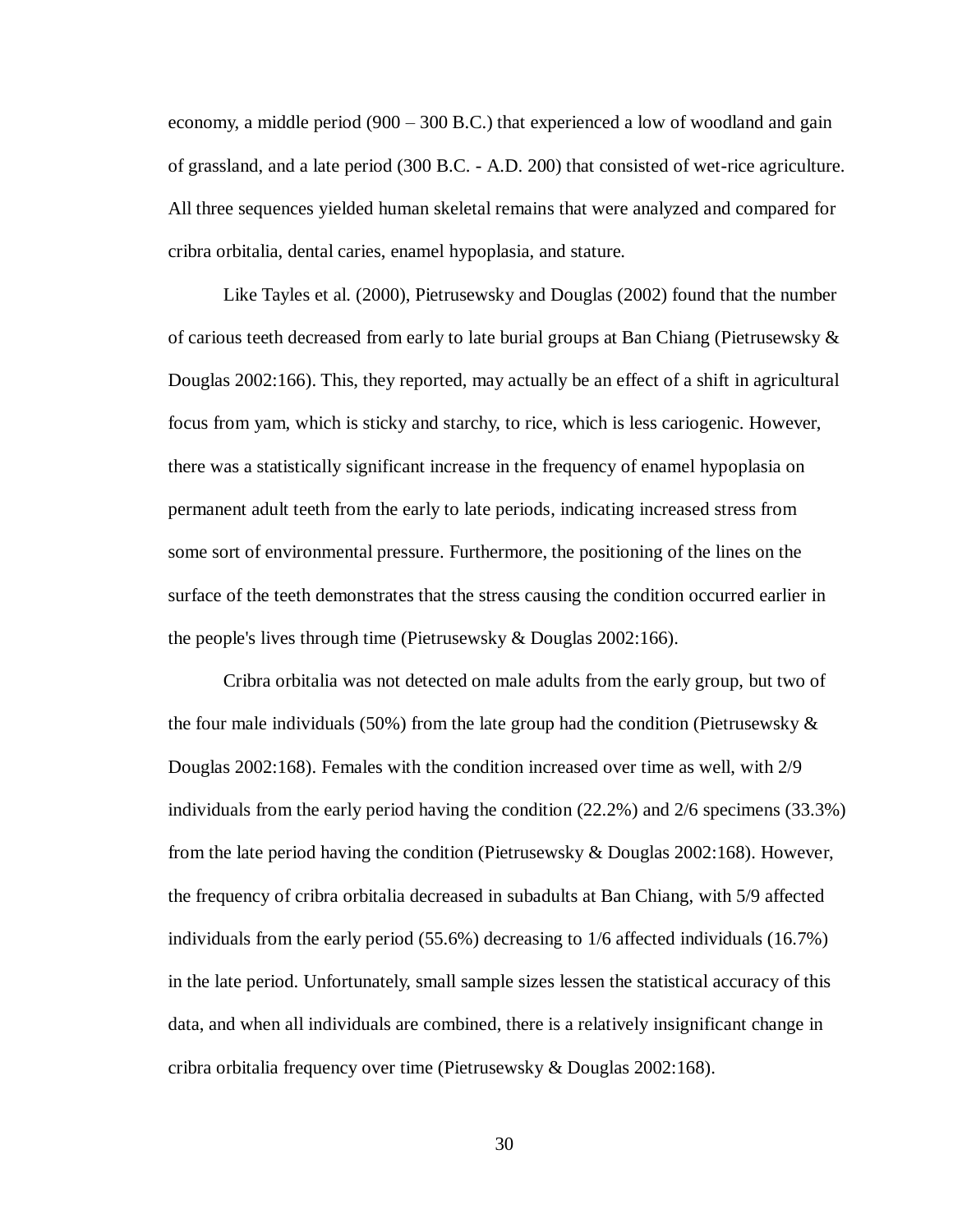When the estimated mean stature of early males and females was compared to that of later males and females, no significant difference was found. However, there was a slight increase of about  $0.3 - 0.9$  cm for both males and females over time, regardless of which method was used for estimating stature (Pietrusewsky  $&$  Douglas 2002:169).

# **Discussion**

With the exception of an increase in dental enamel hypoplasias over time, Pietrusewsky and Douglas's study (2002) supports that overall health at the Ban Chiang site remained relatively steady, despite intensification of rice agriculture. Combined with the results of Tayles et al. (2000), Temple (2010) and Temple and Larsen (2007), it appears that rice agriculture did not have the same dramatic impact on health in Asia as maize agriculture did in the New World. In fact, Pietrusewsky and Douglas's data (2002) on enamel hypoplasias at Ban Chiang provide the only positive correlation found in the described studies that would support otherwise (Table 1). Temple's (2010) study even demonstrates that health may have improved with the beginning of wet rice agriculture in Japan, as farming provided a steady diet that earlier foragers lacked. With more archaeological research in Asia regarding ancient agriculture and larger samples sizes, the health impacts of rice agriculture, if any, can be more apparent.

Unlike the case studies in Asia, those focusing in the American southwest provided many positive correlations between agricultural intensification and declining health (Table 1). This includes increases in frequencies of porotic hyperostosis and cribra orbitalia (El-Najjar 1975; Boquet-Appel 2008), dental enamel hypoplasia (Buzon & Grauer 2002; Sobolik 2002), Harris lines (Sobolik 2002) and dental caries (Buzon &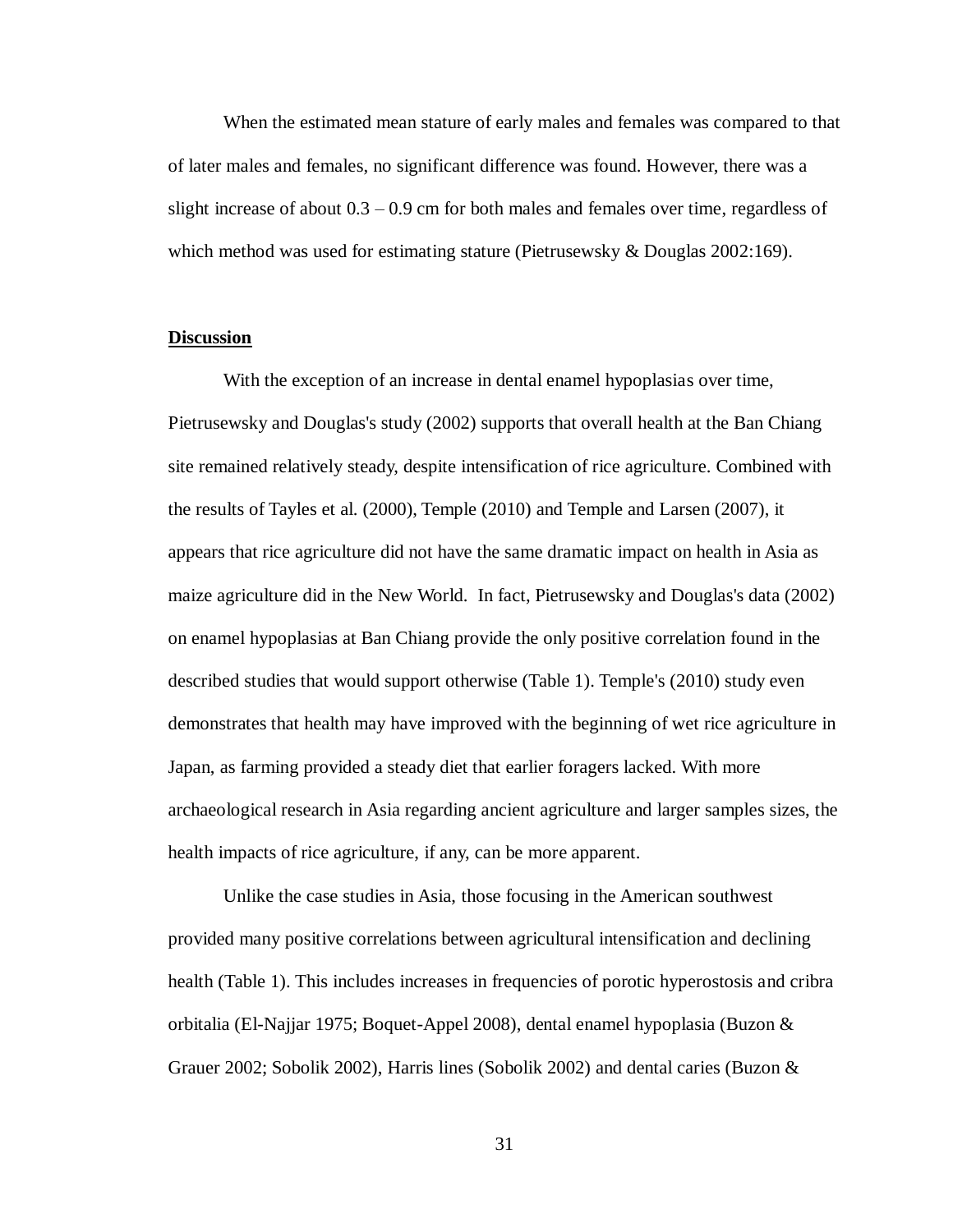Grauer 2002; Boquet Appel 2008) throughout time. While some data conflict, there is clear evidence of a decline in overall health in the American southwest. As Larsen (1995:204) explains, "Biological changes did not occur uniformly within populations adopting agriculture. Rather, segments of past societies were affected differentially." Regional and cultural variation should be considered when analyzing large data sets such as those used in this paper. Status, diet breadth, environment, and genetics could all play a role in health differences noted between sites in the American southwest.

It is important to note that each bone marker and condition analyzed by these studies have their own causes and circumstances, dental caries being a dietary condition, whereas enamel hypoplasia, porotic hyperostosis, cribra orbitalia, and Harris lines can be caused by a multitude of stresses, dietary or otherwise. Thus, varying environmental pressures could produce varying frequencies of bone markers, depending on how populations were impacted. Further, the presence of high rates of enamel hypoplasia in Asia may be inflicted by non-dietary, secondary impacts of agriculture, perhaps an increase of pathogenic infection. The apparent differences in overall health impacts caused by agriculture in the New World and Asia could be due to a large number of factors, including the less cariogenic nature of rice, greater diet variation, or greater nutrition in rice as compared to maize.

In response to concerns about health impacts of carbohydrates on modern populations, some studies have been done to compare rice and corn, among other cereals. An experimental study (Dodds, 1960) compared frequencies of dental caries of rats that were fed four different processed and raw starchy cereals: oats, wheat, corn, and rice. These rats were fed a single cereal for 60 days, being weighed once a week, and then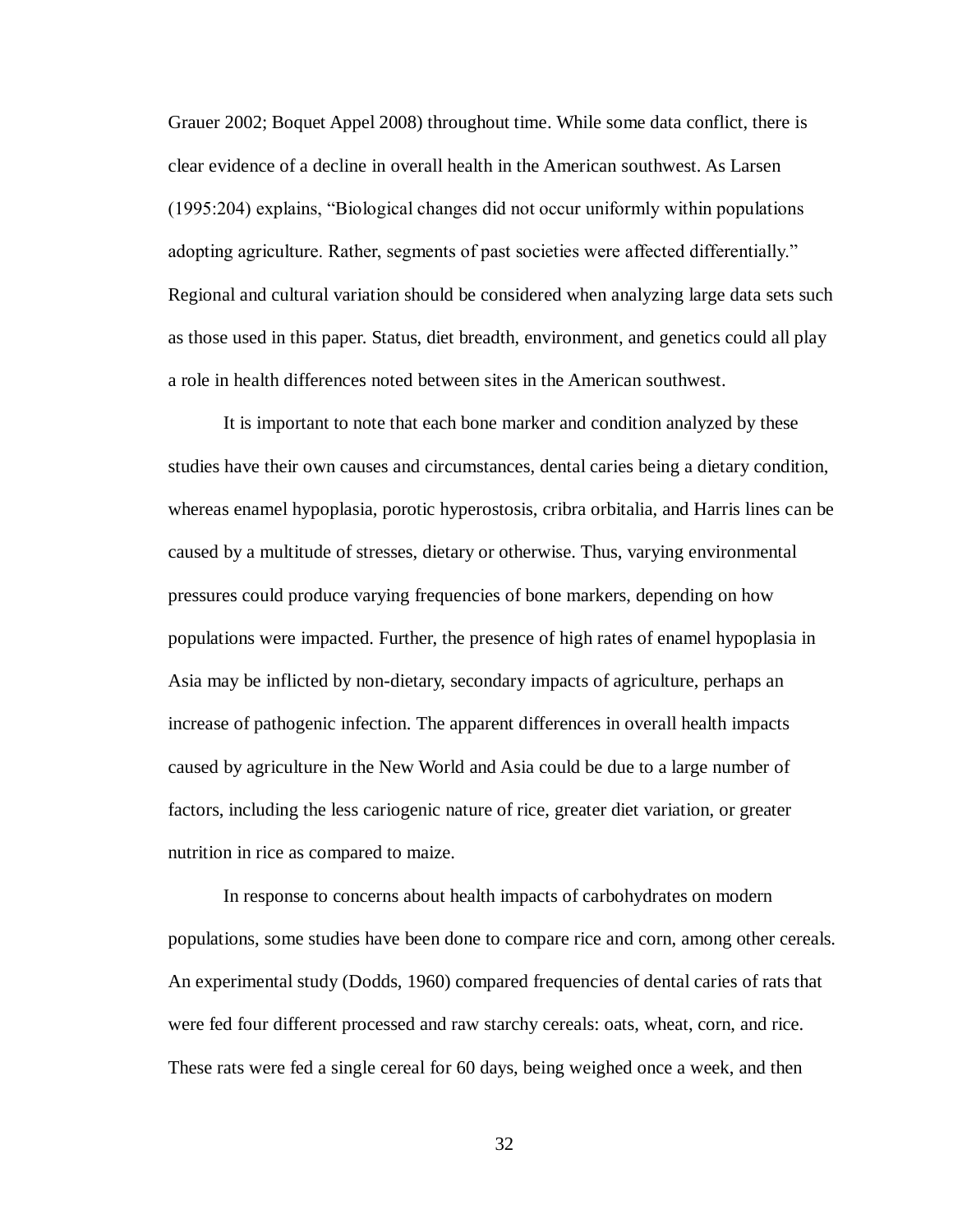analyzed for dental caries. It was found that, of all cereals, wheat was the most cariogenic, followed by corn, rice, and oats (Dodds 1960:318). Also, the raw, unprocessed rice had much more protein than raw corn, and resulted in a higher average daily growth (1.35 mg/day) than the corn diet (0.71 mg/day) (Dodds 1960:319). While special considerations, including the influence of grain processing and inter-species application, should be taken into account, the results of this study suggests that rice is a more healthful grain option than corn or wheat.

Tayles et al. (2000) noted similar observations as well, describing how studies of modern children demonstrate that rice is a less cariogenic cereal in comparison to others (Tayles et al. 2000:78). The physical properties of the grains, corn being "stickier" than rice, may play a role, since dental caries are caused by the bacterial consumption of residual food (Tayles et al. 2000:79). Furthermore, an increase of sugar in a diet, regardless of the consumed cereal, dramatically increased the frequency of dental caries, so perhaps additives, such as sugar, could cause an increase of dental caries in some past societies (Tayles et al. 2000:78).

Thus, an intensification of rice agriculture may not be visible in dental caries frequencies, but this does not mean that health changes did not take place in some areas. Larsen (1995:190) states that rice is still a protein-deficient food and also inhibits vitamin A activity. If there were indeed negative health impacts in areas where rice became a dominant staple, then this would be visible in other bone markers, perhaps porotic hyperostosis/cribra orbitalia or Harris lines. The study of dental enamel hypoplasia at Ban Chiang, and its increase of occurrence over time, supports this possibility that declining health can be seen in other ways.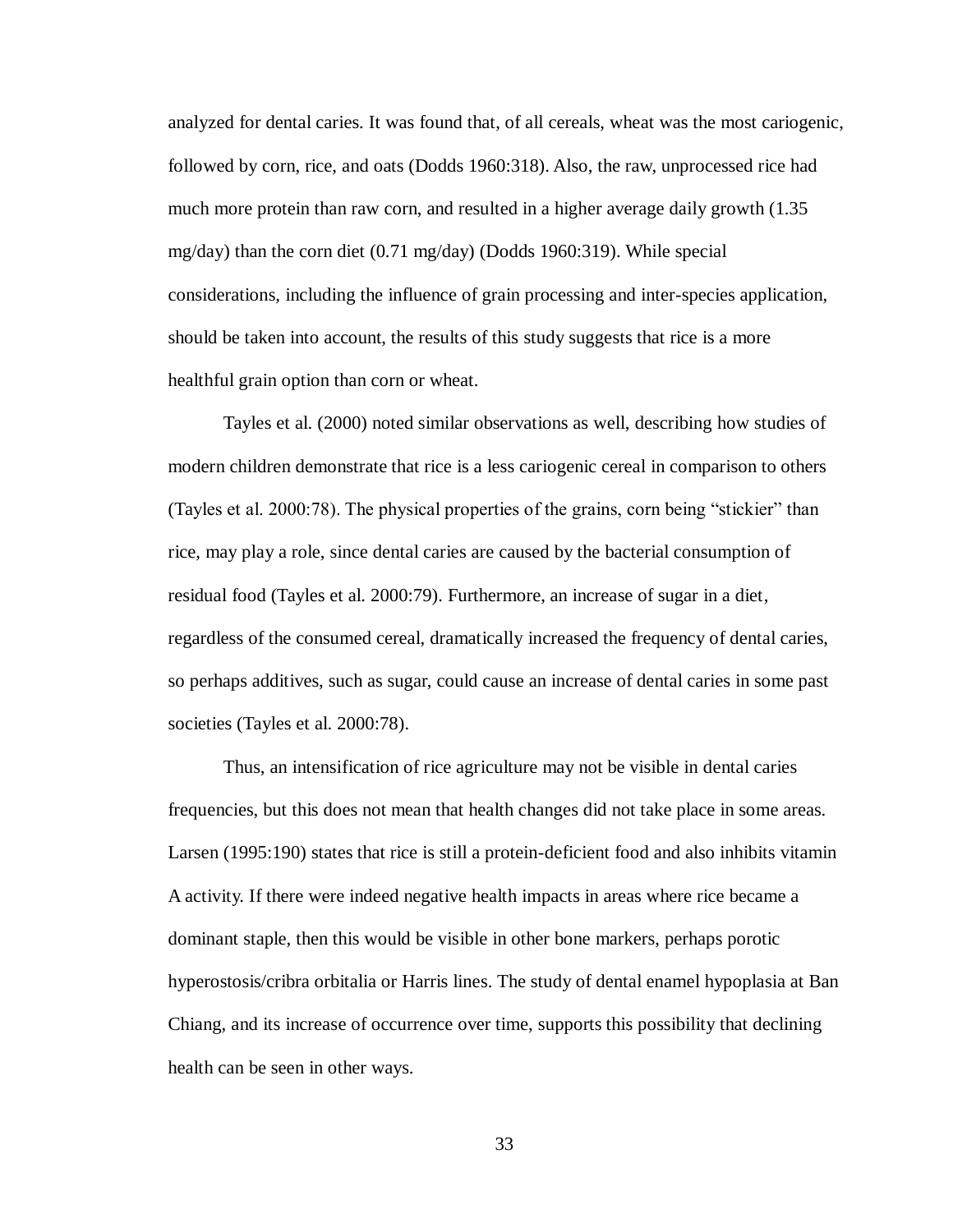Temple's (2010) study may contradict this, as it was found that linear enamel hypoplasia frequencies decreased and cribra orbitalia frequencies stayed steady with the introduction of wet rice farming in Japan. However, health changes resulting from intensified agriculture may have affected areas differently. Temple (2010) explains that some groups in Asia ate more terrestrial mammals and others ate more marine food sources, which would account for health differences between early eastern and western Jomon foragers (Temple 2010:117). With the addition of domesticated rice in the Yayoi period, health generally improved due to a broadened diet, but perhaps there was likely still diet variation between groups due to prior dietary differences.

So far, most studies on agricultural intensification in Asia focus on dental caries, and this subsequently yields little information on general health. Perhaps an expansion in focus to include porotic hyperostosis and other markers would contribute a greater understanding of overall health, especially if more sites and areas were studied.

Nevertheless, the differences between health impacts of ancient maize and rice agriculture are becoming clearer. Rice appears to be healthier cereal staple than maize, both in nutrition and cariogenic nature. Furthermore, diets in coastal Asia may have been broader than those in the inland New World, which would have lessened the health effects of agricultural intensification.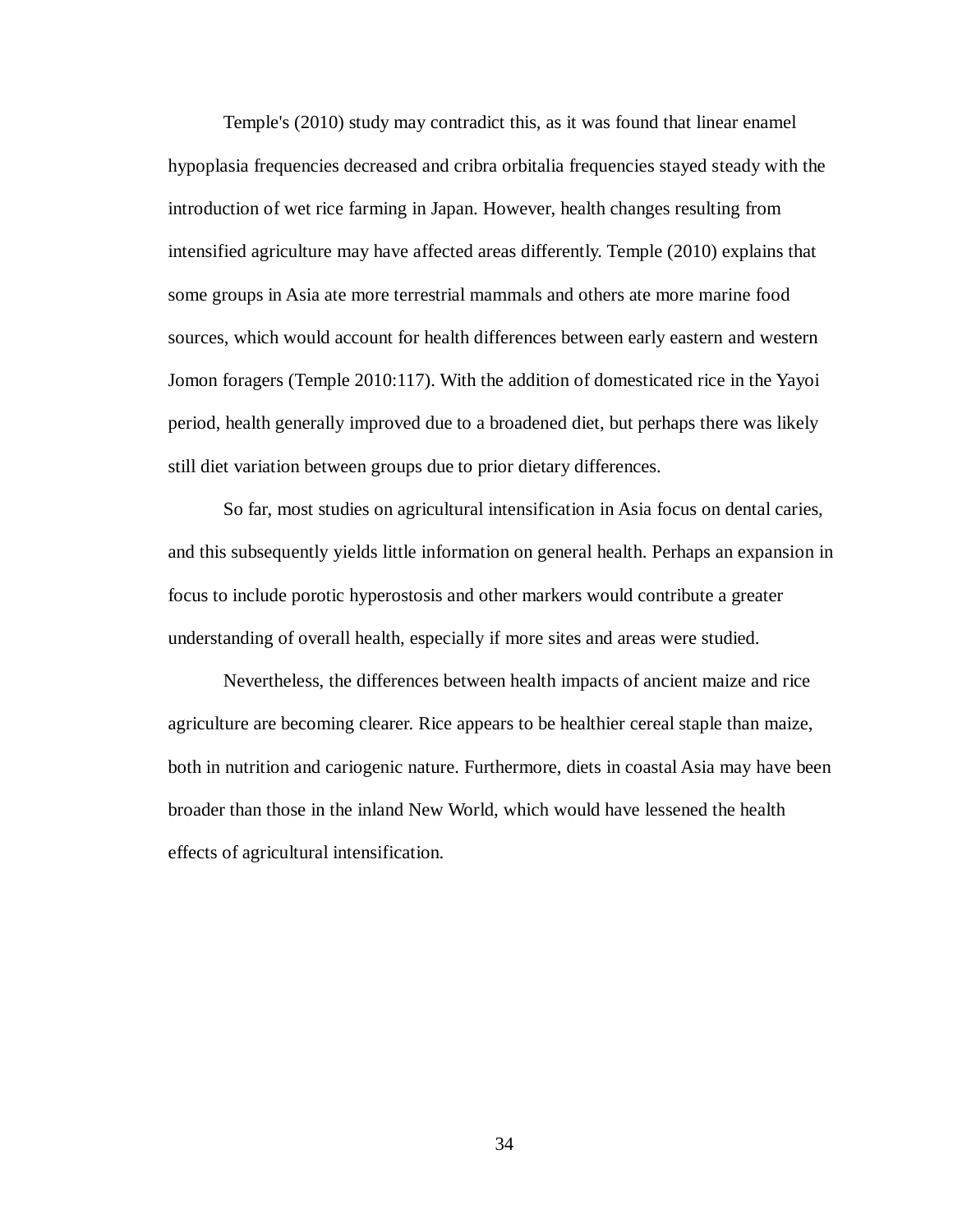|                                |                                     | Maize agriculture (American Southwest)            |                        |                                                   |                            | Rice agriculture (Japan and Thailand) |                            |
|--------------------------------|-------------------------------------|---------------------------------------------------|------------------------|---------------------------------------------------|----------------------------|---------------------------------------|----------------------------|
|                                |                                     | Sobolik (2002) Boquet-Appel (2008) Buzon & Grauer | (2002)                 | <b>Temple &amp; Larsen</b><br>$\left(2007\right)$ | Temple (2010)              | Pietrusewsky &<br>Douglas (2002)      | Tayles et al. (2000)       |
| <b>Dental Caries</b>           |                                     | increase over time.<br>Dental caries              | Very high frequencies. | No significant<br>changes.                        |                            | decrease over time.<br>Dental caries  | Decreases over<br>time.    |
| Hypoplasia<br>Enamel<br>Dental | increases over<br>Low, but<br>time. |                                                   | Very high frequencies. |                                                   | Decreases over<br>time     |                                       | Increases over time.       |
| Orbitalia<br>Cribra            | frequencies.<br>High                | Increases over<br>time.                           |                        |                                                   | No significant<br>changes. |                                       | No significant<br>changes. |
| Hyperostosis<br>Porotic        | frequencies.<br>Very high           | Increases over<br>time.                           | Low frequencies        |                                                   |                            |                                       |                            |
| Harris Lines                   | frequencies.<br>Very high           |                                                   |                        |                                                   |                            |                                       |                            |

Table 1 – A comparison of human health impacts noted by each case Table  $1 - A$  comparison of human<br>health impacts noted by each case<br>study.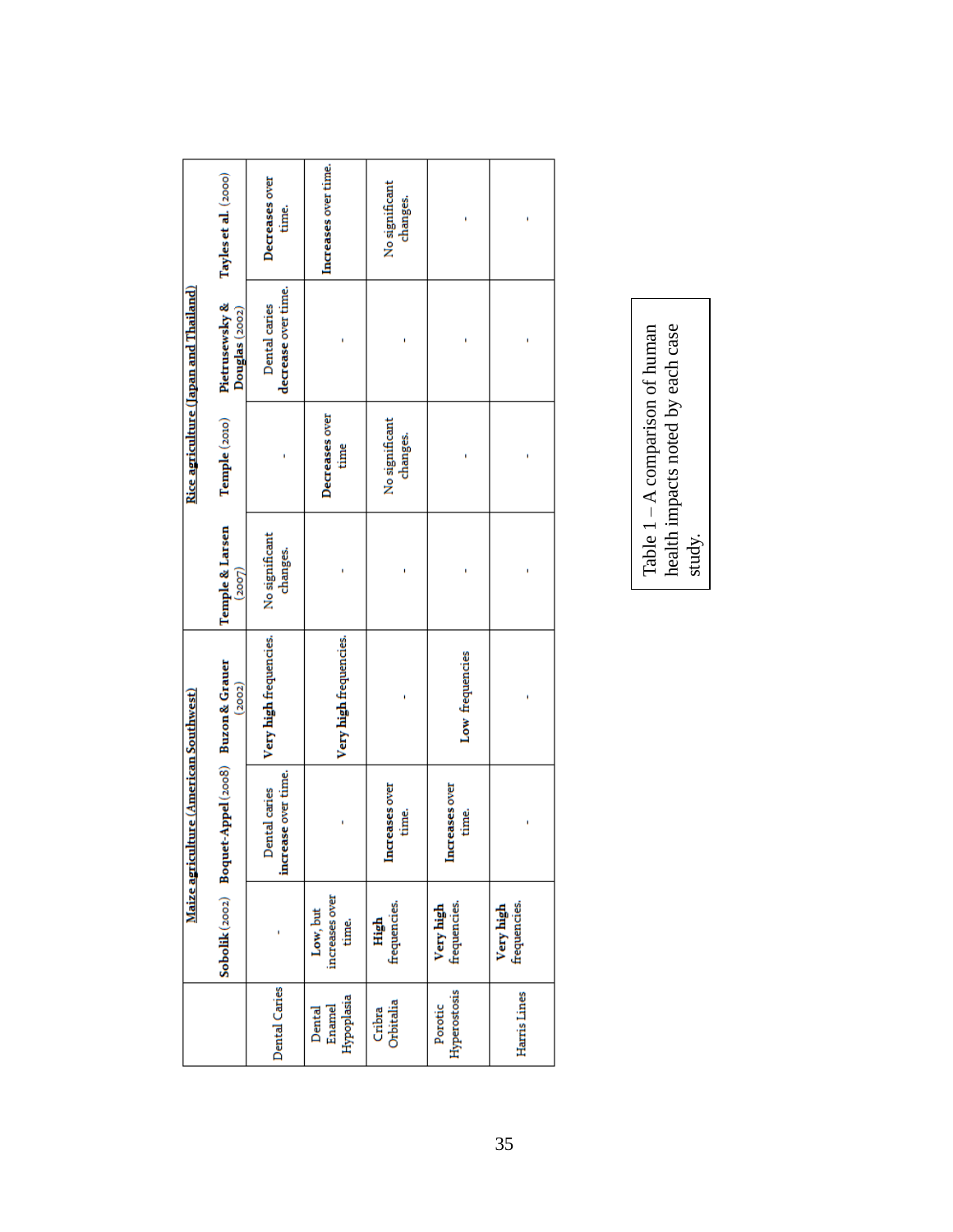It was not known exactly how maize and rice were processed at all of these sites, but the methods by which the cereals were prepared could also play a role in nutrition, as certain processes can enhance or decrease the bioavailability of vitamins and minerals. While grinding grains, such as with a mano and metate, the bioavailability of iron, zinc, and calcium can increase, but is countered by a loss of the content of these nutrients in the cereal (Hotz & Gibson:2007: 1097-1098). Soaking, on the other hand, can enhance the absorption of iron, zinc, calcium, while thermal processing (cooking, baking, etc.) can either inhibit or enhance absorption of nutrients depending on the plant species (Hotz  $\&$ Gibson 2007:1097).

Due to the presence of manos and metates at many southwestern and Mesoamerican sites, it can be assumed that maize was ground, but further food processing is not mentioned. If so, it is possible that some nutrients were lost in this grinding process. Rice was, and still is, commonly prepared by boiling, which could increase the bioavailability of important nutrients. However, as with maize, the possibility of any further processing is unclear.

#### **Conclusions**

This thesis focused on health impacts of complex maize and rice agriculture in the New World and Asia as seen through human skeletal samples. In the New World, various archaeological case studies have supported that the advent of maize agriculture consequently caused health problems, including dental infections, dietary deficiencies, and possibly increases in pathogenic infections. The case studies employed bone markers, such as dental caries, porotic hyperostosis, cribra orbitalia, Harris lines, and dental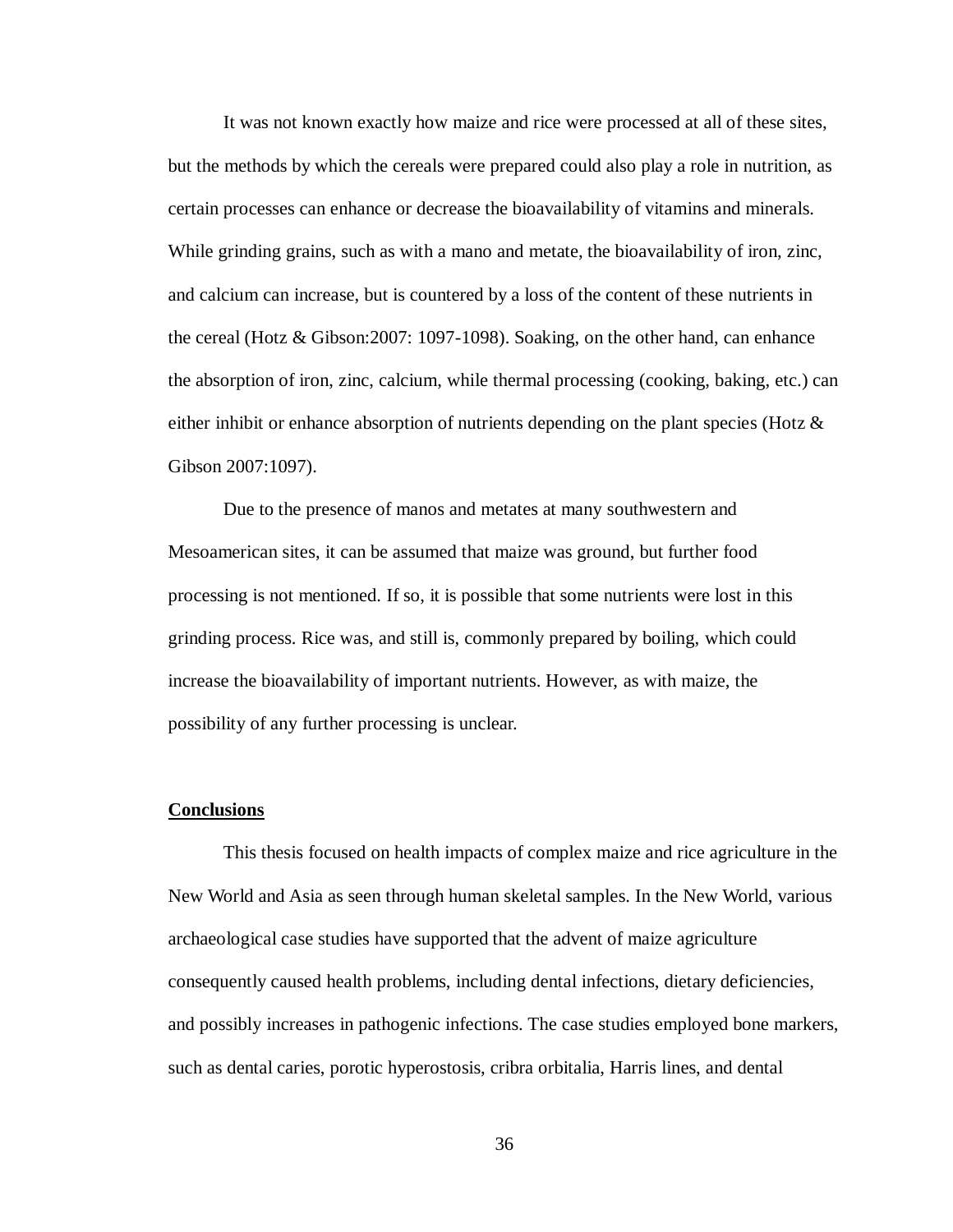enamel hypoplasia, on human skeletal samples as evidence of these health problems.

Since Asia is another area in the world where a complex form of cereal agriculture became intensively developed, it was proposed that a similar decline in heath would be observed on past people's skeletons. The case studies from Asia did not support this, as dental caries appear to become less frequent through time, even with an intensification of rice agriculture, and no other bone markers of declining health are prominent. Many possible reasons behind this difference can be postulated, including the less cariogenic nature of rice, differences in dietary variation, greater nutrition, processing differences, and genetic variation. Additionally, it is possible that more archaeological research, particularly on bone markers not related to dental health, could yield further information on the health impacts of rice agriculture in Asia, if any.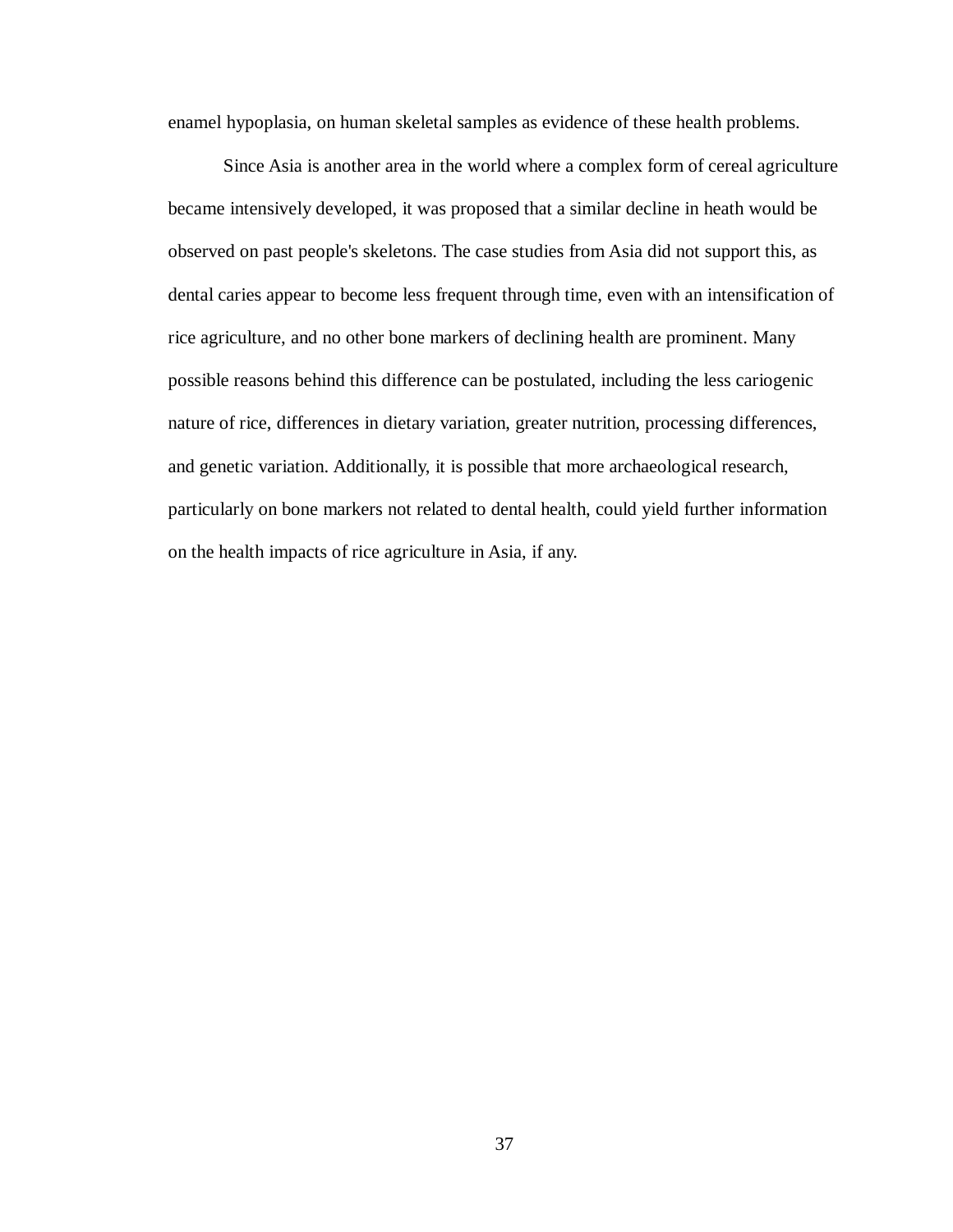# **References**

Anderson, James E.

1965 Human Skeletons of Tehuacan. Science 148(3669):496-497.

Bar-Yosef, Ofer, and Richard H. Meadow

 1995 The Origins of Agriculture in the Near East. *In* Last Hunters, First Farmers. T. Douglas Price and Anne Birgitte Gebauer, eds. Pp. 39-94. Santa Fe, NM: School of American Research Press.

Bocquet-Appel, Jean-Pierre, Stephan Naji, and Matthew Bandy

 2008 Demographic and Health Changes During the Transition to Agriculture in North America. *In* Recent Advances in Palaeodemography. Jean-Pierre Bocquet-Appel, eds. Pp. 277-292. Paris: Springer Science + Business Media B.V.

Buzon, Michele R., and Anne L. Grauer

 2002 A Bioarchaeological Analysis of Subsistence Strategies at the SU Site, New Mexico. Kiva 68(2):103-122.

Childe, Gordon

1928 The Most Ancient East. London: Routledge and Kegan.

Crawford, Gary

 1992 Prehistoric Plant Domestication in East Asia. *In* The Origins of Agriculture: An International Perspective. C Wesley Cowan and Patty Jo Watson, eds. Pp. 7-38. Washington, D.C.: Smithsonian Institute Press.

Diamond, Jared

1987 The Worst Mistake in the History of the Human Race. Discover, May ed.:91-93.

#### Diamond, Jared

 2002 Evolution, consequences and future of plant and animal domestication. Nature 418:700-707.

Dodds, Mary L.

1960 The Cariogenic Property of Cereal Foods. The Journal of Nutrition 71:317-321.

El-Najjar, Mahmoud Y., Betsy Lozoff, and Dennis J. Ryan

 1975 The Paleoepidemiology of Porotic Hyperostosis in the American Southwest: Radiological and Ecological Considerations. American Journal of Roentgenol Radium Therapy and Nuclear Medicine 125(4):918-924.

Eubanks, Mary W.

2001 The Mysterious Origins of Maize. Economic Botany 55(4):492-514.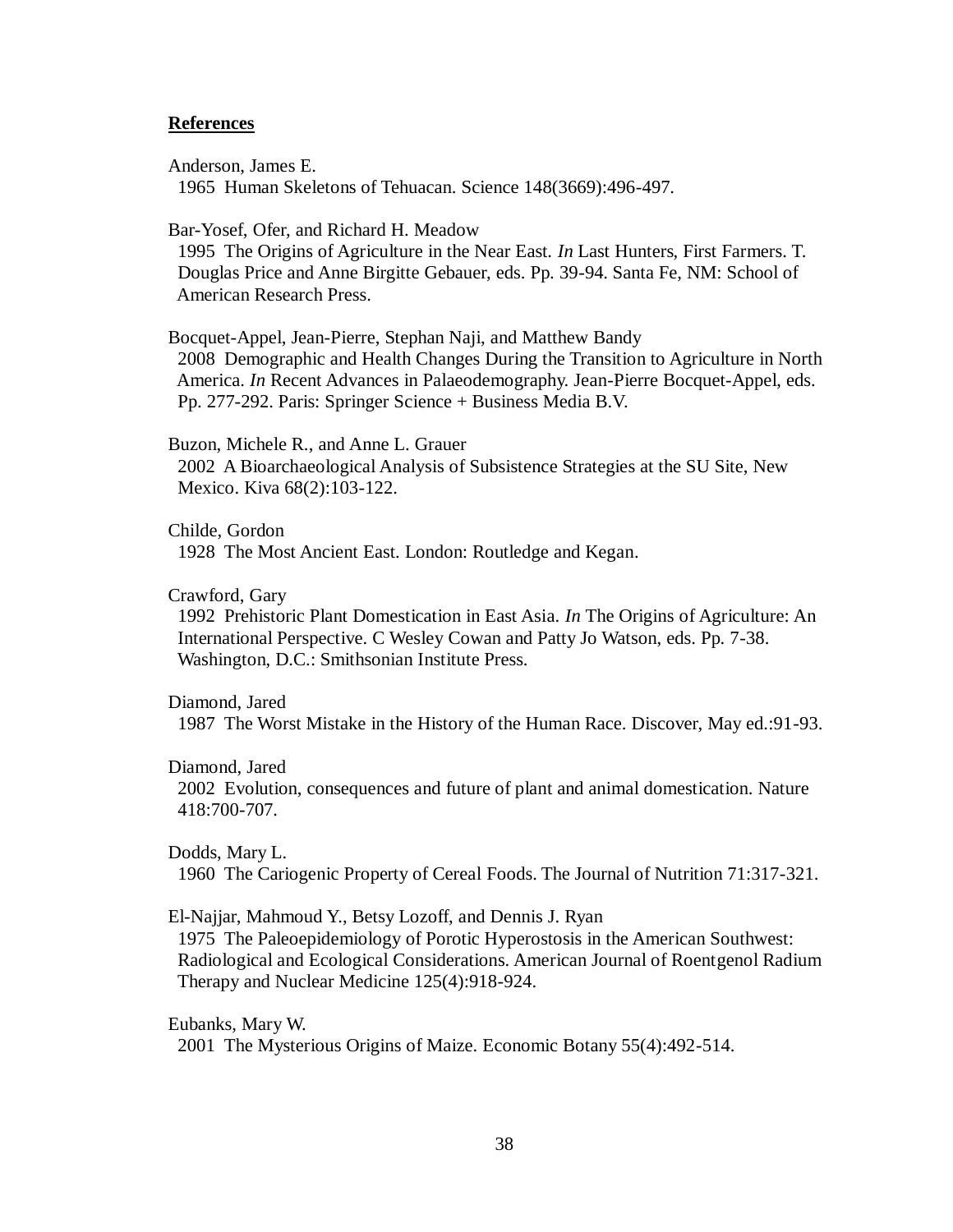Hard, Robert J., Raymond P. Mauldin, and Gerry R. Raymond

 1996 Mano Size, Stable Carbon Isotope Ratios, and Macrobotanical Remains as Multiple Lines of Evidence of Maize Dependence in the American Southwest. Journal of Archaeological Method and Theory 3(3):253-318.

# Hayden, Brian

 1995 A New Overview of Domestication. *In* Last Hunters, First Farmers. T. Douglas Price and Anne Birgitte Gebauer, eds. Pp. 273-299. Santa Fe, NM: School of American Research Press.

## Higham, Charles

 1995 The Transition to Rice Cultivation in Southeast Asia. *In* Last Hunters, First Farmers. T. Douglas Price and Anne Birgitte Gebauer, eds. Pp. 127-155. Santa Fe, NM: School of American Research Press.

#### Hortz, Christine and Rosaling S. Gibson

 2007 Traditional Food-Procesing and Preparation Practices to Enhance the Bioavailability of Micronutrients in Plant-Based Diets. The Journal of Nutrition 137:1097 – 1100.

#### Larsen, Clark

 1995 Biological Changes in Human Populations with Agriculture. Annual Review of Anthropology 24:165-213.

#### Larsen, Clark Spencer

 2002 Bioarchaeology: The Lives and Lifestyles of Past People. Journal of Archaeological Research 10(2):119-166.

#### Mays, Simon

 1995 The Relationship between Harris Lines and other Aspects of Skeletal Development in Adults and Juveniles. Journal of Archaeological Science 22:511-520.

#### McClung de Tapia, Emily

 1992 The Origins of Plant Cultivation in Mesoamerica and Central America. *In* The Origins of Agriculture: An International Perspective. C Wesley Cowan and Patty Jo Watson, eds. Pp. 143-171. Washington, D.C.: Smithsonian Institute Press.

### Miller, Naomi F.

 1992 The Origins of Plant Cultivation in the Near East. *In* The Origins of Agriculture: An International Perspective. C Wesley Cowan and Patty Jo Watson, eds. Pp. 39-58. Washington, D.C.: Smithsonian Institute Press.

#### Pearsall, Deborah M.

 1995 A New Overview of Domestication. *In* Last Hunters, First Farmers. T. Douglas Price and Anne Birgitte Gebauer, eds. Pp. 157-192. Santa Fe, NM: School of American Research Press.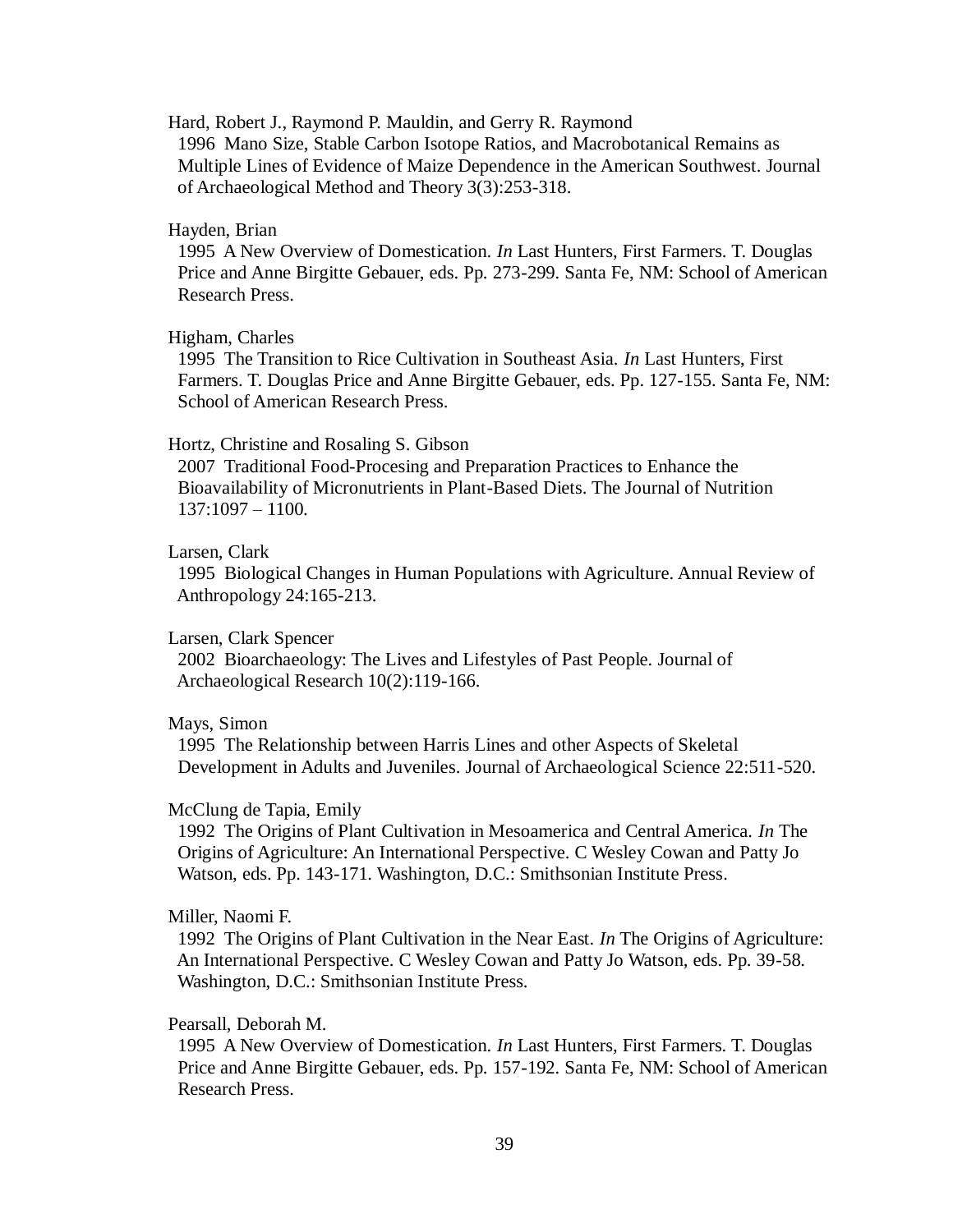Pietrusewsky, Michael and Michele Toomay Douglas

 2002 Intensification of Agriculture at Ban Chiang: Is There Evidence from the Skeletons? Asian Perspectives 40(2):157-178.

Sauer, Norman J.

 1998 The Timing of Injuries and Manner of Death: Distinguishing Among Antemortem, Perimortem, and Postmortem Trauma. *In* Forensic Osteology. Reichs, KJ, eds. Pp. 321- 332. Springfield, IL: Charles C. Thomas.

Smith, Bruce D.

 2001 Documenting Plant Domestication: The Consilience of Biological and Archaeological Approaches. Proceedings of the National Academy of Sciences 98(4):1324-1326.

# Sobolik, Kristin D.

 2002 Children's Health in the Prehistoric Southwest. Children in the Prehistoric Puebloan Southwest. Kathryn A. Kamp, eds. Pp. 125-151. Salt Lake City: University of Utah Press.

Sutton, Mark Q., Kristin D. Sobolik, and Jill K. Gardner 2010 Paleonutrition. Tucson, AZ: The Univeristy of Arizona Press.

Tayles, N., K. Domett, and K. Nelson 2000 Agriculture and Dental Caries? The Case of Rice in Prehistoric Southeast Asia. World Archaeology 32(1):68-83.

Temple, Daniel H. and Clark Spencer Larsen

 2007 Dental Caries Prevalence as Evidence for Agriculture and Subsistence Variation During the Yayoi Period in Prehistoric Japan: Biocultural Interpretations of an Economy in Transition. American Journal of Physical Anthropology 134:501-512.

Temple, Daniel H.

 2010 Patterns of Systemic Stress During the Agricultural Transition in Prehistoric Japan. American Journal of Physical Anthropology 142:112-124.

Weaver, David S.

 1981 An Osteological Test of Changes in Subsistence and Settlement Patterns at Casas Grandes, Chihuahua, Mexico. American Antiquity 46(2):361-364.

White, Tim D., and Pieter A. Folkens

2005 The Human Bone Manual. San Diego, CA: Elsevier Inc.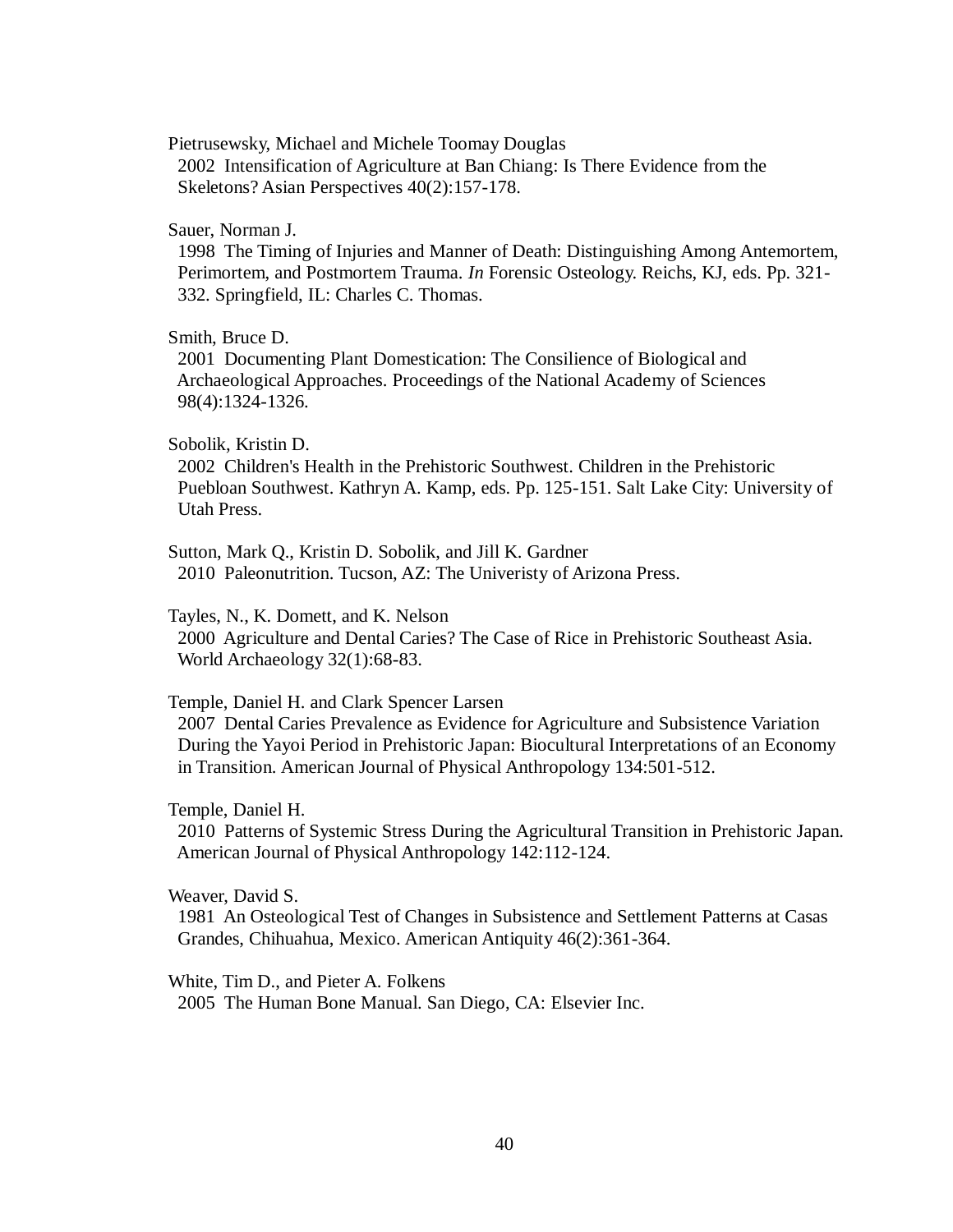Wills, W. H.

 1995 Archaic Foraging and The Beginning of Food Production in the American Southwest. *In* Last Hunters, First Farmers. T. Douglas Price and Anne Birgitte Gebauer, eds. Pp. 215-242. Santa Fe, NM: School of American Research Press.

Winterhalder, Bruce and Douglas J. Kennett

 2006 Behavioral Ecology and the Transition from Hunting and Gathering to Agriculture. *In* Behavioral Ecology and the Transition to Agriculture. Douglas J. Kennett and Bruce Winterhalder, eds. Pp. 1-21. Berkeley: University of California Press.

Wright, Lori E. and Christine D. White

 1996 Human Biology in the Classic Maya Collapse:Evidence from Paleopathology and Paleodiet. Journal of World Prehistory 10(2):147-198.